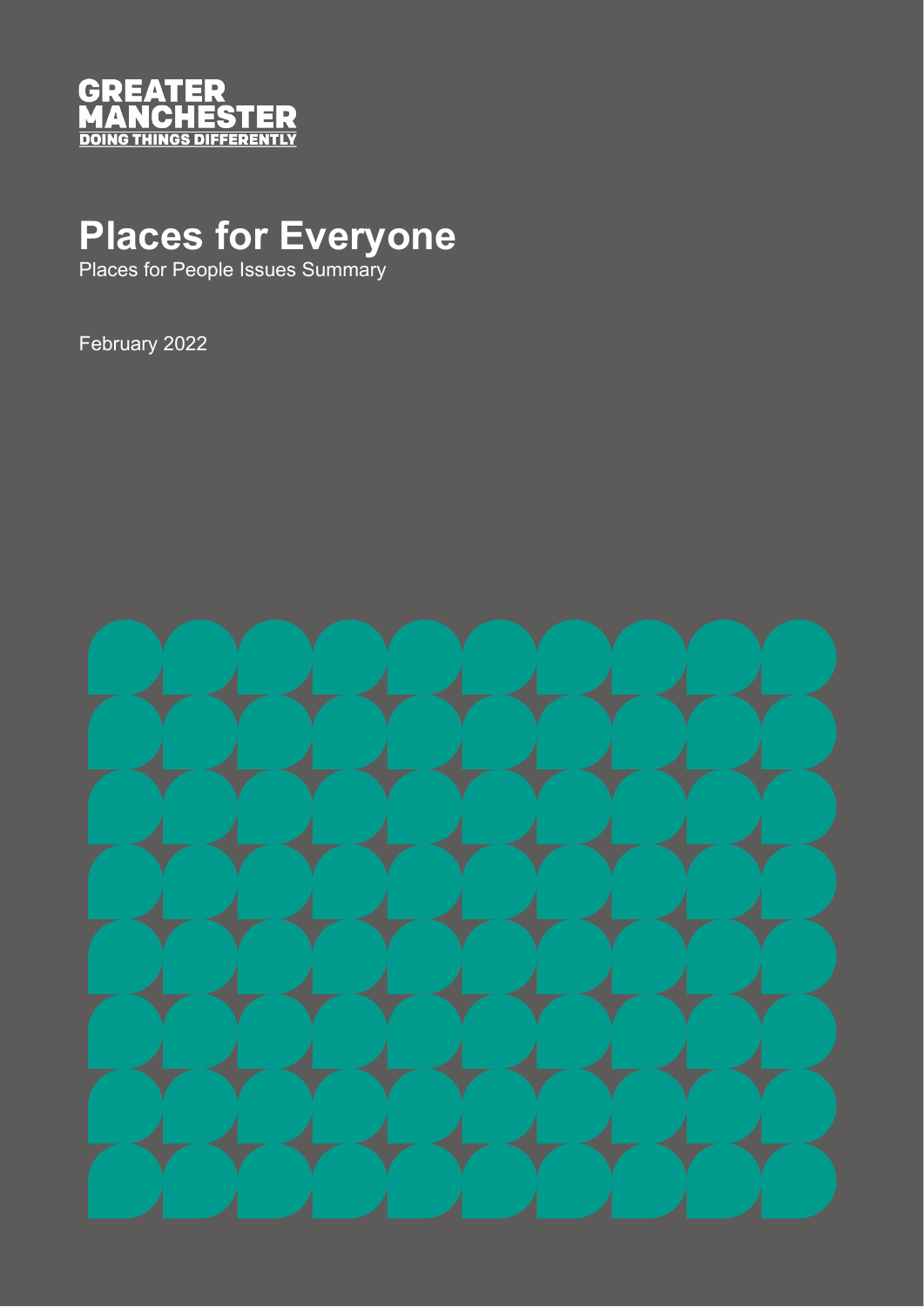## **Chapter 9 – Places for People**

A summary of the issues raised in relation to the policies within PfE 2021 Chapter 9 – Places for People and the relevant respondents to PfE 2021 is set out below:

#### **Policy JP-P 1 Sustainable Places**

| Row              | Summary of issues raised to PfE2021                                           | Summary response to issues raised to PfE2021                                         | Respondent name(s)      |
|------------------|-------------------------------------------------------------------------------|--------------------------------------------------------------------------------------|-------------------------|
|                  |                                                                               |                                                                                      |                         |
|                  | <b>General Comments</b>                                                       |                                                                                      |                         |
| P <sub>1.1</sub> | These plans will merely bring healthy, lower carbon, better air quality areas | Greater Manchester (GM) is taking action to improve air quality on local roads       | <b>Susan Roberts</b>    |
|                  | down to the level of those with the poorest levels. There are enough local    | - now and for future generations. GM Districts have worked together to               | <b>Collette Gammond</b> |
|                  | areas struggling to reach even the lowest air quality measurements, let alone | develop and agree the Greater Manchester Clean Air Plan (2021). This aims            | <b>Brenda Foley</b>     |
|                  | those failing miserably in view of proximity to local motorways. Busy roads   | to bring nitrogen dioxide (NO2) levels on local roads within legal limits by         |                         |
|                  | with traffic congestion are a daily curse and the future loss of green        | 2024.                                                                                |                         |
|                  | spaces/development outlined will make this so bad as to be unbearable.        |                                                                                      |                         |
|                  | Detailed modelling and monitoring is required.                                | PfE 2021 Policy JP-S 6 Clean Air specifically addresses the concerns raised          |                         |
|                  |                                                                               | here, including clause 3 which requires applications for developments that           |                         |
|                  |                                                                               | could have an adverse impact on air quality to submit relevant air pollution         |                         |
|                  |                                                                               | data and, if approved, to make appropriate provision for future monitoring of        |                         |
|                  |                                                                               | air pollution.                                                                       |                         |
|                  |                                                                               |                                                                                      |                         |
|                  |                                                                               | In relation to traffic and air pollution, paragraph 5.49 of the Plan highlights that |                         |
|                  |                                                                               | the primary focus is on transport given its primary contribution to air pollution,   |                         |
|                  |                                                                               | therefore regard should be had to transport policies elsewhere in the Plan.          |                         |
|                  |                                                                               |                                                                                      |                         |
|                  |                                                                               | The districts and TfGM have a clear policy direction and major programme of          |                         |
|                  |                                                                               | investment in sustainable transport which is expected to transform travel            |                         |
|                  |                                                                               | patterns in GM and help achieve our "Right Mix" vision of no net increase in         |                         |
|                  |                                                                               | motor-vehicle traffic by 2040. This is set out in the GM Transport Strategy          |                         |
|                  |                                                                               | 2040 [09.01.01], Our Five Year Transport Delivery Plan 2021-2026 [09.01.02],         |                         |
|                  |                                                                               | and the Right Mix Technical Note: [09.01.03].                                        |                         |
|                  |                                                                               |                                                                                      |                         |
|                  |                                                                               | Therefore no change is considered necessary.                                         |                         |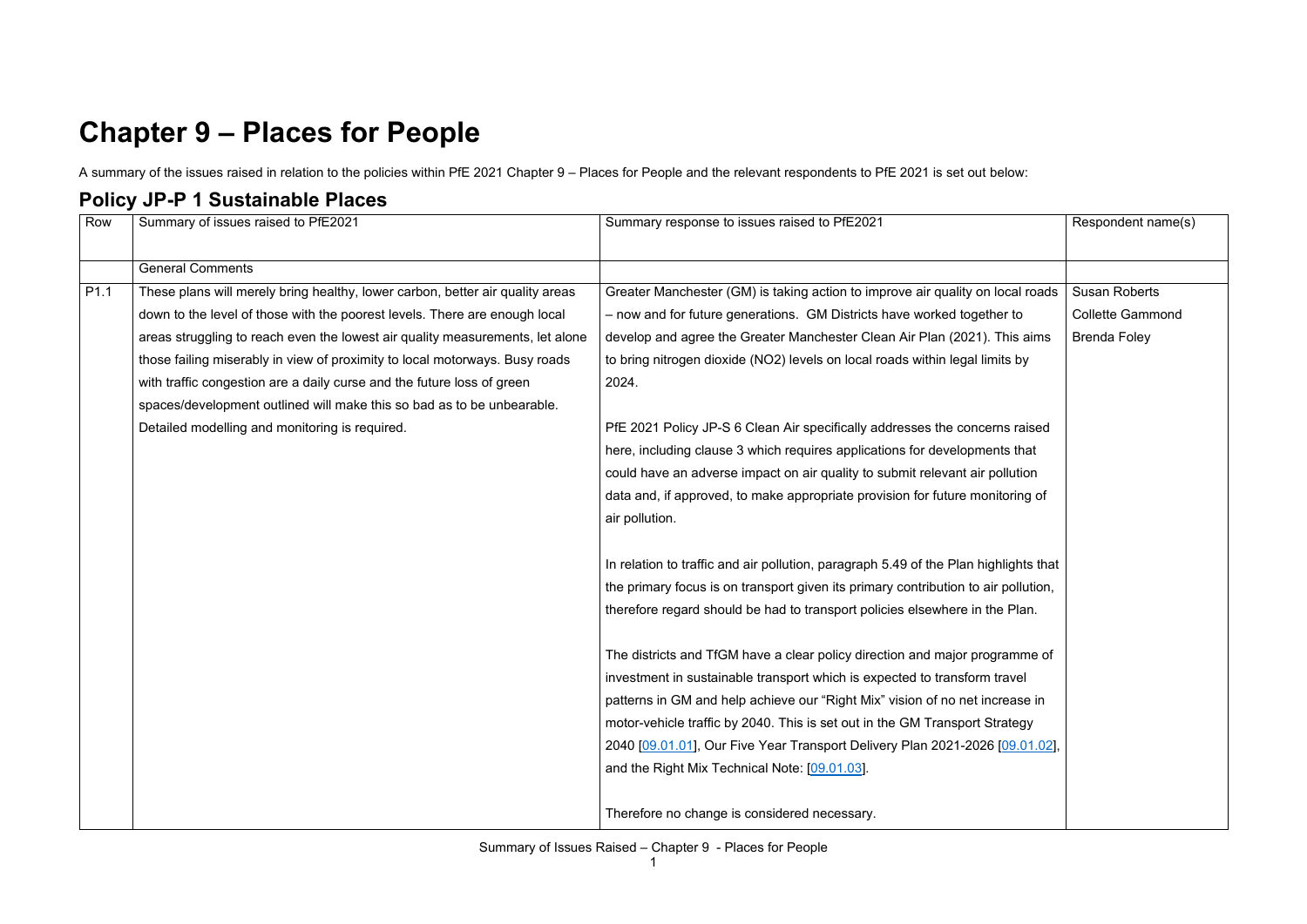| Row              | Summary of issues raised to PfE2021                                            | Summary response to issues raised to PfE2021                                      | Respondent name(s)      |
|------------------|--------------------------------------------------------------------------------|-----------------------------------------------------------------------------------|-------------------------|
|                  |                                                                                |                                                                                   |                         |
| P <sub>1.2</sub> | Detailed infrastructure plans are required to support the plan.                | The GMCA has prepared an Infrastructure Framework 2040 to support the             | <b>Mike Bolton</b>      |
|                  |                                                                                | delivery of the Greater Manchester Infrastructure Strategy and PfE 2021.          | Kim Scragg              |
|                  |                                                                                | Detail of necessary allocation specific infrastructure can be found in relevant   | C Smith                 |
|                  |                                                                                | allocation policies and topic papers: PfE Supporting Documents. Additionally,     | Julie Jerram            |
|                  |                                                                                | masterplans, where required, will provide further detail as schemes develop.      |                         |
|                  |                                                                                | Therefore no change is considered necessary.                                      |                         |
| P <sub>1.3</sub> | A sustainable places policy within a Plan that proposes the release of large   | The PfE Plan sets out a very clear preference of using previously developed       | <b>Frances Davidson</b> |
|                  | amounts of greenbelt and open land, [particularly in the Bury area] is flawed. | (brownfield) land and vacant buildings to meet development needs in line with     | Gillian Boyle           |
|                  |                                                                                | NPPF. However, given the scale of development required to meet the                | <b>Edward Beckmann</b>  |
|                  |                                                                                | objectives of the Plan, a limited amount of development is identified on land     | <b>Brenda Foley</b>     |
|                  |                                                                                | outside of the urban area on greenfield and/or Green Belt land. The details of    | <b>Grace Farrell</b>    |
|                  |                                                                                | the employment land needs and supply can be found in the Employment               | Julie Jerram            |
|                  |                                                                                | Topic Paper [05.01.04], the details of the housing land needs and supply can      |                         |
|                  |                                                                                | be found in the Housing Topic Paper [06.01.03]. Further details in relation to    |                         |
|                  |                                                                                | the strategic case for releasing Green Belt can be found in the Green Belt        |                         |
|                  |                                                                                | Topic Paper [07.01.25]                                                            |                         |
| P <sub>1.4</sub> | The restrictive proposals contained in the policy on housing density will      | Policy JP-H 4 Density of New Housing sets the minimum residential density         | Gillian Boyle           |
|                  | undermine a policy on sustainable places.                                      | for new development that is appropriate for the location and relative             |                         |
|                  |                                                                                | accessibility of the site, and provides sufficient flexibility to take account of |                         |
|                  |                                                                                | site-specific circumstances. That policy, together with others in the Plan will   |                         |
|                  |                                                                                | help to ensure that efficient use is made of land. This is an approach which is   |                         |
|                  |                                                                                | considered to be consistent with NPPF paragraph 125 and supports the              |                         |
|                  |                                                                                | ambitions of PfE for development in sustainable places, as set out in             |                         |
|                  |                                                                                | paragraphs 7.8, 7.34 and 9.10 in support of policies JP-H4 and JP-P1.             |                         |
|                  |                                                                                | Therefore, no change is considered necessary.                                     |                         |
| P <sub>1.5</sub> | The Green Belt has a positive effect on the mental and physical heath of       | The PfE sets out a very clear preference of using previously developed            | John Williams           |
|                  | residents and visitors. The history, wildlife and ancient hedgerows must be    | (brownfield) land and vacant buildings to meet development needs. However,        | <b>Edward Beckmann</b>  |
|                  | protected from unnecessary development.                                        | given the scale of development required to meet the objectives of the Plan, a     | <b>Grace Farrell</b>    |
|                  |                                                                                | limited amount of development is required on land outside of the urban area       | <b>Mark Haynes</b>      |
|                  |                                                                                | on greenfield and/or Green Belt land. The release of greenfield and Green         | Julie Jerram            |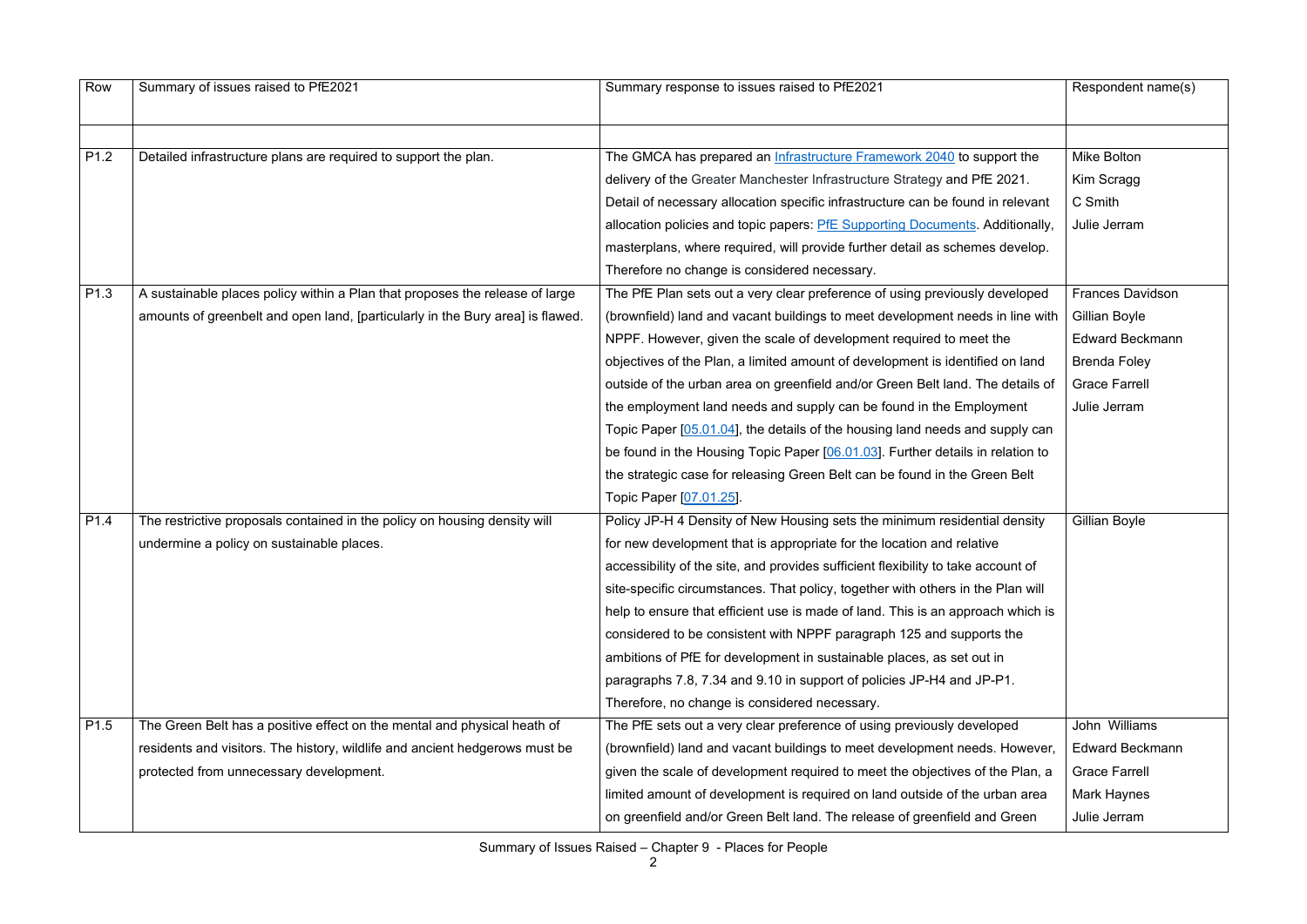| Row              | Summary of issues raised to PfE2021                                              | Summary response to issues raised to PfE2021                                     | Respondent name(s)      |
|------------------|----------------------------------------------------------------------------------|----------------------------------------------------------------------------------|-------------------------|
|                  |                                                                                  |                                                                                  |                         |
|                  |                                                                                  | Belt land has, however been kept to a minimum and the Policies within PfE        |                         |
|                  |                                                                                  | 2021 Greener Places chapter supports the approach promoted in the                |                         |
|                  |                                                                                  | Government's 25 Year Environment Plan (Chapter 3) which aims to help             |                         |
|                  |                                                                                  | people improve their health and wellbeing by using green spaces. Further         |                         |
|                  |                                                                                  | details are set out in the Natural Environment Topic Paper [07.01.26].           |                         |
|                  |                                                                                  | Therefore no change to the policy is considered necessary.                       |                         |
| P <sub>1.6</sub> | The identities of some areas have been ruined with high rise in the city centre  | Policy JP-P1 recognises the importance of retaining local identity and           | <b>Brenda Foley</b>     |
|                  | and the loss of green space elsewhere.                                           | character, requiring new development, wherever appropriate, to be distinctive    | Laura Charlotte         |
|                  |                                                                                  | with a clear identity that respects and acknowledges the character and           |                         |
|                  |                                                                                  | identity of the locality in terms of siting, size, scale and materials used.     |                         |
|                  |                                                                                  | Therefore no change to the policy is considered necessary.                       |                         |
| P <sub>1.7</sub> | Some areas are already at a saturation point for satisfactory living for the     | An Integrated Assessment has been carried out, incorporating elements of an      | <b>Frances Davidson</b> |
|                  | present residents. No more can be accommodated in such areas, without            | <b>Strategic Environmental Assessment which promotes sustainable</b>             | <b>Susan Roberts</b>    |
|                  | severe deterioration in the environment and quality of life for the present      | development, health and equality issues and ensures that they are                | <b>Brenda Foley</b>     |
|                  | residents and local wildlife. Flooding as a result of climate change is          | considered as the plan has been prepared.                                        | <b>Alison Doherty</b>   |
|                  | exacerbated with the loss of greenspaces and infrastructure (schools,            | PfE is also considered to be supported by a proportionate and appropriate        | Julie Jerram            |
|                  | doctors, roads) is over stretched.                                               | evidence base, including a strategic flood risk assessment [04.02.01], habitat   |                         |
|                  |                                                                                  | regulation assessments, transport locality assessments and specific allocation   |                         |
|                  |                                                                                  | topic papers in the PfE Supporting Documents. It is considered that the Plan     |                         |
|                  |                                                                                  | as a whole provides an appropriate policy framework to provide necessary         |                         |
|                  |                                                                                  | mitigation for proposals in these matters, such as set out in Policies JP-S1,    |                         |
|                  |                                                                                  | JP-S5, JP-S6, JP-P5, JP-P6 and JP-D2 which states that new development           |                         |
|                  |                                                                                  | must be supported by the necessary infrastructure, including where               |                         |
|                  |                                                                                  | appropriate schools and medical facilities. The Plan needs to be read as a       |                         |
|                  |                                                                                  | whole, therefore no change is considered necessary.                              |                         |
| P <sub>1.8</sub> | Allow nature to thrive with wildlife, even if that means providing services such | Improving the quality of our natural environment is a strategic objective of PfE | Simon Robertson         |
|                  | as new 'park rangers'                                                            | 2021 which commits to enhancing special landscapes, green infrastructure,        |                         |
|                  |                                                                                  | biodiversity and geodiversity. Policies within the Greener Places Chapter        |                         |
|                  |                                                                                  | provide an effective policy framework to deliver this. The provision of park     |                         |
|                  |                                                                                  | rangers would be a matter for consideration at the local level. Therefore no     |                         |
|                  |                                                                                  | change is considered necessary to the policy.                                    |                         |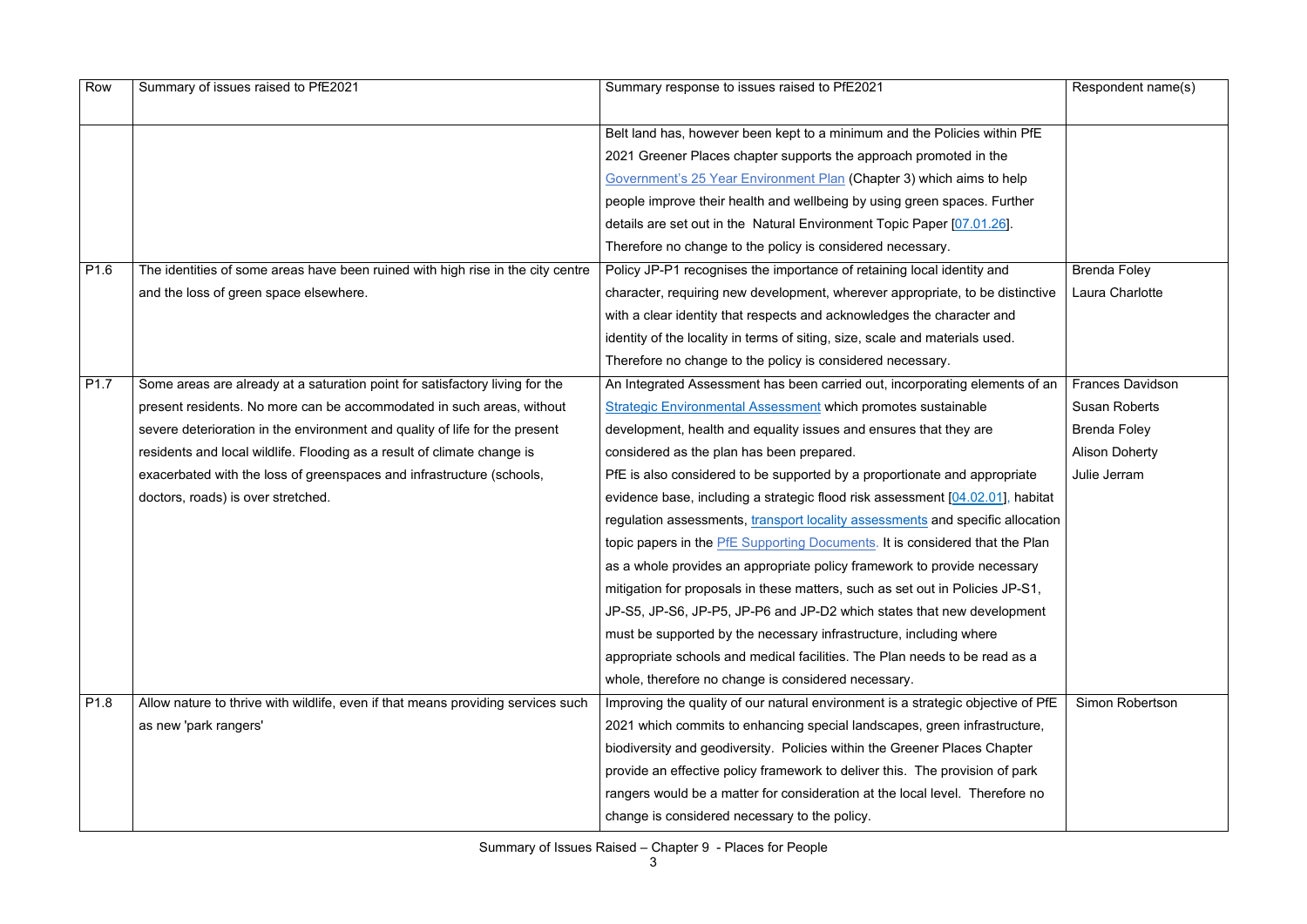| Row               | Summary of issues raised to PfE2021                                         | Summary response to issues raised to PfE2021                                    | Respondent name(s)  |
|-------------------|-----------------------------------------------------------------------------|---------------------------------------------------------------------------------|---------------------|
| P <sub>1.9</sub>  | Great aspiration, can you deliver?                                          | No change is considered necessary. PfE is a strategic planning document         | Ann Guilfoyle       |
|                   |                                                                             | and is considered to be consistent with NPPF. The Plan as a whole sets out      |                     |
|                   |                                                                             | an appropriate strategic policy framework to deliver the overall Vision and     |                     |
|                   |                                                                             | Objectives. The relevant thematic and allocation policies are supported by a    |                     |
|                   |                                                                             | proportionate evidence base. As justified by the evidence, policies require     |                     |
|                   |                                                                             | development to incorporate appropriate mitigation to ensure that development    |                     |
|                   |                                                                             | will come forward over the lifetime of the plan to deliver the Vision and       |                     |
|                   |                                                                             | Objectives. As the Plan should be read as a whole, this approach is             |                     |
|                   |                                                                             | considered consistent with NPPF.                                                |                     |
|                   |                                                                             |                                                                                 |                     |
|                   |                                                                             | The monitoring framework in Chapter 12 provides an appropriate level of         |                     |
|                   |                                                                             | detail for a strategic plan. More detailed monitoring will be incorporated as   |                     |
|                   |                                                                             | appropriate within district local plans. Therefore no change is considered      |                     |
|                   |                                                                             | necessary.                                                                      |                     |
| P <sub>1.10</sub> | Does not sufficiently recognise the role of community facilities, including | Whilst Policy JP-P1 recognises the important role that community facilities     | <b>Bolton CAMRA</b> |
|                   | public houses, in shaping and supporting sustainable places.                | play in shaping and supporting sustainable places, and is appropriate and       | Trafford & Hulme    |
|                   |                                                                             | consistent with national policy, Policy JP-P3 specifically states that existing | <b>CAMRA</b>        |
|                   |                                                                             | community venues, facilities and uses will be protected. The Plan should be     | <b>GM CAMRA</b>     |
|                   |                                                                             | read as a whole, therefore it is considered that an appropriate strategy is     |                     |
|                   |                                                                             | provided within the Plan for community facilities, including public houses, in  |                     |
|                   |                                                                             | line with NPPF. No change to the policy is considered necessary.                |                     |
| P <sub>1.11</sub> | Mental health resilience is not represented here and in particular Green    | Paragraph 1.40 of the Plan recognises the important role of Green               | City of Trees       |
|                   | Infrastructure makes an important contribution to mental wellbeing and      | Infrastructure in promoting physical and mental health. Policies within the     |                     |
|                   | therefore should be an integral part of any new development.                | plan also support the approach promoted in the Government's 25 Year             |                     |
|                   |                                                                             | Environment Plan (Chapter 3) which aims to help people improve their health     |                     |
|                   |                                                                             | and wellbeing by using green spaces. Clauses 9 and 16 of JP-P1 recognise        |                     |
|                   |                                                                             | the importance of Green Infrastructure and green spaces in new                  |                     |
|                   |                                                                             | development; Policy JP- P6 Health seeks to maximise the positive                |                     |
|                   |                                                                             | contribution to health and well-being (of new development) and JP-P7 Sport      |                     |
|                   |                                                                             | and Recreation and the Greener Places chapter provide additional policy         |                     |
|                   |                                                                             | direction. Further details are set out in the Natural Environment Topic Paper   |                     |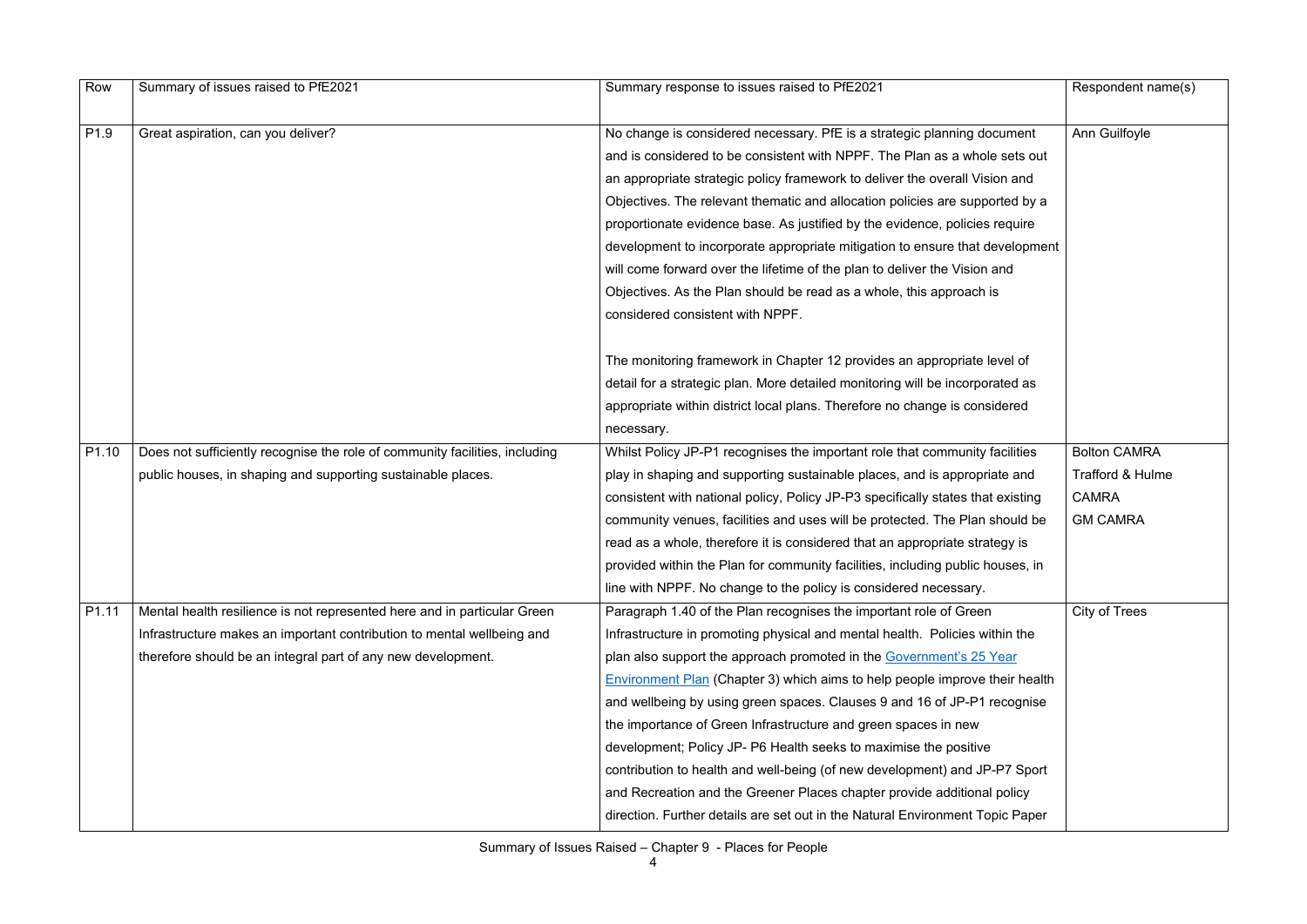| Row               | Summary of issues raised to PfE2021                                              | Summary response to issues raised to PfE2021                                       | Respondent name(s)              |
|-------------------|----------------------------------------------------------------------------------|------------------------------------------------------------------------------------|---------------------------------|
|                   |                                                                                  | [07.01.26]. The Plan should be read as a whole, therefore no changes are           |                                 |
|                   |                                                                                  | considered necessary.                                                              |                                 |
| P1.12             | The plan needs to allow for the release of additional Green Belt land and the    | Objective 2 and para 9.7 of the Plan sets out an ambition that all parts of        | <b>Taylor Wimpey</b>            |
|                   | subsequent creation of high-quality neighbourhoods of choice, each of which      | Greater Manchester will be neighbourhoods of choice, with good quality             |                                 |
|                   | have a strong sense of place and are areas in which people aspire to live        | affordable homes in safe, attractive communities. This ambition will be            |                                 |
|                   | within.                                                                          | delivered through a range of policies within the Plan, not just housing and        |                                 |
|                   |                                                                                  | Green Belt policies, and through a range of site allocations across the nine       |                                 |
|                   |                                                                                  | Districts. Sufficient Green Belt land is proposed to be released to meet           |                                 |
|                   |                                                                                  | identified development needs. Therefore no changes are considered                  |                                 |
|                   |                                                                                  | necessary.                                                                         |                                 |
| P <sub>1.13</sub> | This policy would be more effective if it made it clear what Local Plans will be | It is not necessary or appropriate to determine the scope of local plans in the    | <b>Highgrove Strategic Land</b> |
|                   | expected to cover in terms of policy and what to depict on Proposal Maps, as     | PfE Plan. That will be a matter for individual districts to determine. This        | Ltd                             |
|                   | well as how the policy will be treated in a development management context.      | approach is considered consistent with NPPF, particularly paragraph 28             | <b>Rowland Homes Ltd</b>        |
|                   | This is not a policy outlining specific requirements in relation to development  | which confirms that it is for local planning authorities 'to set out more detailed | <b>PD Northern Steels</b>       |
|                   | over the plan period. Instead, it is a vision outlining how PfE aims to become   | policies for specific areas, neighbourhoods or types of development'.              | <b>Peter and Diane Martin</b>   |
|                   | one of the most liveable city regions in the world and no policy requirements    |                                                                                    | Boys & Girls Club of GM         |
|                   | are stated.                                                                      |                                                                                    | Redrow Homes (Trafford)         |
| P1.14             | This policy can be strengthened by:                                              | Comment not relevant to the content of the Places for People chapter. Matter       | <b>Friends of Carrington</b>    |
|                   | • withdrawal of all Allocations within this Plan (for handling through the Local | addressed elsewhere.                                                               | <b>Moss</b>                     |
|                   | Plan process) to enable genuine consultation with local residents                |                                                                                    |                                 |
|                   | • the inclusion of the adoption of the Gunning Principles in all GM Statements   |                                                                                    |                                 |
|                   | of Community Involvement                                                         |                                                                                    |                                 |
|                   | • the review and update of all GM Statements of Community Involvement with       |                                                                                    |                                 |
|                   | residents (with the Policy confirming that all future updates to SCIs will be    |                                                                                    |                                 |
|                   | undertaken in conjunction with local residents).                                 |                                                                                    |                                 |
|                   | <b>Policy Comments</b>                                                           |                                                                                    |                                 |
| P1.15             | Amend criteria point 1 of the policy to read:                                    | Policy JP-P1 provides a broad policy framework for place making which is           | <b>Historic England</b>         |
|                   | 1. Distinctive, with a clear identity that:                                      | supplemented by other policies in this plan and will also be subject to further    |                                 |
|                   | A. Conserves and enhances Responds to the natural environment, landscape         | clarification within district local plans or planning guidance. Criterion 1A       |                                 |
|                   | features, historic environment and local history and culture;                    | reflects the approach of the overall policy.                                       |                                 |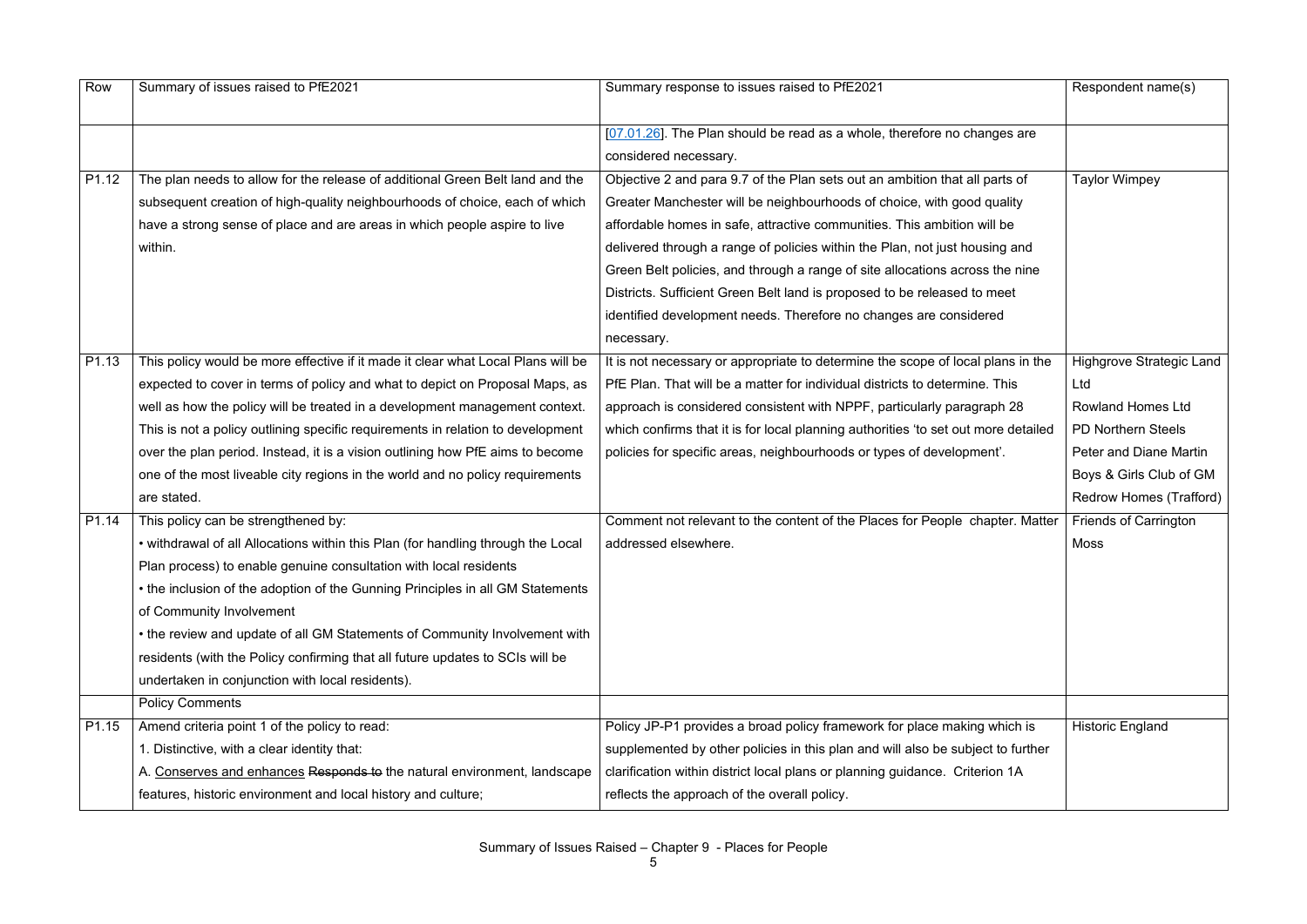| Row               | Summary of issues raised to PfE2021                                            | Summary response to issues raised to PfE2021                                      | Respondent name(s)             |
|-------------------|--------------------------------------------------------------------------------|-----------------------------------------------------------------------------------|--------------------------------|
|                   |                                                                                |                                                                                   |                                |
|                   |                                                                                | Specifically in this context, the conservation and enhancement of the historic    |                                |
|                   |                                                                                | environment is provided by JP-P2, and the Greener Places chapter provides         |                                |
|                   |                                                                                | a similar policy framework for the natural environment. Therefore no change       |                                |
|                   |                                                                                | is considered necessary.                                                          |                                |
| P1.16             | Criteria 4, 5 and 6 are vague and unclear - modify with the inclusion of a     | No change is considered necessary. Policy JP-P1 is considered to be               | Peel L&P Investments           |
|                   | precise and specific list such that the requirements of new development are    | consistent with NPPF and provides an appropriate strategy to respond to           | (North) Ltd                    |
|                   | clear and proposals can be assessed in the light of their compliance with      | climate change and promote sustainable development which is a key                 |                                |
|                   | those requirements.                                                            | objective of the plan and NPPF.                                                   |                                |
|                   |                                                                                |                                                                                   |                                |
| P1.17             | Rural character should be referred to in particular, criterion 7 best and most | The protection of best and most versatile agricultural land and hedgerows is      | <b>CPRE</b>                    |
|                   | versatile farmland grade 1 and 2 should be specified for retention, and under  | covered in policies JP-G9 and JP-G4 respectively. The Plan should be read         |                                |
|                   | criterion 16 that hedgerows should be cited for retention.                     | as a whole, therefore no changes are considered necessary.                        |                                |
| P1.18             | The words 'accessible' and 'accessibility' should be clearly defined, or       | The use of words such as access, accessible and accessibility in the PfE is       | <b>Greater Manchester</b>      |
|                   | alternative words used, so that disabled people (and urban design              | considered consistent with their use in planning documents and NPPF. As           | <b>Coalition of Disabled</b>   |
|                   | professionals) are clear on what is intended (criterion 11).                   | appropriate, the supporting text of policies in the Plan provide clarification as | People and Manchester          |
|                   |                                                                                | to what is meant by the policy. Similarly, documents such as the National         | <b>Disabled Peoples Access</b> |
|                   |                                                                                | Design Guide provide clarity, dependent on the specific circumstance. It is       | Group                          |
|                   |                                                                                | therefore considered that appropriate clarification is either provided in the     |                                |
|                   |                                                                                | supporting text of the PfE or in other documents and no changes are               |                                |
|                   |                                                                                | necessary.                                                                        |                                |
| P <sub>1.19</sub> | Clause 16 - include biodiversity.                                              | The intention of this policy is to set out the key attributes for new development | The Wildlife Trusts            |
|                   |                                                                                | in broad, strategic terms. This is reflected in clause 16 in relation to green    |                                |
|                   |                                                                                | infrastructure. More specific detail in relation to biodiversity specifically is  |                                |
|                   |                                                                                | provided in Chapter 8 – Greener Places. The Plan should be read as a whole        |                                |
|                   |                                                                                | and therefore no modification is considered necessary.                            |                                |
|                   | Monitoring                                                                     |                                                                                   |                                |
| P <sub>1.20</sub> | The KPIs need to be updated to ensure they measure all aspects of this         | The monitoring framework in Chapter 12 provides an appropriate level of           | <b>Friends of Carrington</b>   |
|                   | Policy.                                                                        | detail for a strategic plan. More detailed monitoring will be incorporated as     | <b>Moss</b>                    |
|                   |                                                                                | appropriate within district local plans. Therefore no change is considered        |                                |
|                   |                                                                                |                                                                                   |                                |
|                   |                                                                                | necessary.                                                                        |                                |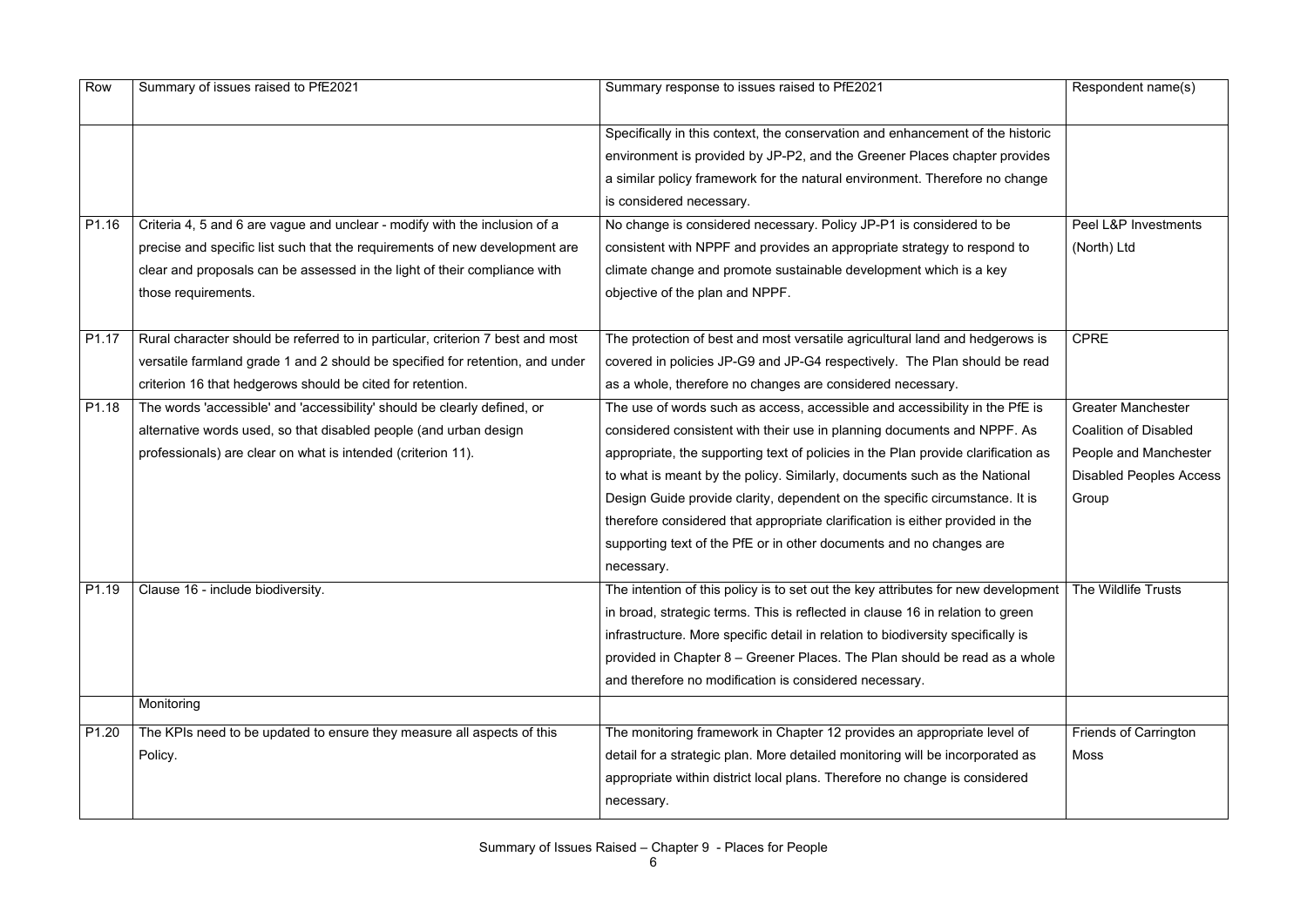| Row               | Summary of issues raised to PfE2021                                         | Summary response to issues raised to PfE2021                                  | Respondent name(s)      |
|-------------------|-----------------------------------------------------------------------------|-------------------------------------------------------------------------------|-------------------------|
| P <sub>1.21</sub> | Consider using commuting as a measure in environmental data.                | The monitoring framework in Chapter 12 provides an appropriate level of       | <b>Colin Walters</b>    |
|                   |                                                                             | detail for a strategic plan. More detailed monitoring will be incorporated as |                         |
|                   |                                                                             | appropriate within district local plans. Therefore no change is considered    |                         |
|                   |                                                                             | necessary.                                                                    |                         |
|                   | <b>Integrated Assessment</b>                                                |                                                                               |                         |
| P <sub>1.22</sub> | In view of our comments on the Plan, Historic England consider that as      | The scoring within the IA is considered to be in accordance with the          | <b>Historic England</b> |
|                   | drafted the policy and the Chapter would be very incompatible (-/?) with IA | framework set out in the IA Scoping Report [02.01.01].                        |                         |
|                   | Objective 16.                                                               |                                                                               |                         |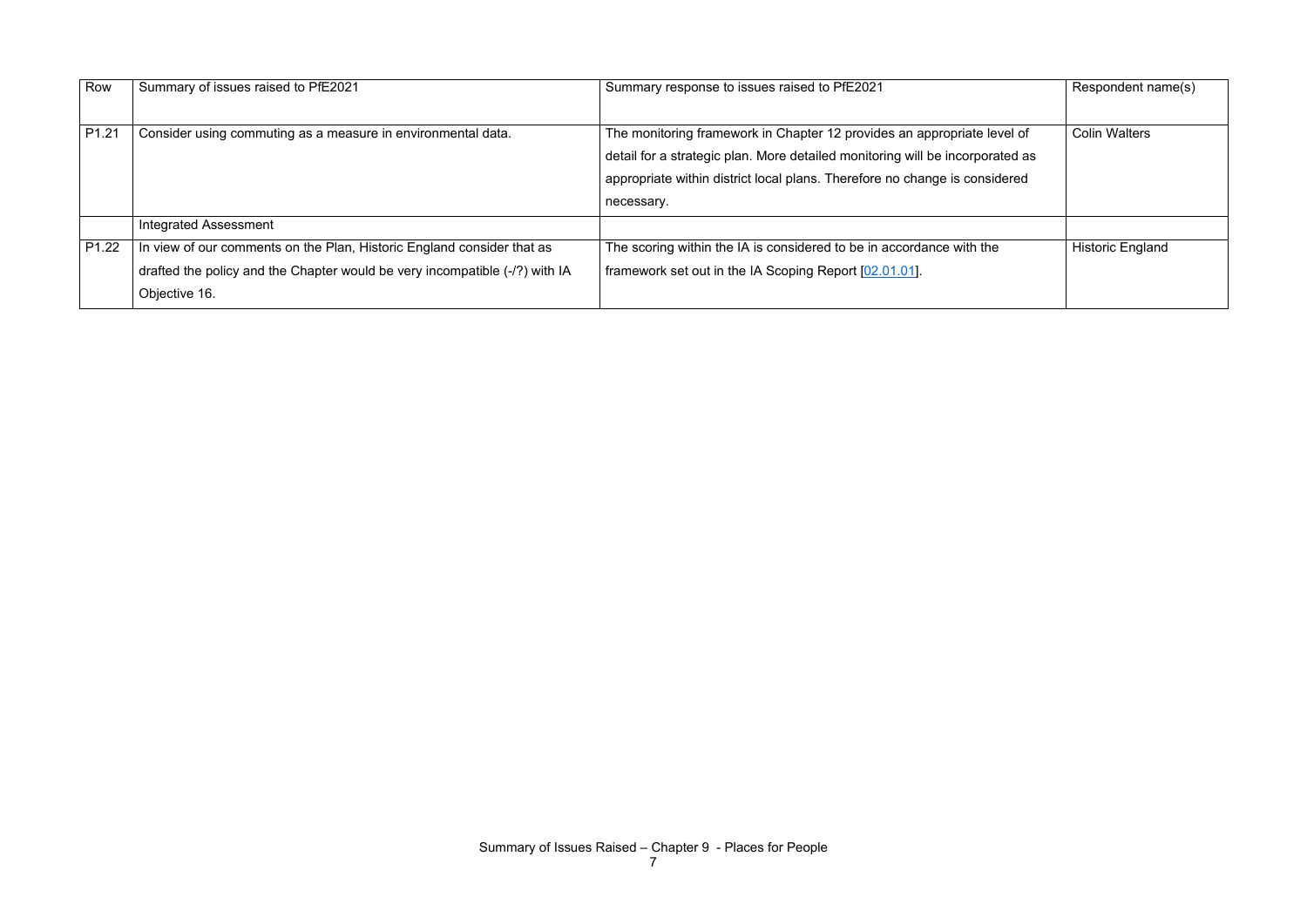#### **Policy JP-P 2 Heritage**

| Row              | Summary of issues raised to PfE2021                                            | Summary response to issues raised to PfE2021                                   | Respondent name(s)      |
|------------------|--------------------------------------------------------------------------------|--------------------------------------------------------------------------------|-------------------------|
|                  | <b>General comments</b>                                                        |                                                                                |                         |
| P <sub>2.1</sub> | The Framework should be based on an appropriate level of up-to-date            | It is considered that Policy JP-P2 is informed by, and based on, an            | <b>Collette Gammond</b> |
|                  | evidence about the historic environment.                                       | appropriate and proportionate level of up-to-date evidence about the historic  |                         |
|                  |                                                                                | environment, as detailed in paragraph 9.12. A Heritage Topic Paper             |                         |
|                  |                                                                                | [08.01.12] and a strategic historic environment assessment [08.01.01] have     |                         |
|                  |                                                                                | been published alongside the Plan, and individual districts have               |                         |
|                  |                                                                                | commissioned site specific historic environment assessments. Therefore, no     |                         |
|                  |                                                                                | change is considered necessary.                                                |                         |
| P2.2             | Before proposing site allocations, the NPPF requires an appropriate            | It is considered that appropriate evaluations have been carried out in line    | Louise Bolotin          |
|                  | evaluation of the impact which the allocation of a site and the proposed level | with NPPF. For further details please see the Heritage Topic Paper             | <b>Julie Halliwell</b>  |
|                  | of development might have upon any elements (including setting) that           | [08.01.12] and the strategic historic environment assessment [08.01.01].       |                         |
|                  | contribute to the significance of a heritage asset.                            |                                                                                |                         |
|                  |                                                                                | Additionally, relevant site allocations policies require development proposals |                         |
|                  |                                                                                | to conserve and enhance heritage assets and their setting in accordance        |                         |
|                  |                                                                                | with the findings and recommendations of site specific historic environment    |                         |
|                  |                                                                                | assessments Up-to-date Heritage Impact Assessments will also be required       |                         |
|                  |                                                                                | at the planning application stage. Therefore, no change is considered          |                         |
|                  |                                                                                | necessary.                                                                     |                         |
| P2.3             | Heritage impact assessments should be prepared for each of the proposed        | A screening of all the allocations was carried out in the strategic historic   | Louise Bolotin          |
|                  | allocations, to consider potential impacts upon the significance of heritage   | environment assessment [08.01.01] and, where necessary, individual site        | <b>Mineral Products</b> |
|                  | assets and their setting, the appropriate type/quantum of development, its     | specific historic environment assessments. Following these assessments,        | Association             |
|                  | public benefit, and how any harm could be mitigated. Without this, it cannot   | the relevant allocations in the plan include reference to the need to conserve | <b>Glenn Dillon</b>     |
|                  | be demonstrated that the objectively assessed development needs of the         | and enhance heritage assets and their setting and for up-to-date Heritage      | Louise Bolotin          |
|                  | plan area will be met in accordance with the presumption in favour of          | Impact Assessment(s) to be required at the planning application stage.         | Alan Sheppard           |
|                  | sustainable development.                                                       | Additionally all the policies in the plan, including Policy JP-S1 Sustainable  | <b>Julie Halliwell</b>  |
|                  |                                                                                | Development and the site allocations, have been independently assessed         | <b>Mark Haynes</b>      |
|                  |                                                                                | through the Integrated Assessment [02.01.02] which promotes sustainable        | Ann Guilfoyle           |
|                  |                                                                                | development. Therefore, no change is considered necessary.                     | E Bowles                |
| P <sub>2.4</sub> | This local area has already allowed many mills, business and heritage to fall  | It is considered that Policy JP-P2 is informed by, and based on, an            | Ann Guilfoyle           |
|                  | to ruins at cost of millions to local tax payers. Can you deliver?             | appropriate and proportionate level of up-to-date evidence about the historic  |                         |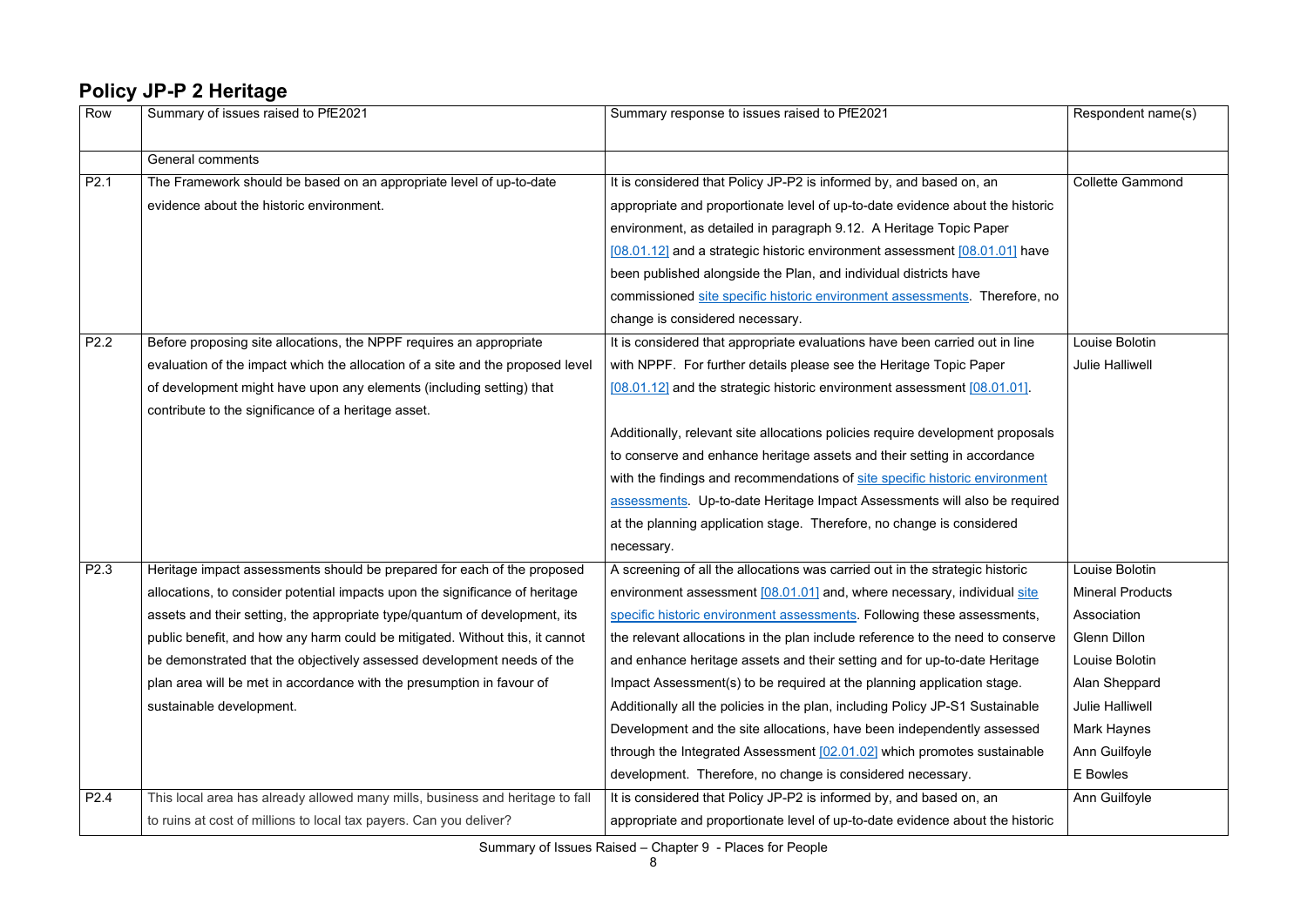| Row              | Summary of issues raised to PfE2021                                          | Summary response to issues raised to PfE2021                                    | Respondent name(s)      |
|------------------|------------------------------------------------------------------------------|---------------------------------------------------------------------------------|-------------------------|
|                  |                                                                              |                                                                                 |                         |
|                  |                                                                              | environment, as detailed in paragraph 9.12 which refers to the Greater          |                         |
|                  |                                                                              | Manchester Textile Mills Survey. A Heritage Topic Paper [08.01.12] and a        |                         |
|                  |                                                                              | strategic historic environment assessment [08.01.01] have been published        |                         |
|                  |                                                                              | alongside the Plan, and individual districts have commissioned site specific    |                         |
|                  |                                                                              | historic environment assessments. Therefore, no change is considered            |                         |
|                  |                                                                              | necessary.                                                                      |                         |
| P <sub>2.5</sub> | Reference Historic England and their registers of important heritage assets, | Paragraph 9.12 makes reference to a number of key sources of information,       | <b>Terence Kelly</b>    |
|                  | including Parks and Gardens.                                                 | including the National Heritage List for England, which includes within it, the |                         |
|                  |                                                                              | Register of Parks and Gardens. Additionally, the Heritage Topic Paper           |                         |
|                  |                                                                              | [08.01.12] (page 29) recognises the Register of Parks and Gardens which         |                         |
|                  |                                                                              | classifies designated parks and gardens using the same designations as          |                         |
|                  |                                                                              | other heritage assets. No change is considered necessary.                       |                         |
| P <sub>2.6</sub> | Heritage, locally, is about access to green spaces and waterways for         | PfE is a joint strategic development plan document which promotes a             | <b>Frances Davidson</b> |
|                  | exercise, more development reduces that leisure provision.                   | sustainable pattern of development for the nine districts and should be read    |                         |
|                  |                                                                              | as a whole. Policy JP-P2 specifically addresses heritage and the historic       |                         |
|                  |                                                                              | environment rather than the natural environment. The Greener Places             |                         |
|                  |                                                                              | chapter sets out support for the important role of our natural assets by        |                         |
|                  |                                                                              | valuing the special qualities and key sensitivities of our landscapes; seeking  |                         |
|                  |                                                                              | to protect and enhance green and blue infrastructure; and seeking an overall    |                         |
|                  |                                                                              | enhancement of biodiversity and geodiversity.                                   |                         |
|                  |                                                                              |                                                                                 |                         |
|                  |                                                                              | This is endorsed in the Places for People chapter through JP-P1; JP-P6 and      |                         |
|                  |                                                                              | JP-P7; and also, Policies JP-G3 and JP-C5. Additionally, the allocation         |                         |
|                  |                                                                              | policies make appropriate provision for open space and active travel.           |                         |
| P <sub>2.7</sub> | The plan should recognise the need for the sympathetic building materials to | PfE is a joint strategic development plan document which promotes a             | <b>Mineral Products</b> |
|                  | ensure local vernacular is maintained.                                       | sustainable pattern of development for the nine districts and should be read    | Association             |
|                  |                                                                              | as a whole. The PfE 2021 provides a strategic planning framework to             |                         |
|                  |                                                                              | achieve this at JP-P 1 Sustainable Places, clause 1 C which suggests that all   |                         |
|                  |                                                                              | development 'Respects and acknowledges the character and identify of            |                         |
|                  |                                                                              | the locality in terms of design, siting, size, scale and materials used' and    |                         |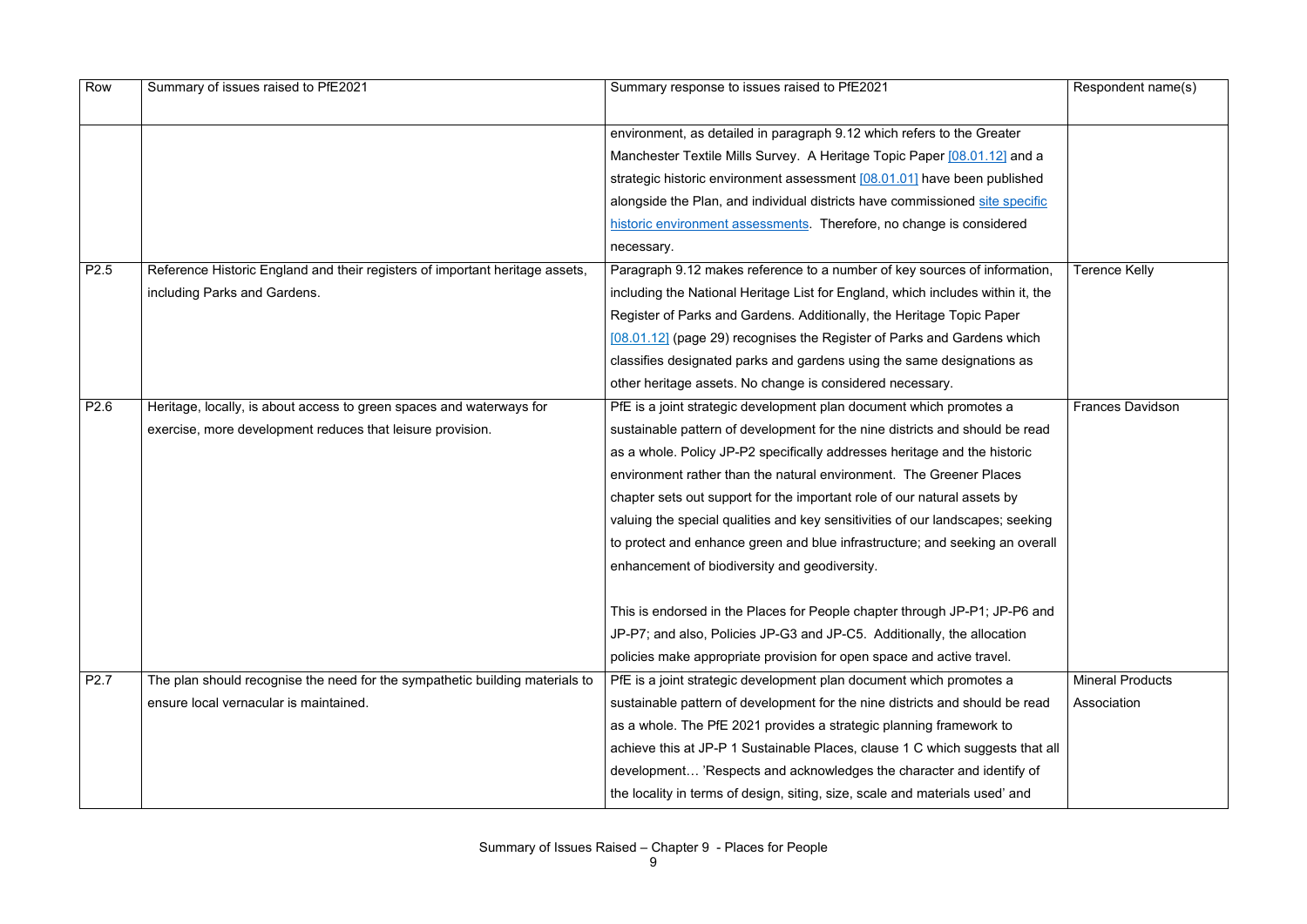| Row               | Summary of issues raised to PfE2021                                           | Summary response to issues raised to PfE2021                                        | Respondent name(s)         |
|-------------------|-------------------------------------------------------------------------------|-------------------------------------------------------------------------------------|----------------------------|
|                   |                                                                               | clause 6'Durable, being built to last and using robust materials that reflect       |                            |
|                   |                                                                               | local character, weather well and are easily maintained'.                           |                            |
|                   |                                                                               | However, local planning authorities will also set out more detailed policies        |                            |
|                   |                                                                               | for specific areas or types of development within relevant policies and or          |                            |
|                   |                                                                               | additional guidance in line with NPPF paragraph 28.                                 |                            |
| P <sub>2.8</sub>  | Heritage does not necessarily mean ancient history, present way of life is    | It It is considered that Policy JP-P2 is informed by, and based on, an              | Maureen Buttle             |
|                   | part of our heritage and development/ plans have not respected present        | appropriate and proportionate level of up-to-date evidence about the historic       |                            |
|                   | population sense of heritage.                                                 | environment, as detailed in paragraph 9.12. A Heritage Topic Paper                  |                            |
|                   |                                                                               | [08.01.12] and a strategic historic environment assessment [08.01.01] have          |                            |
|                   |                                                                               | been published alongside the Plan, and individual districts have                    |                            |
|                   |                                                                               | commissioned site specific historic environment assessments. Additionally,          |                            |
|                   |                                                                               | Policy JP-P1 addresses the issues raised. Therefore, no change is                   |                            |
|                   |                                                                               | considered necessary.                                                               |                            |
| P <sub>2.9</sub>  | There is a failure to recognise the role of public houses in providing a rich | Public houses are recognised in the Heritage Topic Paper [08.01.12]. Whilst         | <b>Bolton CAMRA</b>        |
|                   | source of heritage assets both architectural and historical.                  | not specifically referring to public houses, the policy does identify 'other sites, | Trafford & Hulme           |
|                   |                                                                               | buildings and areas of identified archaeological, architectural, artistic and       | <b>CAMRA</b>               |
|                   |                                                                               | historic value' within a list of key elements of the historic environment, which    | <b>GM CAMRA</b>            |
|                   |                                                                               | would include public houses of heritage value.                                      |                            |
| P <sub>2.10</sub> | Consideration should be given to the countryside in addition to those stated. | PfE is a joint strategic development plan document which promotes a                 | <b>CPRE</b>                |
|                   |                                                                               | sustainable pattern of development for the nine districts and should be read        |                            |
|                   |                                                                               | as a whole. This policy is consistent with the NPPF and sets out a positive         |                            |
|                   |                                                                               | strategy to address heritage in both urban and rural settings. Further detail is    |                            |
|                   |                                                                               | set out in the Heritage Topic Paper [08.01.12]. An appropriate policy               |                            |
|                   |                                                                               | framework is provided for environmental assets elsewhere in the Plan,               |                            |
|                   |                                                                               | particularly within the Greener Places chapter. Therefore no change is              |                            |
|                   |                                                                               | considered necessary.                                                               |                            |
| P <sub>2.11</sub> | Heritage assets 'at risk' - new development, rather than being a threat to    | Policy JP-P2 is considered to be in accordance with NPPF paragraph 208              | <b>Highgrove Strategic</b> |
|                   | heritage, can assist in the regeneration through enabling development, and    | and Historic England advice in that it provides a positive strategy to conserve     | <b>Land Ltd</b>            |
|                   | this is true for both brownfield and greenfield sites.                        | and enhance the historic environment which is a key objective of the NPPF.          | <b>Rowland Homes Ltd</b>   |
|                   |                                                                               | Enabling development is a development management mechanism, which is                | <b>PD Northern Steels</b>  |
|                   |                                                                               | only applicable in certain circumstances to secure the future conservation of       | Boys & Girls Club of GM    |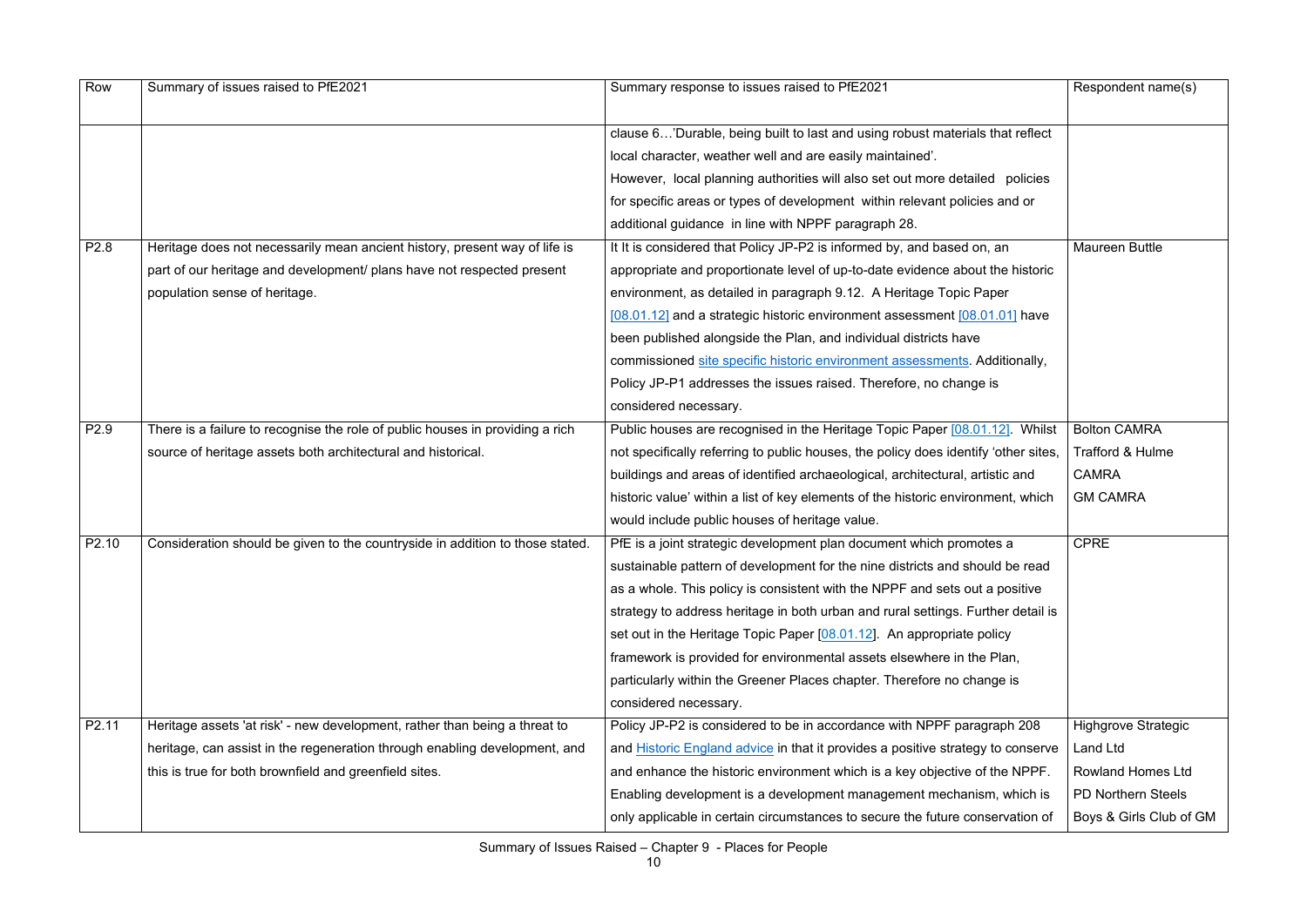| Row               | Summary of issues raised to PfE2021                                                   | Summary response to issues raised to PfE2021                                       | Respondent name(s)           |
|-------------------|---------------------------------------------------------------------------------------|------------------------------------------------------------------------------------|------------------------------|
|                   |                                                                                       | a heritage asset, in situations where the proposed development would               |                              |
|                   |                                                                                       | otherwise conflict with adopted planning policy. It will be for the relevant local |                              |
|                   |                                                                                       | planning authority to assess the benefits of a proposal for enabling               |                              |
|                   |                                                                                       | development in line with NPPF paragraph 208 as part of the decision making         |                              |
|                   |                                                                                       | process. Therefore no change is considered necessary.                              |                              |
| P2.12             | This policy can be strengthened by including the following:                           | Policy JP-P2 is considered to be in accordance with NPPF and provides a            | <b>Friends of Carrington</b> |
|                   | • increase the focus on the environmental heritage in GM, including in the            | positive strategy to conserve and enhance the historic environment which is        | <b>Moss</b>                  |
|                   | Policy wording itself                                                                 | a key objective of the NPPF. This policy would not preclude the protection of      |                              |
|                   | • provision of a brief summary of Heritage Assessment outcomes covering all           | environmental heritage assets, additionally, protection is offered to such         |                              |
|                   | the Allocations                                                                       | assets within the Greener Places Chapter.                                          |                              |
|                   | • withdrawal of any Allocation that is not aligned with this Policy.                  | A screening of all the PfE allocations was carried out in the strategic historic   |                              |
|                   |                                                                                       | environment assessment [08.01.01] and, where necessary, in individual site         |                              |
|                   |                                                                                       | specific historic environment assessments. Following these assessments,            |                              |
|                   |                                                                                       | the relevant allocation policies in the plan include reference to the need to      |                              |
|                   |                                                                                       | conserve and enhance heritage assets and their setting and that up-to-date         |                              |
|                   |                                                                                       | Heritage Impact Assessment(s) will be required at the planning application         |                              |
|                   |                                                                                       | stage, to ensure accordance with this policy where required. The Plan              |                              |
|                   |                                                                                       | should be read as a whole and therefore no change is necessary.                    |                              |
|                   | <b>Supporting Text</b>                                                                |                                                                                    |                              |
| P <sub>2.13</sub> | Amend paragraph 9.11 - third sentence to read:                                        | Whilst it is considered that this could improve the clarity of the policy, this is | Historic England             |
|                   | "Many towns and villages of Greater Manchester can trace their origin to              | not a soundness issue so no changes are proposed.                                  |                              |
|                   | Saxon or Viking settlers, with their place names, often reflecting distinctive        |                                                                                    |                              |
|                   | landscape features or farmsteads.                                                     |                                                                                    |                              |
| P2.14             | Add a further paragraph to the supporting justification after 9.12 to read; "Key      | The key elements of the historic environment listed within the proposed            | <b>Historic England</b>      |
|                   | elements of the historic environment include:                                         | paragraph are addressed within the Heritage Topic Paper [08.01.12] and the         |                              |
|                   | • Industrial: including the mills and chimneys of the textile industry, other         | evidence base referenced in paragraph 9.12. To provide this level of detail in     |                              |
|                   | notable industrial related activities such as coal and lime extraction, brewing,      | the supporting text of JP-P2 would be contrary to the approach adopted             |                              |
|                   | hat making, glassworks, chemical and locomotive manufacture                           | elsewhere in this strategic development plan document in providing                 |                              |
|                   | • Transport infrastructure: including historic roads and bridges (some of<br>medieval | unnecessary duplication of the evidence base.                                      |                              |
|                   | origin), canals and railway infrastructure;                                           |                                                                                    |                              |
|                   |                                                                                       |                                                                                    |                              |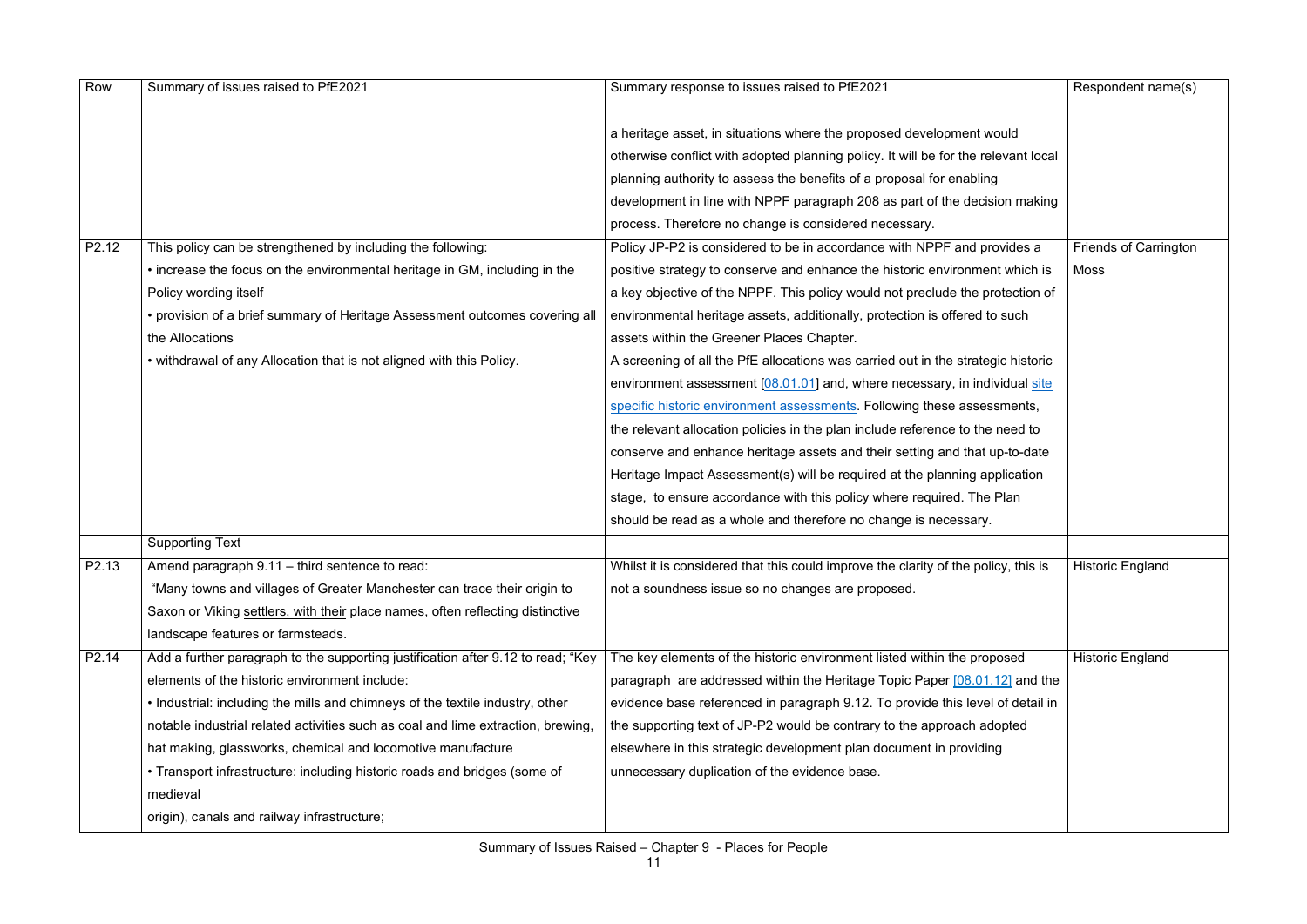| Row               | Summary of issues raised to PfE2021                                              | Summary response to issues raised to PfE2021                                | Respondent name(s)   |
|-------------------|----------------------------------------------------------------------------------|-----------------------------------------------------------------------------|----------------------|
|                   |                                                                                  |                                                                             |                      |
|                   | • Places of social, political and cultural reform: Including sites relating to   |                                                                             |                      |
|                   | suffragettes, the campaign for suffrage (both male and female), the Co-          |                                                                             |                      |
|                   | operative and Temperance Movements.                                              |                                                                             |                      |
|                   | Memorials, including statues, buildings and other structures such as             |                                                                             |                      |
|                   | fountains dedicated to individuals of national, regional and local significance, |                                                                             |                      |
|                   | as well as memorial sites of community significance (e.g. cemeteries, War        |                                                                             |                      |
|                   | <b>Memorials</b>                                                                 |                                                                             |                      |
|                   | • Sports and leisure: including public houses, swimming baths, billiard halls,   |                                                                             |                      |
|                   | cinemas and sport facilities                                                     |                                                                             |                      |
|                   | • Places of worship: Including churches, chapels and other buildings, serving    |                                                                             |                      |
|                   | all                                                                              |                                                                             |                      |
|                   | denominations and those built to serve the rapidly expanding                     |                                                                             |                      |
|                   | population of the 19th century.                                                  |                                                                             |                      |
|                   | • Large hall residences and their associated open spaces: Including manorial     |                                                                             |                      |
|                   | and timber framed structures and moated sites.                                   |                                                                             |                      |
|                   | • Dwelling houses: Including workers housing, villa estates and suburban         |                                                                             |                      |
|                   | growth and model villages.                                                       |                                                                             |                      |
|                   | • Significant archaeological sites: including those associated with Roman,       |                                                                             |                      |
|                   | medieval and industrial activities;                                              |                                                                             |                      |
|                   | Open spaces: Including historic parks and gardens, squares, markets and          |                                                                             |                      |
|                   | landscape infrastructure such as railing gates, walls and monuments; and         |                                                                             |                      |
|                   | • Farmsteads and agricultural buildings.                                         |                                                                             |                      |
|                   | Conservation areas: including town and city centres, extensive residential       |                                                                             |                      |
|                   | suburbs, industrial areas and cemeteries."                                       |                                                                             |                      |
|                   | <b>Policy Comments</b>                                                           |                                                                             |                      |
| P <sub>2.15</sub> | The following clarification of and modifications to draft Policy JP-P 2 to       | Policy JP-P2 is considered to be in accordance with NPPF and provides an    | Peel L&P Investments |
|                   | ensure consistency with the NPPF and relevant guidance for the historic          | appropriate strategy to conserve and enhance the historic environment which | (North) Ltd          |
|                   | environment:                                                                     | is a key objective of the NPPF. The terms 'where possible' and 'aspects of  |                      |
|                   | Through this Plan we will proactively manage and work with partners to           | setting' do not appear within NPPF para 190. Therefore, no changes to the   |                      |
|                   | positively conserve, sustain and, where possible, enhance its historic           | policy are considered necessary.                                            |                      |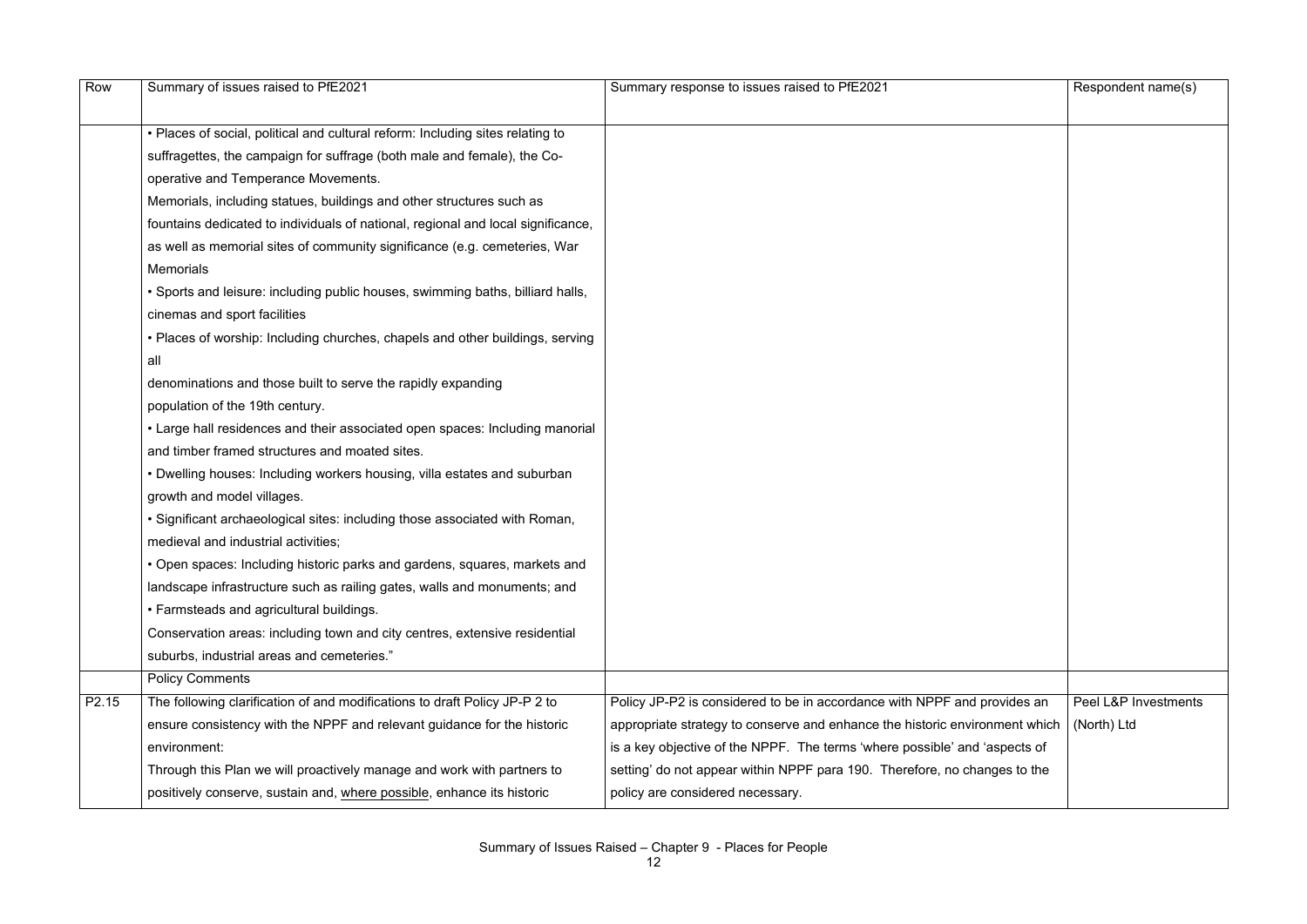| Row               | Summary of issues raised to PfE2021                                            | Summary response to issues raised to PfE2021                                       | Respondent name(s)      |
|-------------------|--------------------------------------------------------------------------------|------------------------------------------------------------------------------------|-------------------------|
|                   | environment and heritage assets (including aspects of setting that contribute  |                                                                                    |                         |
|                   | to significance)                                                               |                                                                                    |                         |
| P2.16             | Amend final sentence of first paragraph of policy to read: Opportunities will  | Whilst it is considered that this could improve the clarity of the policy, this is | <b>Historic England</b> |
|                   | be pursued to aid the promotion, enjoyment, understanding and                  | not a soundness issue so no changes are proposed.                                  |                         |
|                   | interpretation of heritage assets, as a means of maximising wider public       |                                                                                    |                         |
|                   | benefits and reinforcing Greater Manchester's distinct character, identity and |                                                                                    |                         |
|                   | sense of place.                                                                |                                                                                    |                         |
| P <sub>2.17</sub> | Amend second paragraph of policy to read:                                      | Whilst it is considered that this could improve the clarity of the policy, this is | <b>Historic England</b> |
|                   | "Local Plans will set out the key elements which contribute to the district's  | not a soundness issue so no changes are proposed.                                  |                         |
|                   | identity, character and distinctiveness and which should be the priority for   |                                                                                    |                         |
|                   | conserving safeguarding and enhancing in the future, and demonstrate a         |                                                                                    |                         |
|                   | clear understanding of the historic environment and the heritage values of     |                                                                                    |                         |
|                   | sites, buildings or areas and their relationship with their surroundings. This |                                                                                    |                         |
|                   | knowledge should be used to inform the positive management and                 |                                                                                    |                         |
|                   | integration of our heritage by:"                                               |                                                                                    |                         |
| P <sub>2.18</sub> | Amend criteria point 2 to read:                                                | Policy JP-P2 is considered to be in accordance with NPPF and provides an           | <b>Historic England</b> |
|                   | Utilising Ensuring that the heritage significance of a site or area in the     | appropriate strategy to conserve and enhance the historic environment which        |                         |
|                   | planning and design process, providing maximising opportunities for            | is a key objective of the NPPF.                                                    |                         |
|                   | interpretation and local engagement;                                           |                                                                                    |                         |
| P2.19             | Amend criteria point 3 to read:                                                | Policy JP-P2 is considered to be in accordance with NPPF and provides a            | <b>Historic England</b> |
|                   | 3. Integrating the Ensuring that all development conservesation and            | positive strategy to conserve and enhance the historic environment which is        |                         |
|                   | enhances ment of heritage assets and their settings, and where appropriate,    | a key objective of the NPPF. It is not considered appropriate to amend the         |                         |
|                   | uses with creative contextual architectural responses that contribute          | policy as suggested.                                                               |                         |
|                   | positively to their significance and sense of place;                           |                                                                                    |                         |
| P2.20             | Criterion 3. Amend wording of policy to read: "Integrating the conservation    | Policy JP-P2 is considered to be in accordance with NPPF and provides a            | Peel L&P Investments    |
|                   | and potential enhancement of heritage assets (including, where appropriate,    | positive strategy to conserve and enhance the historic environment which is        | (North) Ltd             |
|                   | elements of their setting), with creative contextual architectural responses   | a key objective of the NPPF. It is not considered appropriate to amend the         |                         |
|                   | that contribute to their significance and sense of place."                     | policy as suggested.                                                               |                         |
| P <sub>2.21</sub> | Criterion 4, amend policy wording to read:                                     | Policy JP-P2 is considered to be in accordance with NPPF and provides a            | Peel L&P Investments    |
|                   |                                                                                | positive strategy to conserve and enhance the historic environment which is        | (North) Ltd             |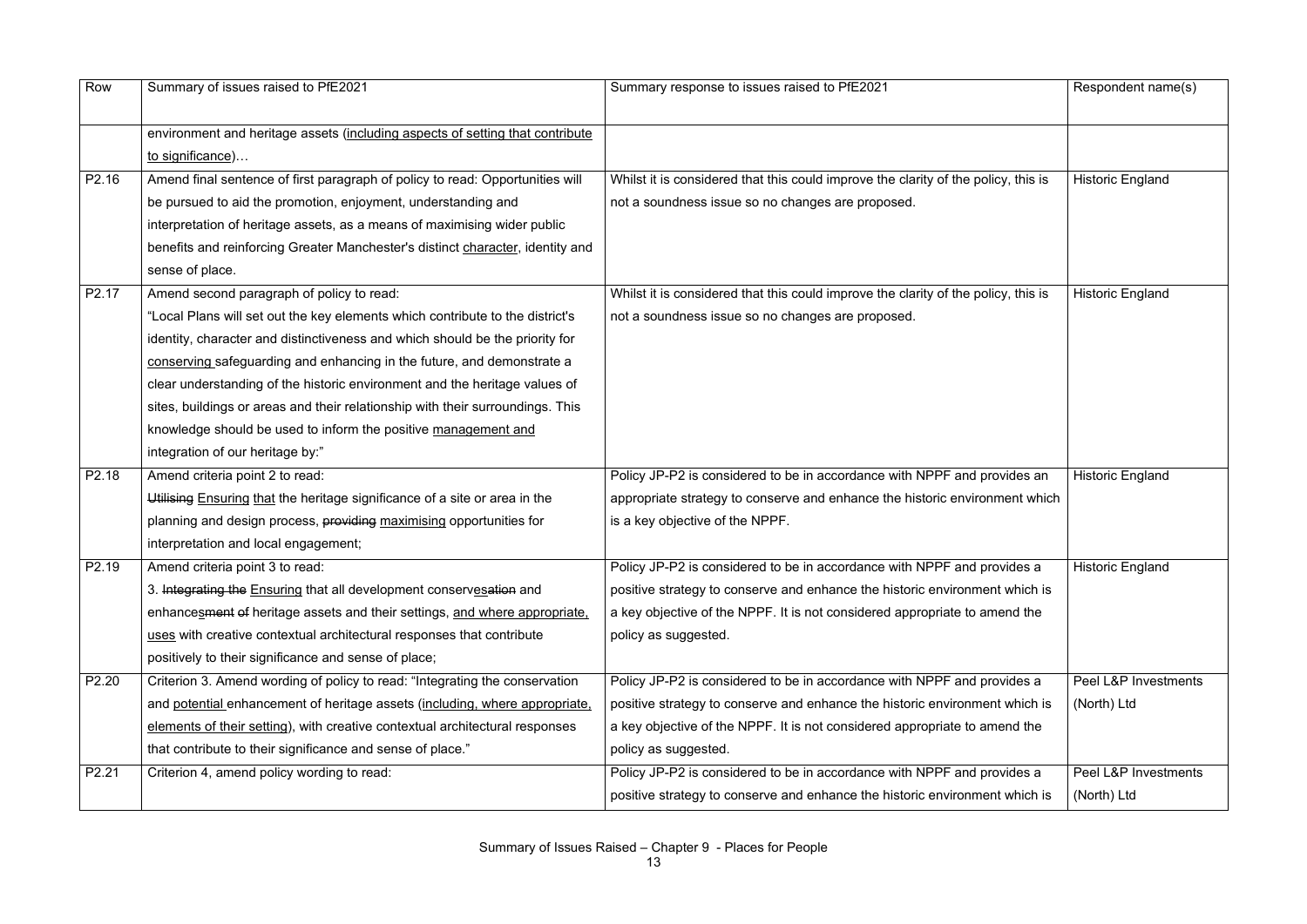| Row               | Summary of issues raised to PfE2021                                            | Summary response to issues raised to PfE2021                                       | Respondent name(s)        |
|-------------------|--------------------------------------------------------------------------------|------------------------------------------------------------------------------------|---------------------------|
|                   | " Delivering positive benefits that sustain and, where possible, enhance the   | a key objective of the NPPF. It is not considered appropriate to amend the         |                           |
|                   | historic environment, as well as contributing to the economic viability,       | policy as suggested.                                                               |                           |
|                   | accessibility and environmental quality of a place, and to social wellbeing;   |                                                                                    |                           |
|                   |                                                                                |                                                                                    |                           |
| P <sub>2.22</sub> | Add after criteria point 5, in the third paragraph, the words in red:          | Policy JP-P2 is considered to be in accordance with NPPF and provides a            | <b>Lancashire Gardens</b> |
|                   | "Development proposals should identify assets of archaeological interest and   | positive strategy to conserve and enhance the historic environment which is        | <b>Trust</b>              |
|                   | use this information to avoid harm or minimise it through design and           | a key objective of the NPPF. It is not considered appropriate to amend the         |                           |
|                   | appropriate mitigation. Where applicable, development should make              | policy as suggested.                                                               |                           |
|                   | provision for the protection of significant archaeological assets and historic |                                                                                    |                           |
|                   | designed landscapes. The protection of undesignated heritage assets of         |                                                                                    |                           |
|                   | landscape and archaeological interest equivalent to a scheduled monument       |                                                                                    |                           |
|                   | should be given equivalent weight to designated heritage assets."              |                                                                                    |                           |
| P2.23             | 4 <sup>th</sup> paragraph, amend policy wording to read:                       | Policy JP-P2 is considered to be in accordance with NPPF and provides a            | Peel L&P Investments      |
|                   | "Development proposals affecting a designated heritage asset (or an            | positive strategy to conserve and enhance the historic environment which is        | (North) Ltd               |
|                   | archaeological site of national importance) and a conservation area should     | a key objective of the NPPF. It is not considered appropriate to amend the         |                           |
|                   | seek to conserve those elements, including aspects of setting, which           | policy as suggested, as it would be inconsistent with NPPF, particularly           |                           |
|                   | contribute to its significance. including those identified in any conservation | paragraph 200.                                                                     |                           |
|                   | area appraisal as making a positive contribution to the area. Harm to such     |                                                                                    |                           |
|                   | elements will only be permitted where this is clearly justified and outweighed |                                                                                    |                           |
|                   | by the public benefits of the proposal. If harm arises it should be assessed   |                                                                                    |                           |
|                   | against the framework set out in the NPPF for designated and non-              |                                                                                    |                           |
|                   | designated heritage assets, as appropriate."                                   |                                                                                    |                           |
| P2.24             | The last sentence of paragraph four of Policy JP-P 2 should be amended so      | Policy JP-P2 is considered to be in accordance with NPPF and provides an           | <b>Redrow Homes</b>       |
|                   | that it states :                                                               | appropriate strategy to conserve and enhance the historic environment which        | (Trafford)                |
|                   | Harm to such elements will only be permitted where this is clearly justified   | is a key objective of the NPPF. It is not considered appropriate to amend the      |                           |
|                   | and the harm is outweighed by the public benefits of the proposal.             | policy as suggested, as it would not be consistent with NPPF (particularly         |                           |
|                   |                                                                                | paragraph 200).                                                                    |                           |
| P2.25             | 5 <sup>th</sup> paragraph, last sentence, amend policy wording to read:        | Whilst it is considered that this could improve the clarity of the policy, this is | Peel L&P Investments      |
|                   | "The protection of non-undesignated heritage assets of archaeological          | not a soundness issue so no changes are proposed.                                  | (North) Ltd               |
|                   | interest equivalent to a scheduled monument should be given equivalent         |                                                                                    | <b>Historic England</b>   |
|                   | weight to designated heritage assets."                                         |                                                                                    |                           |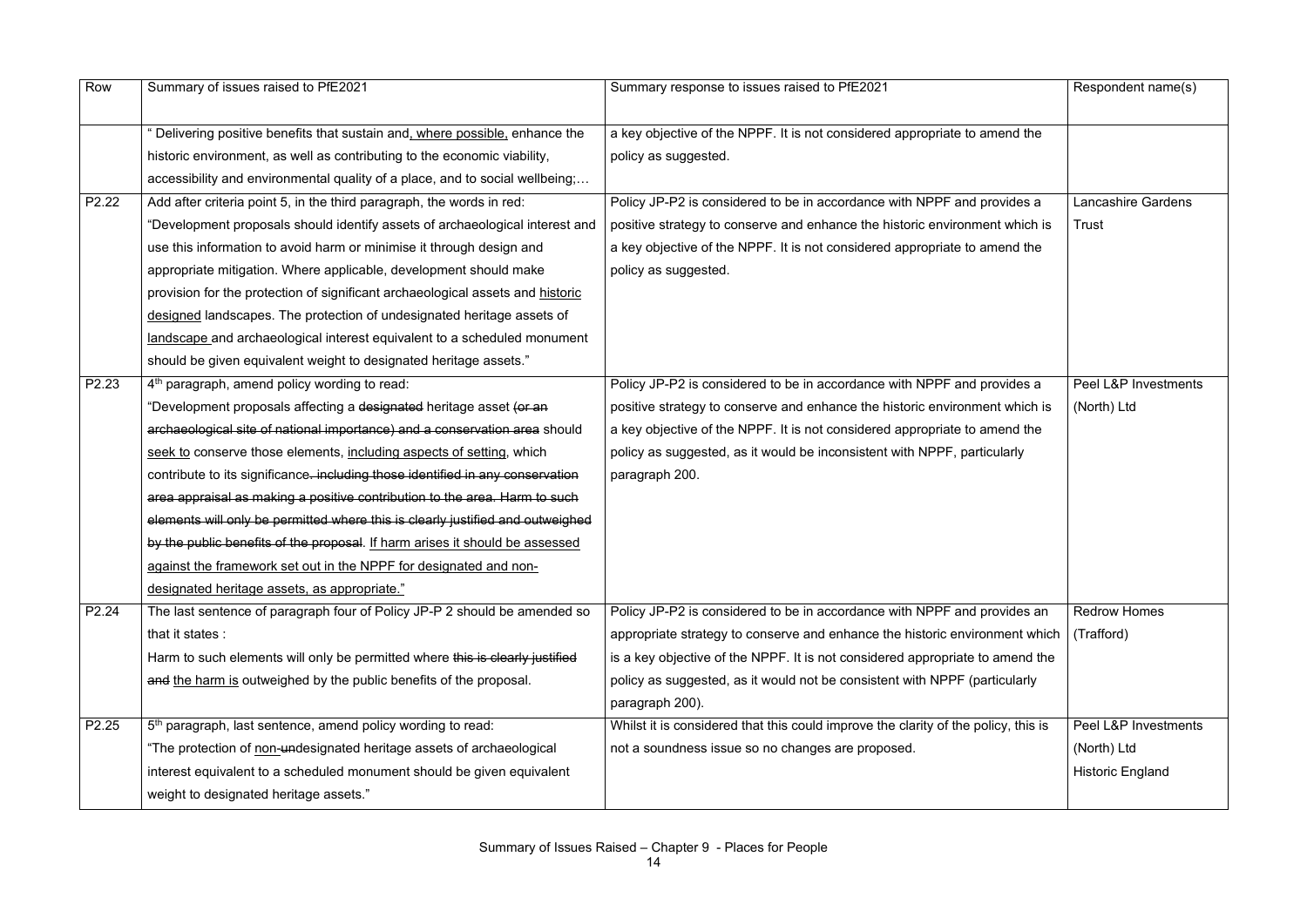| Row   | Summary of issues raised to PfE2021                                           | Summary response to issues raised to PfE2021                                | Respondent name(s)      |
|-------|-------------------------------------------------------------------------------|-----------------------------------------------------------------------------|-------------------------|
|       |                                                                               |                                                                             |                         |
| P2.26 | Add sentence to end of fifth paragraph of policy to read:                     | Policy JP-P2 is considered to be in accordance with NPPF and provides an    | <b>Historic England</b> |
|       | "to designated heritage assets. Development proposals will also be            | appropriate strategy to conserve and enhance the historic environment which |                         |
|       | expected to avoid harm to other non-designated heritage assets."              | is a key objective of the NPPF.                                             |                         |
| P2.27 | Add sentence at end of penultimate paragraph of policy to read:               | Policy JP-P2 is considered to be in accordance with NPPF and provides an    | <b>Historic England</b> |
|       | Development proposals which will help safeguard the significance of and       | appropriate strategy to conserve and enhance the historic environment which |                         |
|       | secure a sustainable future for Greater Manchester's heritage at risk will be | is a key objective of the NPPF.                                             |                         |
|       | supported.                                                                    |                                                                             |                         |
| P2.28 | Add sentence at the end of the final paragraph of policy to read:             | Policy JP-P2 is considered to be in accordance with NPPF and provides an    | <b>Historic England</b> |
|       | The results of any additional analysis, recording or excavation of heritage   | appropriate strategy to conserve and enhance the historic environment which |                         |
|       | assets and/or sites of interest should be deposited with the Greater          | is a key objective of the NPPF. The proposed wording is not considered      |                         |
|       | <b>Manchester Historic Environment Record.</b>                                | necessary to secure the objectives of this policy or the overall plan.      |                         |
|       | <b>Integrated Assessment</b>                                                  |                                                                             |                         |
| P2.29 | As drafted the policy and the Chapter as a whole would be very incompatible   | The scoring within the IA is considered to be in accordance with the        | <b>Historic England</b> |
|       | (--) with IA Objective 16.                                                    | framework set out in the IA Scoping Report $[02.01.01]$ .                   |                         |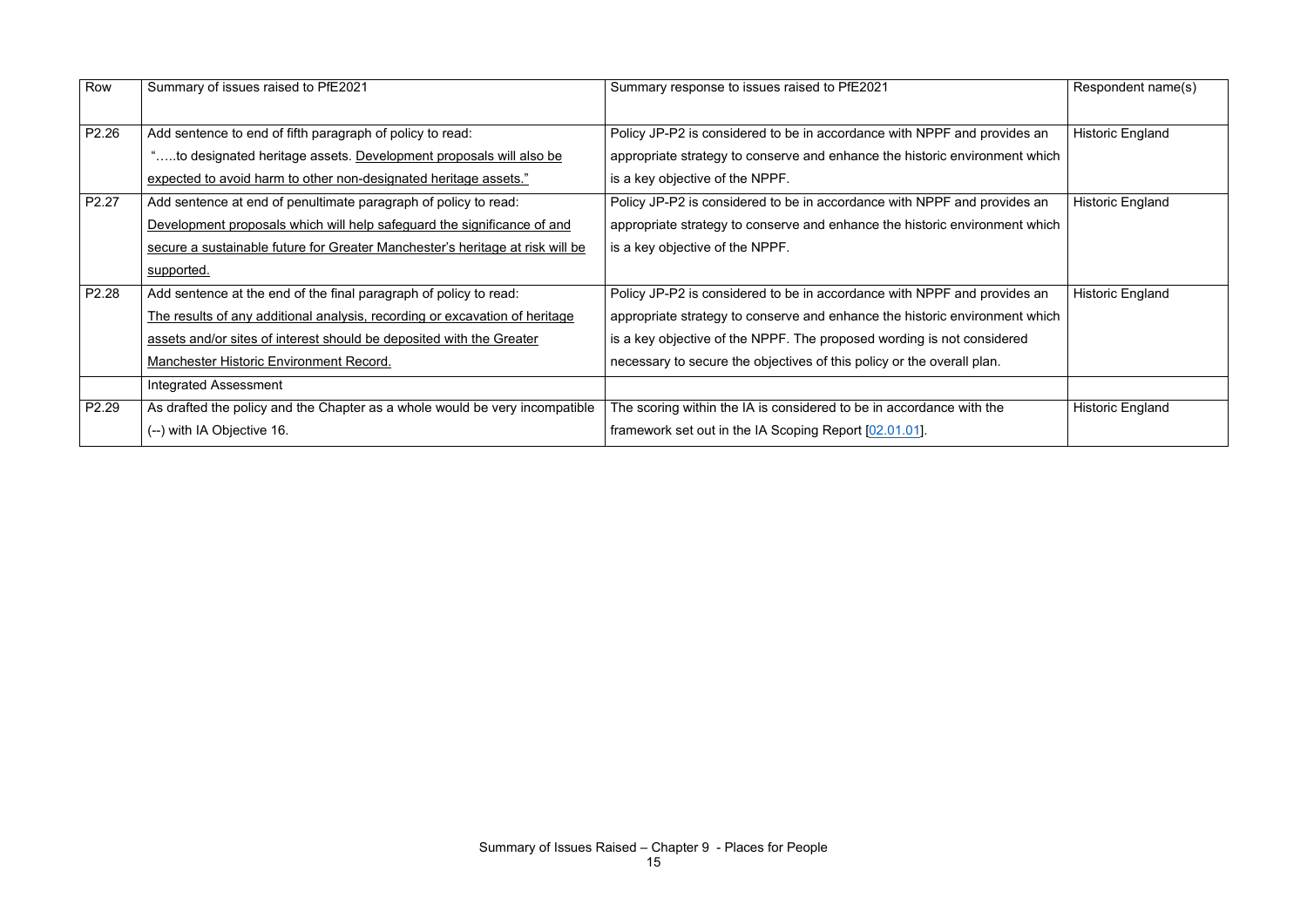### **Policy JP-P 3 Cultural Facilities**

| Row  | Summary of issues raised to PfE2021                                               | Summary response to issues raised to PfE2021                                    | Respondent name(s)    |
|------|-----------------------------------------------------------------------------------|---------------------------------------------------------------------------------|-----------------------|
|      | <b>General Comments</b>                                                           |                                                                                 |                       |
| P3.1 | Theatres and other cultural buildings can play a key role in helping to support   | Noted. The purpose of such buildings is recognised in Policy JP-P3,             | <b>Theatres Trust</b> |
|      | town centres by driving footfall.                                                 | paragraph 9.15 and The Greater Manchester Cultural Strategy. No change is       |                       |
|      |                                                                                   | considered necessary.                                                           |                       |
| P3.2 | This still falls short of specifically naming 'community facilities' and defining | Policy JP-P3 is considered to be in accordance with NPPF and provides an        | <b>Theatres Trust</b> |
|      | them in line with the guidance provided in the National Planning Policy           | appropriate strategy for developing and supporting our cultural businesses      | <b>Bolton CAMRA</b>   |
|      | Framework paragraph 93.                                                           | and attractions. Paragraph 93 of NPPF does not require an indicative list of    | Trafford & Hulme      |
|      |                                                                                   | community facilities to be listed within planning policies and to do so would   | <b>CAMRA</b>          |
|      |                                                                                   | result in unnecessary repetition of national policy.                            | <b>GM CAMRA</b>       |
| P3.3 | Our rural culture should also be protected and enhanced in the future and         | Policy JP-P3 is considered to provide an appropriate strategy for developing    | <b>CPRE</b>           |
|      | this is an omission from the policy and needs inclusion.                          | and supporting our cultural businesses and attractions at a strategic level. It |                       |
|      |                                                                                   | is in accordance with NPPF Paragraph 84d which states that planning             |                       |
|      |                                                                                   | policies should enable 'The retention and development of accessible local       |                       |
|      |                                                                                   | services and community facilities, such as  cultural buildings' to support      |                       |
|      |                                                                                   | a prosperous rural economy. It is, therefore, not considered necessary to       |                       |
|      |                                                                                   | duplicate NPPF policy.                                                          |                       |
|      |                                                                                   | The specific reference to 'our cities and towns' in Policy JP-P3 reflects that  |                       |
|      |                                                                                   | the majority of GM's cultural assets are located within urban areas, though     |                       |
|      |                                                                                   | this does cover assets within our more rural towns.                             |                       |
| P3.4 | This is more of a wish list than a policy for culture. What is actually           | Policy JP-P3 is considered to be in accordance with NPPF and provides an        | Gillian Boyle         |
|      | proposed and how will it be delivered?                                            | appropriate strategy for developing and supporting our cultural businesses      | Ann Guilfoyle         |
|      |                                                                                   | and attractions at a strategic level having been informed by the Greater        |                       |
|      |                                                                                   | Manchester Strategy for Culture and the Culture Recovery Plan 2021/22.          |                       |
|      |                                                                                   | Cultural facilities, including community venues, facilities and uses can be     |                       |
|      |                                                                                   | central to place-making as set out in paragraph 9.15. Therefore, it is          |                       |
|      |                                                                                   | important to explore ways to proactively develop and support such uses          |                       |
|      |                                                                                   | which is what this policy seeks to do through a range of measures which will    |                       |
|      |                                                                                   | be implemented/ delivered through the development management process at         |                       |
|      |                                                                                   | the local level.                                                                |                       |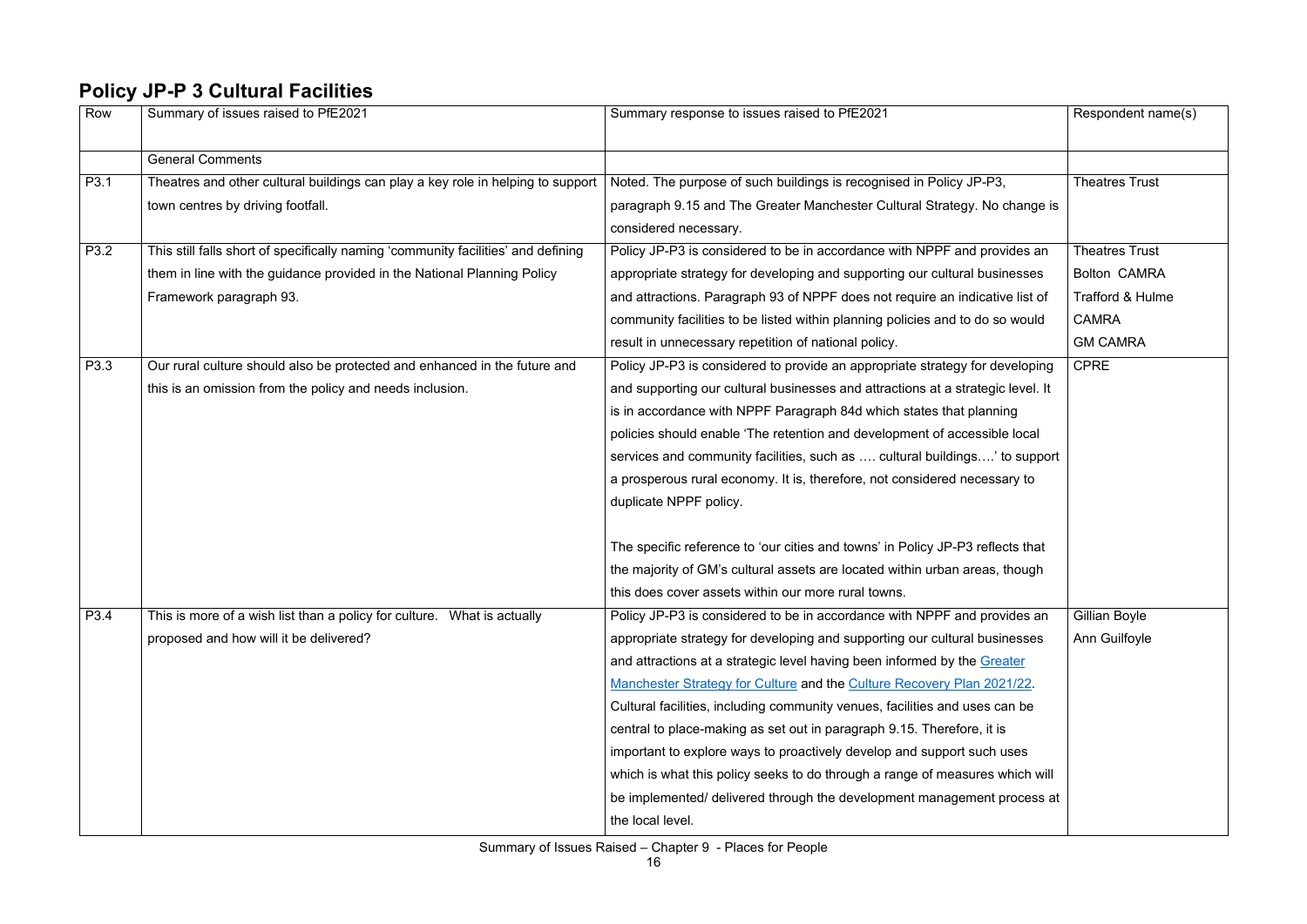| Row  | Summary of issues raised to PfE2021                                             | Summary response to issues raised to PfE2021                                       | Respondent name(s)           |
|------|---------------------------------------------------------------------------------|------------------------------------------------------------------------------------|------------------------------|
|      |                                                                                 |                                                                                    |                              |
|      | <b>Policy Comments</b>                                                          |                                                                                    |                              |
| P3.5 | Criterion 1 of the policy seeks to protect all community venues, facilities and | Policy JP-P3 is considered to be in accordance with NPPF and provides an           | <b>Emery Planning</b>        |
|      | uses. However, the evidence base does not demonstrate that all community        | appropriate strategy for developing and supporting our cultural businesses         |                              |
|      | venues, facilities and uses need to remain in such use, and therefore the       | and attractions at the strategic level. As set out in paragraph 9.15, the          |                              |
|      | blanket approach is not justified. The policy needs to make allowance for       | enhancement of cultural facilities is central to place-making. Therefore, in the   |                              |
|      | changes of use whereby the existing community use is no longer needed or        | first instance, it is important to explore ways to proactively develop and         |                              |
|      | viable.                                                                         | protect such uses.                                                                 |                              |
| P3.6 | Criterion 7 - further clarity is required as to what the Creative Improvement   | Whilst it is considered that this could improve the clarity of the policy, this is | Peel L&P Investments         |
|      | Districts designations comprise.                                                | not a soundness issue so no changes are proposed. Further information in           | (North) Ltd                  |
|      |                                                                                 | relation to Creative Improvement Districts (CIDs) can be found in the GM           |                              |
|      |                                                                                 | Culture Recovery Plan. They form part of GM's cultural response to the             |                              |
|      |                                                                                 | pandemic.                                                                          |                              |
|      | Monitoring                                                                      |                                                                                    |                              |
| P3.7 | The KPIs need to be updated to ensure they measure all aspects of this          | The monitoring framework in Chapter 12 provides an appropriate level of            | <b>Friends of Carrington</b> |
|      | Policy.                                                                         | detail for a strategic plan. More detailed monitoring will be incorporated as      | <b>Moss</b>                  |
|      |                                                                                 | appropriate within district local plans.                                           |                              |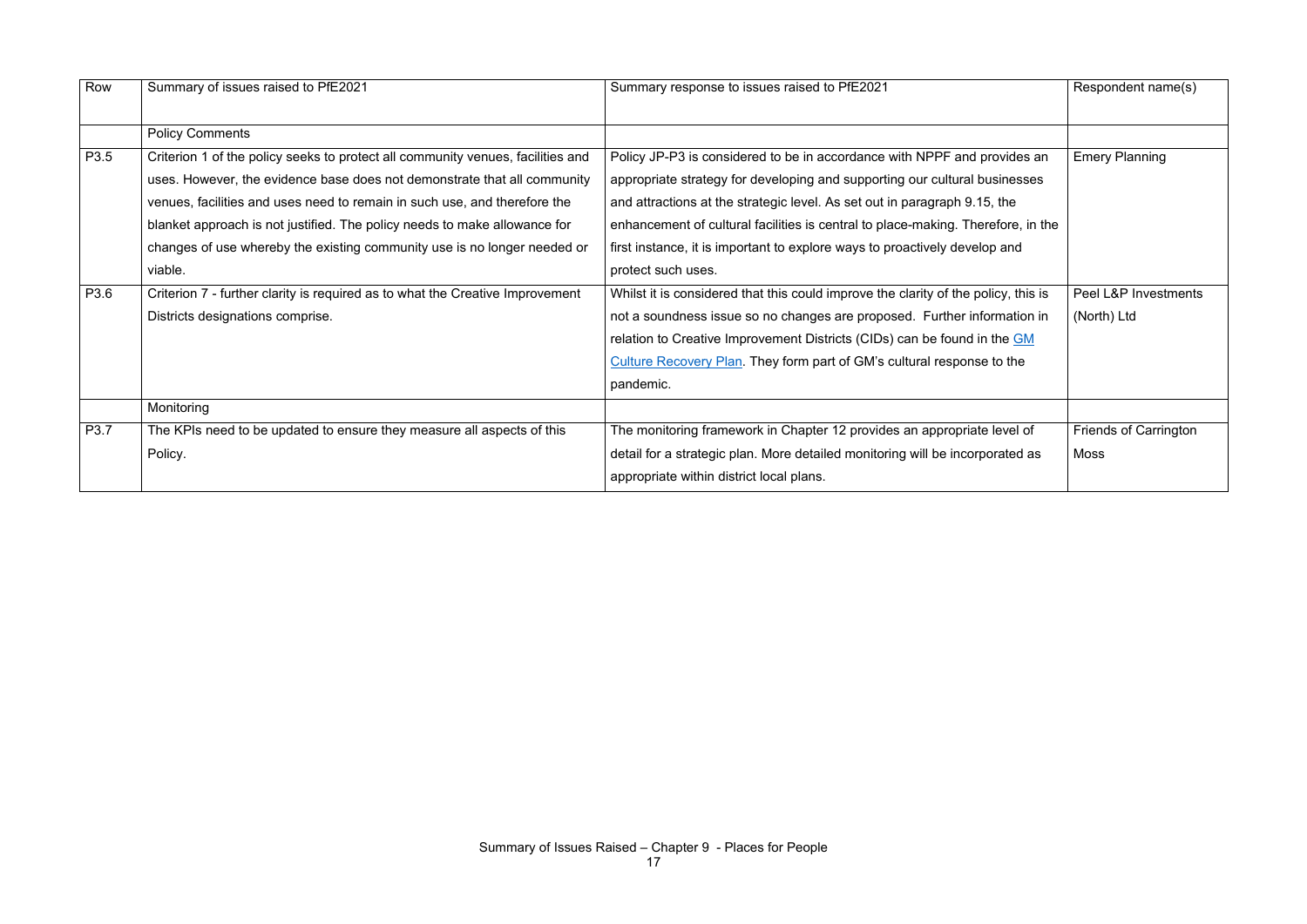#### **Policy JP-P 4 New Retail and Leisure Uses in Town Centres**

| Row  | Summary of issues raised to PfE2021                                               | Summary response to issues raised to PfE2021                                      | Respondent name(s)         |
|------|-----------------------------------------------------------------------------------|-----------------------------------------------------------------------------------|----------------------------|
|      | <b>General Comments</b>                                                           |                                                                                   |                            |
| P4.1 | Brexit and Covid impact requires the baseline to be reset to 2022 and a           | As detailed in Chapters 1, 6 and 7 of the PfE Plan, two assessments of the        | <b>Collette Gammond</b>    |
|      | rewrite of this policy.                                                           | potential impacts of Covid-19 and Brexit on the economy were carried out,         | Janet Taylor               |
|      |                                                                                   | initially in 2020 and again in 2021. Both assessments concluded that there        | <b>Maureen Buttle</b>      |
|      |                                                                                   | was insufficient evidence to amend the assumptions underpinning the PfE           |                            |
|      |                                                                                   | Plan. For further information see COVID-19 and Places for Everyone Growth         |                            |
|      |                                                                                   | Options [05.01.03].                                                               |                            |
| P4.2 | Changing facilities should be included and signposted within town centres.        | This approach is supported through policy JP-C5 Walking and Cycling and           | <b>Trans Pennine Trail</b> |
|      | Cycle parking must be designed to be inclusive and accommodate non-               | policy JP-C7 Transport Requirements of New Development. Further                   |                            |
|      | standard cycles such as trikes, trailers, cargo bikes and tandems. These          | information is in the Greater Manchester Transport Strategy 2040 refresh          |                            |
|      | facilities should be in a location convenient for access to shops and facilities. | [09.01.01]. This matter will also be addressed in further detail through local    |                            |
|      |                                                                                   | plans and travel plans. The plan should be read as a whole, and no change         |                            |
|      |                                                                                   | is considered necessary.                                                          |                            |
| P4.3 | Consider developing smaller town centres to avoid people visiting larger          | Policy JP-P 4 identifies the upper levels of the hierarchy of centres for retail  | David Hawes                |
|      | towns, shop locally and reduce travelling.                                        | and leisure in town centres. It is clear that the boundaries and detail of other  |                            |
|      |                                                                                   | centres at lower levels of the hierarchy are defined in district local plans, see |                            |
|      |                                                                                   | PfE paragraph 9.21. The need for expansion of any existing centres, or the        |                            |
|      |                                                                                   | provision of new centres, will be defined in district local plans. This is        |                            |
|      |                                                                                   | consistent with NPPF paragraph 58, therefore no change is considered              |                            |
|      |                                                                                   | necessary.                                                                        |                            |
|      | <b>Policy Comments</b>                                                            |                                                                                   |                            |
| P4.4 | Remove the "hierarchy of centres" concept, which is a dated view of retail        | Policy JP-P 4 is a strategic policy which identifies the existing upper levels of | Jeremy Williams            |
|      | and leisure uses in town centres. Some are better than others.                    | the hierarchy of centres to be maintained and enhanced within the PfE Plan        |                            |
|      |                                                                                   | area; which alongside JP-Strat-12 on Main Town Centres provides a                 |                            |
|      |                                                                                   | sufficient policy framework to address this matter. Evidence can be found in      |                            |
|      |                                                                                   | Employment Topic Paper [05.01.04] pages 6, 8, 10 and 12; it is considered         |                            |
|      |                                                                                   | to be consistent with national policy, NPPF (paragraph 86 (a)), therefore no      |                            |
|      |                                                                                   | change is proposed.                                                               |                            |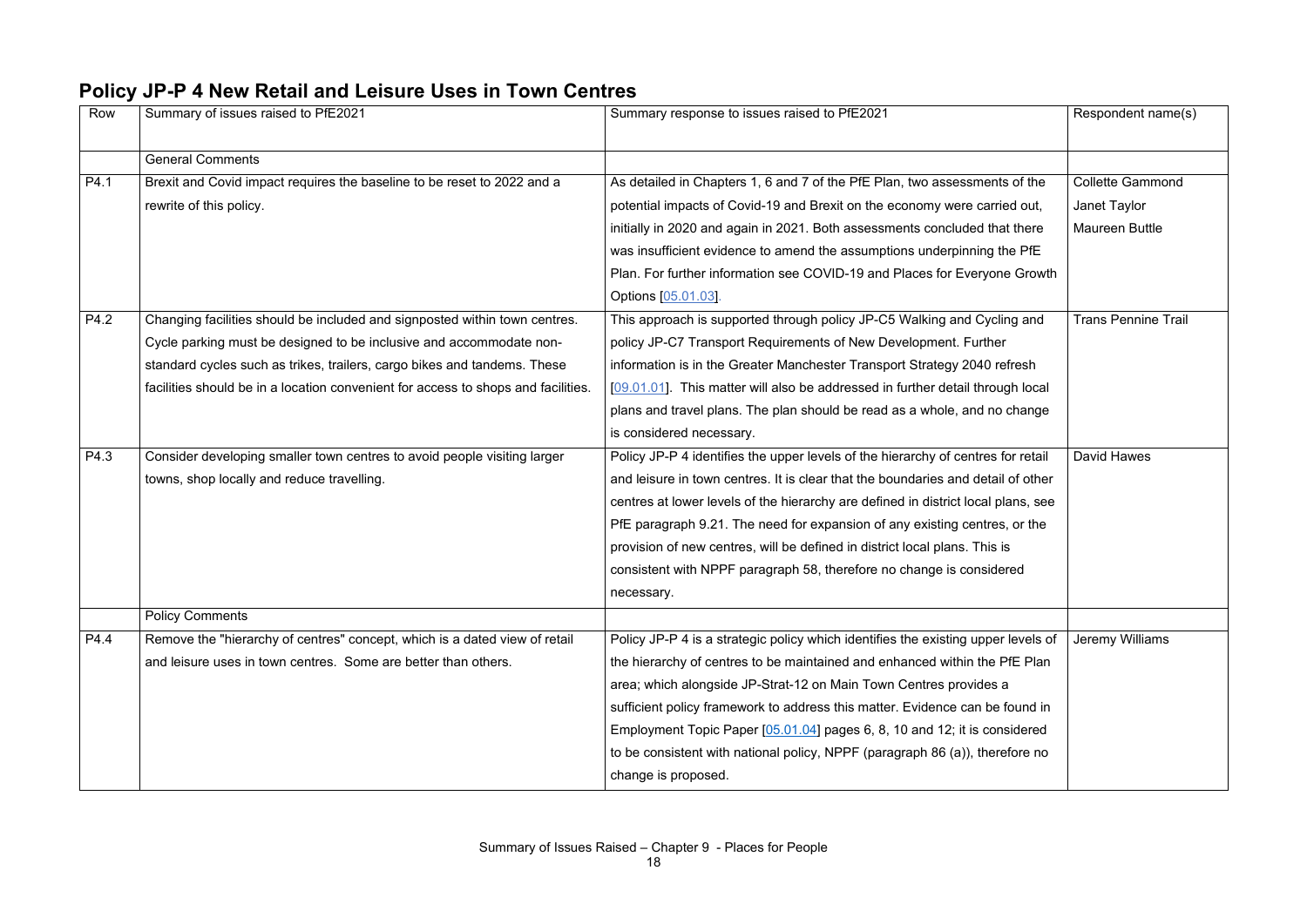| Row  | Summary of issues raised to PfE2021                                                  | Summary response to issues raised to PfE2021                                        | Respondent name(s)           |
|------|--------------------------------------------------------------------------------------|-------------------------------------------------------------------------------------|------------------------------|
|      |                                                                                      |                                                                                     |                              |
| P4.5 | Support the proposed hierarchy of centres but there should be greater                | Policy JP-P4 is a strategic policy which identifies the existing upper levels of    | Julie Jerram                 |
|      | protection provided to assure their continued vitality and viability given the       | the hierarchy of centres to be maintained and enhanced within the PfE Plan          |                              |
|      | challenges they face due to changing consumer behaviour.                             | area. This is supported in the Employment Topic Paper [05.01.04] pages 6,           |                              |
|      |                                                                                      | 8, 10 and 12. The boundary of the centres and the detail of the other centres       |                              |
|      |                                                                                      | will be provided in district local plan, as will specific proposals to ensure their |                              |
|      |                                                                                      | vitality and viability. The approach to the hierarchy of centres presented in       |                              |
|      |                                                                                      | this policy is considered to be consistent with NPPF (paragraph 86 (a)).            |                              |
|      |                                                                                      | Additionally Policy JP-Strat12 addresses issues around challenges to vitality       |                              |
|      |                                                                                      | and viability.                                                                      |                              |
| P4.6 | It is not justified to specify that other tiers of the hierarchy will be maintained. | Policy JP-P4 is a strategic policy which identifies the existing upper levels of    | <b>Emery Planning</b>        |
|      | The hierarchy below tiers A & B should be reviewed through the District Local        | the hierarchy of centres to be maintained and enhanced within the PfE Plan          |                              |
|      | Plans.                                                                               | area. There is no evidence to suggest that the current broad hierarchy of           |                              |
|      |                                                                                      | centres is no longer appropriate. Therefore, in order to be clear about the         |                              |
|      |                                                                                      | wider hierarchy and the relationship with district local plans, the PfE plan        |                              |
|      |                                                                                      | makes it clear that centres in the lower levels of the hierarchy are defined in     |                              |
|      |                                                                                      | district local plans, see PfE paragraph 9.21. The policies in these local plans     |                              |
|      |                                                                                      | will be subject to the normal process of local plan review. This approach is        |                              |
|      |                                                                                      | considered to be consistent with national policy, NPPF (paragraph 86),              |                              |
|      |                                                                                      | therefore no change is proposed.                                                    |                              |
| P4.7 | Identify The Quays as including a main town centre.                                  | Consideration of Salford Quays as a new town centre will be addressed, in           | Peel L&P Investments         |
|      |                                                                                      | the first instance, through the Salford Local Plan. Policy JP-P4 makes it clear     | (North) Ltd                  |
|      |                                                                                      | that should its designation as a town centre be confirmed in the Salford Local      |                              |
|      |                                                                                      | Plan then it would be classed as a Main Town Centre for the purposes of the         |                              |
|      |                                                                                      | policy. The Salford Local Plan, which was examined in late 2021, has yet to         |                              |
|      |                                                                                      | be adopted, therefore no change is proposed.                                        |                              |
|      | Monitoring                                                                           |                                                                                     |                              |
| P4.8 | The KPIs need to be updated to ensure they measure all aspects of this               | The monitoring framework in Chapter 12 provides an appropriate level of             | <b>Friends of Carrington</b> |
|      | Policy.                                                                              | detail for a strategic plan. More detailed monitoring will be incorporated as       | <b>Moss</b>                  |
|      |                                                                                      | appropriate within district local plans, no change therefore is proposed.           |                              |
|      |                                                                                      |                                                                                     |                              |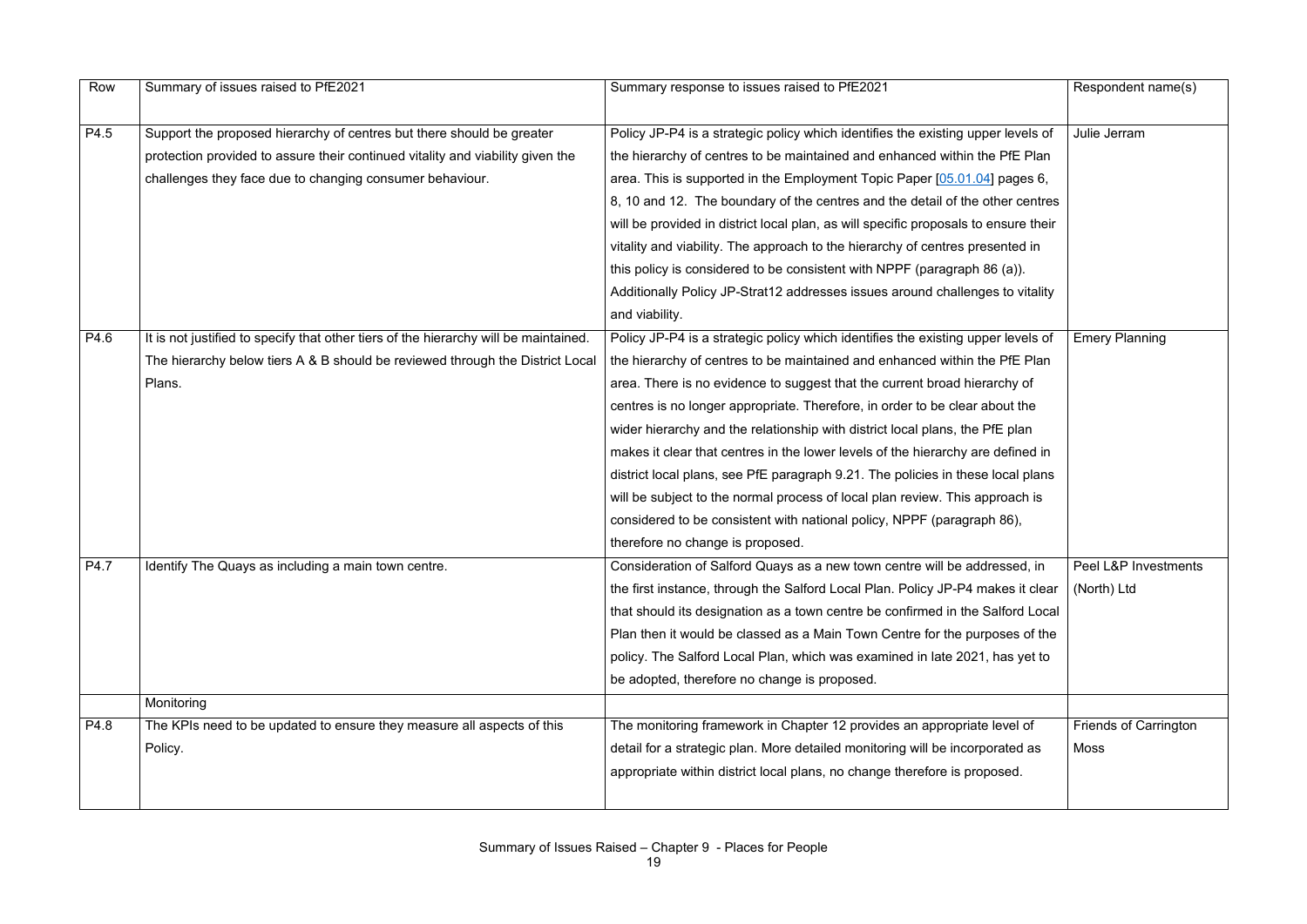### **Policy JP-P 5 Education, Skills and Knowledge**

| Row              | Summary of issues raised to PfE2021                                             | Summary response to issues raised to PfE2021                                     | Respondent name(s)      |
|------------------|---------------------------------------------------------------------------------|----------------------------------------------------------------------------------|-------------------------|
|                  | <b>General Comments</b>                                                         |                                                                                  |                         |
| P <sub>5.1</sub> | Councils within the Greater Manchester area should set out their education      | Other than where a Community Infrastructure Levy applies, the role of            | Janet Taylor            |
|                  | infrastructure requirements for the plan period within an Infrastructure        | Infrastructure Funding Statements is to provide information, on an annual        | David Hawes             |
|                  | <b>Funding Statement.</b>                                                       | basis, on the financial contributions that Councils have secured from            | Janine Lawford          |
|                  |                                                                                 | developers through Section 106 agreements. Allocation policies in the PfE,       |                         |
|                  |                                                                                 | set out the infrastructure requirements for site specific mitigation as          |                         |
|                  |                                                                                 | necessary, including education where relevant. Local authorities have a          |                         |
|                  |                                                                                 | statutory duty to secure sufficient school places within their areas.            |                         |
| P5.2             | Ensure that education contributions made by developers are sufficient to        | Criterion 2 of Policy JP-P5 highlights the need to work with education           | <b>David Hawes</b>      |
|                  | deliver the additional school places required to meet the increase in demand    | providers to forecast likely changes in demand for school places, and where      | <b>Tina Brown</b>       |
|                  | generated by new developments.                                                  | appropriate, requiring housing developments to make a sufficient financial       | <b>Edward Beckmann</b>  |
|                  |                                                                                 | contribution and/or set aside land for a new school, proportionate to the        | <b>Maureen Buttle</b>   |
|                  |                                                                                 | additional demand they would generate. Notwithstanding this, the allocation      |                         |
|                  |                                                                                 | policies in the PfE, set out the specific infrastructure requirements for that   |                         |
|                  |                                                                                 | development, including education where relevant. Details are available in        |                         |
|                  |                                                                                 | the relevant allocation topic papers. Therefore, no change is considered         |                         |
|                  |                                                                                 | necessary.                                                                       |                         |
| P5.3             | Ensuring there is an adequate supply of sites for schools is essential and will | Local authorities have a statutory duty to secure sufficient school places       | <b>Janet Alldred</b>    |
|                  | ensure that the local authorities within the Greater Manchester area can        | within their areas. To ensure the delivery of sufficient school places to        | <b>Frances Davidson</b> |
|                  | swiftly and flexibly respond to the existing and future need for school places  | respond to the demands from new housing, criterion 2 of Policy JP-P5             | Marie Williamson        |
|                  | over the plan period.                                                           | supports this approach by highlighting the need to work with education           | Anne Isherwood          |
|                  |                                                                                 | providers to forecast likely changes in demand for school places. Where          | <b>Peter Christie</b>   |
|                  |                                                                                 | appropriate, housing developments will be required to make a sufficient          | E Bowles                |
|                  |                                                                                 | financial contribution and/or set aside land for a new school, proportionate to  | Janet Taylor            |
|                  |                                                                                 | the additional demand they would generate. Not with standing this, the site      | David Hawes             |
|                  |                                                                                 | allocation policies in the PfE, set out the specific infrastructure requirements | <b>Steven Brown</b>     |
|                  |                                                                                 | for that development, including education where relevant. Details are            | <b>Tina Brown</b>       |
|                  |                                                                                 | available in the relevant allocation topic papers. Therefore, no change is       | <b>Edward Beckmann</b>  |
|                  |                                                                                 | considered necessary.                                                            | Janine Lawford          |
|                  |                                                                                 |                                                                                  | <b>Matthew Chandler</b> |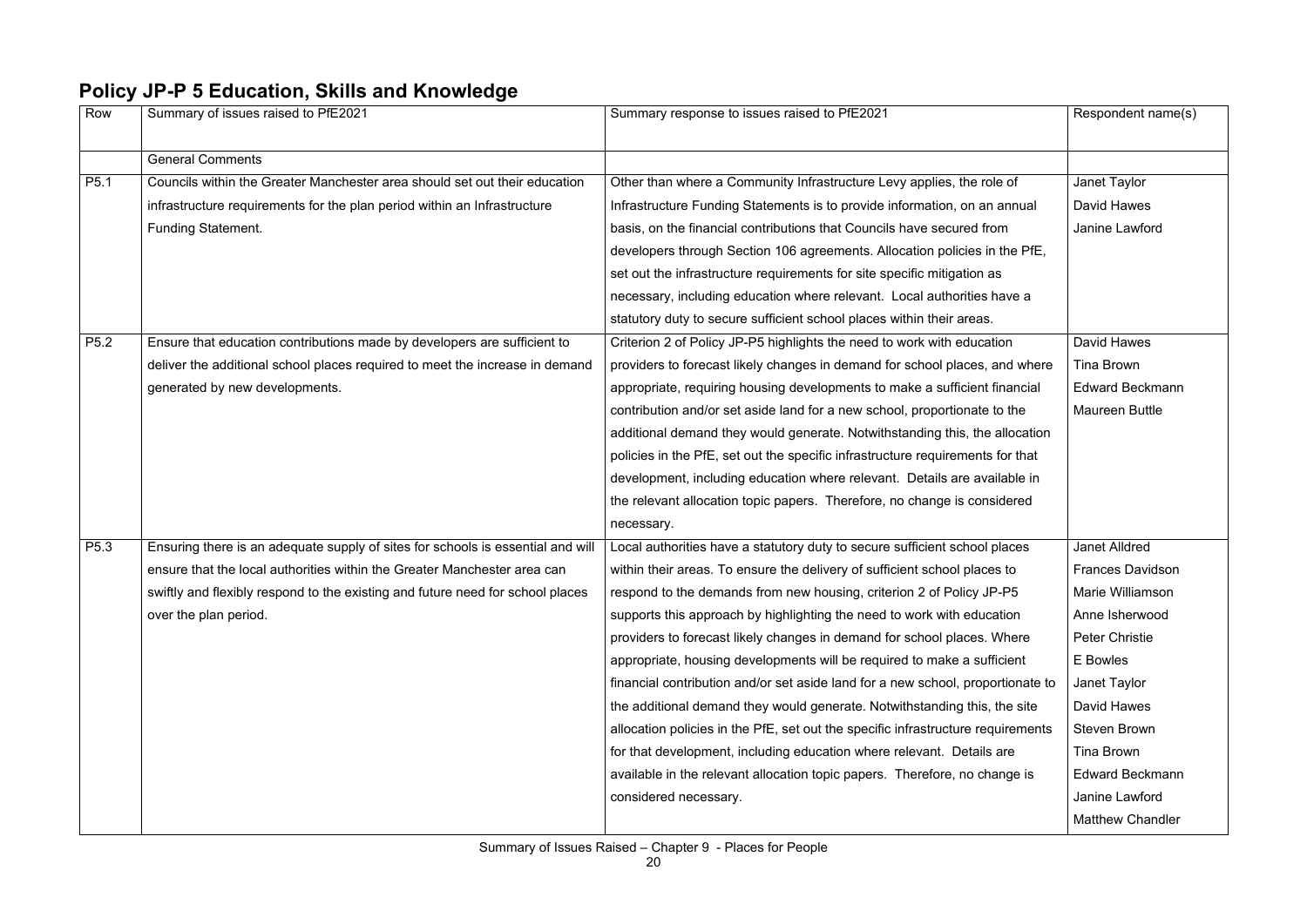| Row              | Summary of issues raised to PfE2021                                                | Summary response to issues raised to PfE2021                                    | Respondent name(s)      |
|------------------|------------------------------------------------------------------------------------|---------------------------------------------------------------------------------|-------------------------|
|                  |                                                                                    |                                                                                 | <b>Alison Doherty</b>   |
|                  |                                                                                    |                                                                                 | <b>Glenn Dillon</b>     |
|                  |                                                                                    |                                                                                 | Ann Guilfoyle           |
| P <sub>5.4</sub> | Pupil yield factors should be used to understand the number of children likely     | Criterion 2 of Policy JP-P5 highlights the need to work with education          | <b>Janet Allred</b>     |
|                  | to arise from housing developments and the associated need for school              | providers to forecast likely changes in the demand for school places. It is for | <b>Frances Davidson</b> |
|                  | places. These should be based upon evidence from recent developments;              | each Local Education Authority to determine the appropriate process by          | <b>Marie Williamson</b> |
|                  | thereby matching school census data to housing developments in order to            | which they determine pupil yield factors. Therefore, no change is considered    | Anne Isherwood          |
|                  | determine actual pupil numbers.                                                    | necessary.                                                                      | E Bowles                |
|                  |                                                                                    |                                                                                 | Janet Taylor            |
|                  |                                                                                    |                                                                                 | <b>Steven Brown</b>     |
|                  |                                                                                    |                                                                                 | Tina Brown              |
|                  |                                                                                    |                                                                                 | <b>Edward Beckmann</b>  |
|                  |                                                                                    |                                                                                 | Janine Lawford          |
|                  |                                                                                    |                                                                                 | Laura Charlotte         |
|                  |                                                                                    |                                                                                 | <b>Alison Doherty</b>   |
|                  |                                                                                    |                                                                                 | <b>Glenn Dillon</b>     |
|                  |                                                                                    |                                                                                 | Ann Guilfoyle           |
| P <sub>5.5</sub> | When new schools are developed, local authorities should also seek to              | See response to P5.3 above.                                                     | <b>Matthew Chandler</b> |
|                  | safeguard land for any future expansion where demand indicates this might          |                                                                                 |                         |
|                  | be necessary.                                                                      |                                                                                 |                         |
| P5.6             | Whilst facilities, knowledge and universities are rightly areas of focus, there is | Criterion 1 of Policy JP-P5 refers to adult training, which could include work- | <b>Colin Walters</b>    |
|                  | little emphasis on the importance of the development of skills that are            | based learning. Additionally, criterion F of Policy JP-J1 seeks agreement with  |                         |
|                  | essential for the workplace and key to greater social mobility, i.e., high         | employers and developers, including housebuilders, to enter into local labour   |                         |
|                  | quality, well supported work-based learning needs.                                 | and training agreements through planning obligations and other mechanisms       |                         |
|                  |                                                                                    | where appropriate. Therefore no change is considered necessary.                 |                         |
| P5.7             | Approach is out of sync with education policies.                                   | Policy JP-P5 sets out an appropriate policy framework to promote                | Kim Scragg              |
|                  |                                                                                    | enhancements in education, skills and knowledge and is consistent with          |                         |
|                  |                                                                                    | national planning policy, specifically NPPF (paragraph 95). Therefore no        |                         |
|                  |                                                                                    | change is considered necessary.                                                 |                         |
| P5.8             | Build new schools before new housing starts.                                       | Policy JP- D2 states that new development must be supported by the              | Peter Christie          |
|                  |                                                                                    | necessary infrastructure, including where appropriate, schools. The timing of   |                         |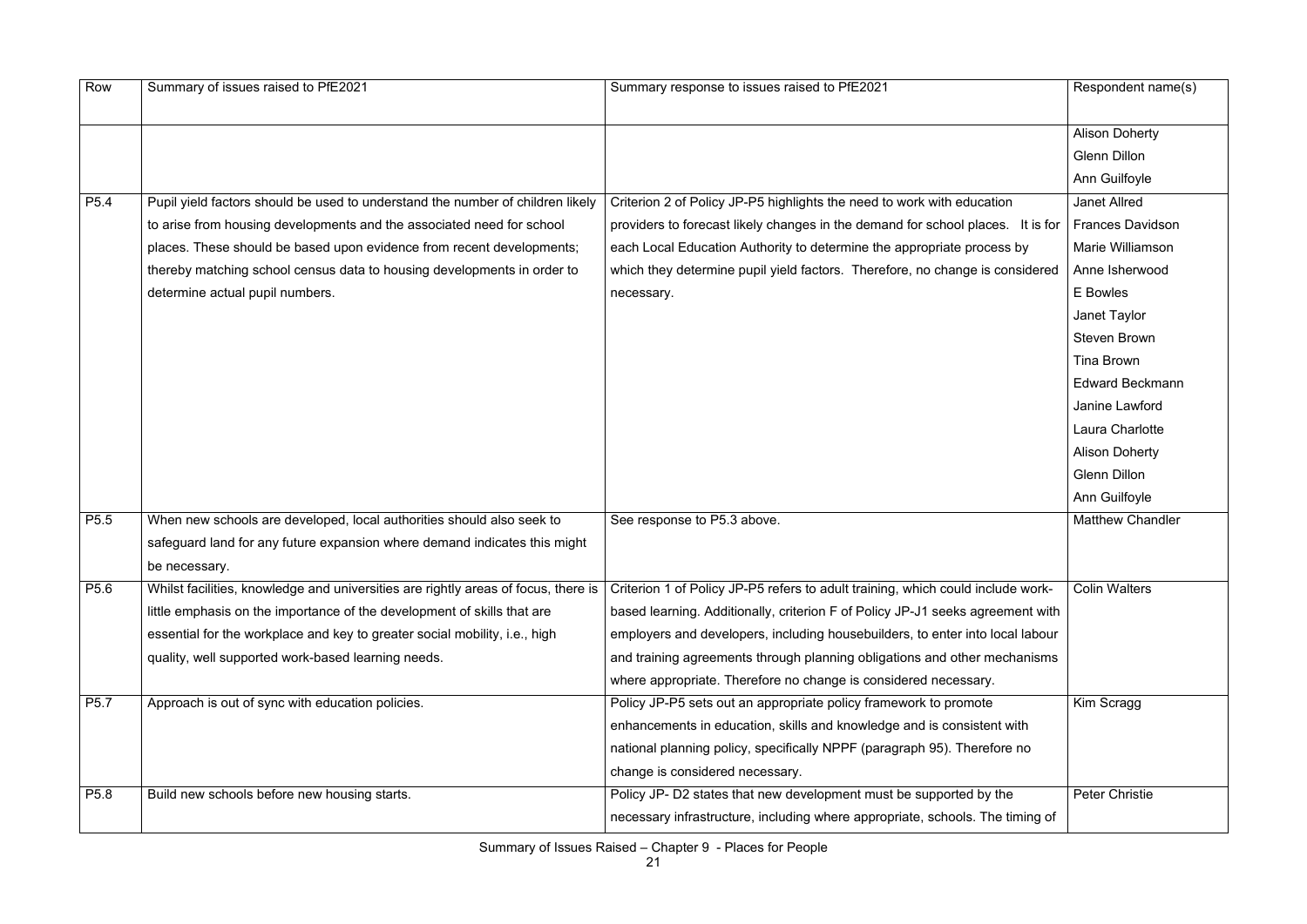| Row              | Summary of issues raised to PfE2021                                             | Summary response to issues raised to PfE2021                                      | Respondent name(s)           |
|------------------|---------------------------------------------------------------------------------|-----------------------------------------------------------------------------------|------------------------------|
|                  |                                                                                 | the delivery of new school provision, as part of new developments, or the         |                              |
|                  |                                                                                 | triggers for receipt of equivalent financial contributions, will be determined at |                              |
|                  |                                                                                 | the planning application stage. Therefore no change is considered                 |                              |
|                  |                                                                                 | necessary.                                                                        |                              |
| P <sub>5.9</sub> | Policy is too general - review policy to that which a land use plan can deliver | Policy JP-P5 is consistent with national planning policy, specifically NPPF       | Gillian Boyle                |
|                  | or influence.                                                                   | paragraph 95. Together with other policies in the Plan, such as JP-D2, it         |                              |
|                  |                                                                                 | provides an appropriate policy framework. Therefore, no change is                 |                              |
|                  |                                                                                 | considered necessary.                                                             |                              |
| P5.10            | Ensure new places of education have plenty of green spaces for children.        | All new schools or expansion of existing facilities will be in accordance with    | Simon Robertson              |
|                  |                                                                                 | DfE guidelines which will be a matter for consideration at planning application   |                              |
|                  |                                                                                 | stage. Additionally, criterion 7 of Policy JP-P7 encourages the incorporation     |                              |
|                  |                                                                                 | of sports facilities in all education settings. Therefore, no change is           |                              |
|                  |                                                                                 | considered necessary.                                                             |                              |
| P5.11            | Attention on retaining farming and other countryside education and              | JP-P5 is a strategic planning policy, as such it would not be appropriate to      | <b>CPRE</b>                  |
|                  | knowledge is important.                                                         | specify the nature of courses relevant. It is considered to set out an            |                              |
|                  |                                                                                 | appropriate policy framework for enhancements in education, skills and            |                              |
|                  |                                                                                 | knowledge to ensure our workforce is ready to benefit from new employment         |                              |
|                  |                                                                                 | benefits. This approach is considered consistent with NPPF. Therefore, no         |                              |
|                  |                                                                                 | change is considered necessary.                                                   |                              |
| P5.12            | This policy can be strengthened by including the following:                     | No change is considered necessary. JP-P5 is a strategic planning policy.          | <b>Friends of Carrington</b> |
|                  | • provision of information that confirms, in detail, the required school and    | Consistent with NPPF, it sets out an appropriate policy framework for             | <b>Moss</b>                  |
|                  | nursery places that would result from this Plan and the land supply needed      | enhancements in education, skills and knowledge. Criterion 2a states that         |                              |
|                  | for the construction of any consequent new schools                              | ensuring the delivery of sufficient school places will be through working with    |                              |
|                  | • withdrawal of all Allocations to enable the active involvement of local       | education providers to forecast likely changes in the demand for school           |                              |
|                  | residents and the commencement of required collaboration to increase            | places. Additionally, Policy D2 states that new development must be               |                              |
|                  | inclusion, with a view to the consequential decisions being address in the      | supported by the necessary infrastructure, including where appropriate green      |                              |
|                  | <b>Local Plans</b>                                                              | spaces, schools and medical facilities. The relevant allocation policies detail   |                              |
|                  | • withdrawal of any Allocation that is not aligned with this Policy             | the infrastructure required to support the development, including where           |                              |
|                  |                                                                                 | necessary school provision. Further details of which can be found in the          |                              |
|                  |                                                                                 | relevant allocation topic papers. This approach is considered consistent with     |                              |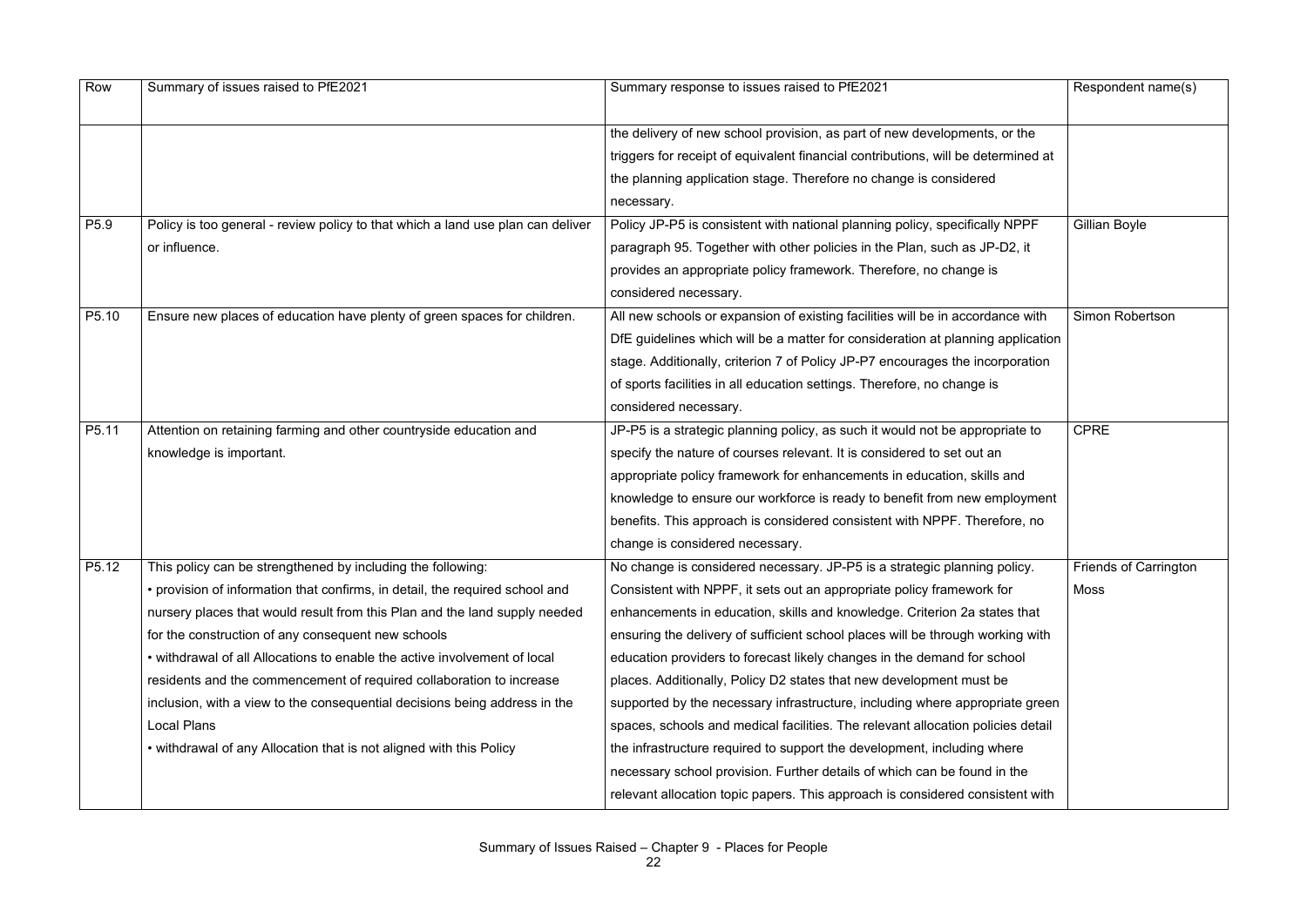| Row               | Summary of issues raised to PfE2021                                             | Summary response to issues raised to PfE2021                                    | Respondent name(s)           |
|-------------------|---------------------------------------------------------------------------------|---------------------------------------------------------------------------------|------------------------------|
|                   |                                                                                 | NPPF. The Plan needs to be read as a whole, therefore no change is              |                              |
|                   |                                                                                 | considered necessary.                                                           |                              |
|                   | <b>Policy Comments</b>                                                          |                                                                                 |                              |
| P <sub>5.13</sub> | Criterion 1- clarify the use of 'accessible' to include for disabled people.    | The use of words such as access, accessible and accessibility in the PfE is     | <b>Greater Manchester</b>    |
|                   |                                                                                 | considered consistent with their use in planning documents and NPPF. As         | <b>Coalition of Disabled</b> |
|                   |                                                                                 | appropriate, the supporting text of policies in the Plan provides clarification | People and Manchester        |
|                   |                                                                                 | as to what is meant by the policy and no changes are considered necessary.      | <b>Disabled Peoples</b>      |
|                   |                                                                                 |                                                                                 | <b>Access Group</b>          |
| P5.14             | Given the predominance of urban apartment developments anticipated in the       | No change is considered necessary. The type and design of school will be a      | <b>Highgrove Strategic</b>   |
|                   | PFE, this will inevitably require different types of schools to be developed in | matter for local decisions at planning application stage. Consistent with       | <b>Land Ltd</b>              |
|                   | the future, in more central locations on smaller footprints, and this should    | national policy, NPPF (paragraph 95), the policy provides an appropriate        | <b>Rowland Homes Ltd</b>     |
|                   | really be acknowledged in criterion 2 of this policy.                           | framework to deliver sufficient school places through working with education    | <b>PD Northern Steels</b>    |
|                   |                                                                                 | providers to forecast likely changes in the demand for school places.           | Boys & Girls Club of GM      |
|                   |                                                                                 | Therefore, no change is considered necessary.                                   |                              |
| P5.15             | Policy should establish a requirement for "early engagement" between            | No change is considered necessary, criterion 2a states that ensuring the        | Peel L&P Investments         |
|                   | developers, local authorities and education authorities.                        | delivery of sufficient school places will be through working with education     | (North) Ltd                  |
|                   |                                                                                 | providers to forecast likely changes in the demand for school places. This      |                              |
|                   |                                                                                 | approach is consistent with national policy, NPPF (paragraph 95). Therefore,    |                              |
|                   |                                                                                 | no change is considered necessary.                                              |                              |
| P5.16             | Delete Provision 2b; whilst seeming reasonable enough, it has no bounding       | The proposed modification is not considered necessary. Policy JP-P5 is          | Jeremy Williams              |
|                   | parameters. This proposed Provision has the potential for misuse by both        | considered to be consistent with national planning policy, specifically NPPF    |                              |
|                   | developers and local authorities and is not legally compliant. Under the        | paragraph 95. Together with the supporting text and the policies in Chapter     |                              |
|                   | Education Act, the provision of schooling is the responsibility of the local    | 12 of the Plan, it is considered that this policy provides a clear policy       |                              |
|                   | authority and must remain so.                                                   | framework. Therefore, no change is considered necessary.                        |                              |
| P5.17             | Change the wording of criterion 2 b. to read: Where appropriate, requiring      | The proposed modification is not considered necessary. Policy JP-P5 is          | Mrs L Thompson               |
|                   | housing developments to make a financial contribution to the provision of       | considered to be consistent with national planning policy, specifically NPPF    | John Warhurst                |
|                   | additional school places and/or set aside land for a new school, proportionate  | paragraph 95. Together with the supporting text and the policies in Chapter     | <b>Redrow Homes Limited</b>  |
|                   | to the additional demand that they would generate above existing capacity.      | 12 of the Plan, it is considered that this policy provides a clear policy       | <b>HIMOR, Redrow Homes</b>   |
|                   |                                                                                 | framework. Therefore, no change is considered necessary.                        | Limited and VHW              |
|                   |                                                                                 |                                                                                 | Partnership                  |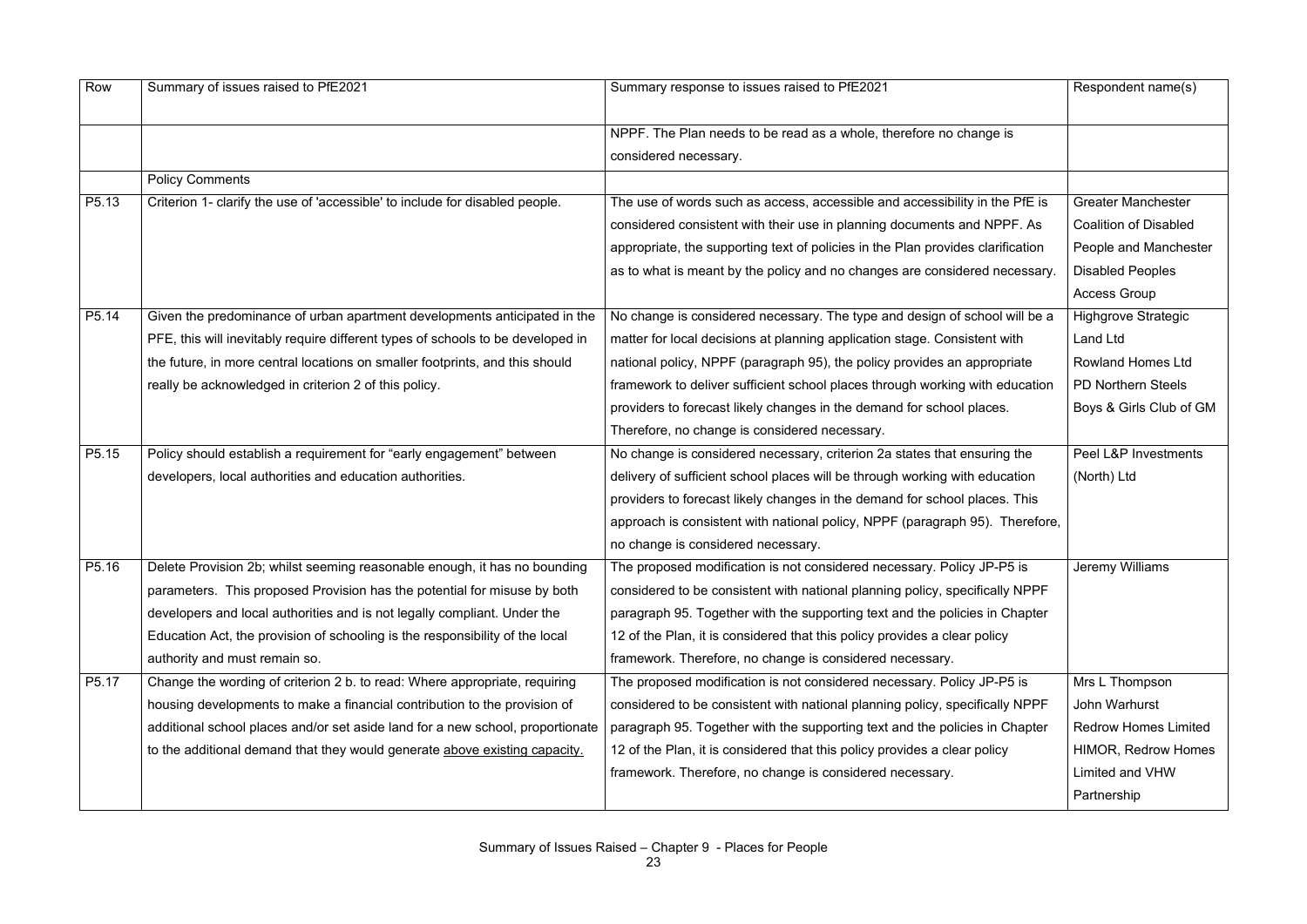| Row               | Summary of issues raised to PfE2021                                          | Summary response to issues raised to PfE2021                                  | Respondent name(s)           |
|-------------------|------------------------------------------------------------------------------|-------------------------------------------------------------------------------|------------------------------|
|                   |                                                                              |                                                                               |                              |
| P5.18             | In order to make the policy workable and more reflective of the nature of    | The proposed modification is not considered necessary. Policy JP-P5 is        | <b>Redrow Homes</b>          |
|                   | Section 106 requirements in respect of the provision of new schools on       | considered to be consistent with national planning policy, specifically NPPF  | (Lancashire)                 |
|                   | strategic sites, Redrow consider that the wording of Criterion 2b should be  | paragraph 95. Together with the supporting text and the policies in Chapter   |                              |
|                   | altered as follows:                                                          | 12 of the Plan, it is considered that this policy provides a clear policy     |                              |
|                   | "b. Where appropriate, requiring Should clear evidence exist, housing        | framework. Therefore, no change is considered necessary.                      |                              |
|                   | developments will be required to make a financial contribution to the        |                                                                               |                              |
|                   | provision of additional school places and/or set aside safeguard land for a  |                                                                               |                              |
|                   | new school, proportionate to the additional demand that they would           |                                                                               |                              |
|                   | generate;'                                                                   |                                                                               |                              |
| P5.19             | Part (2b) should be amended so that it states (additional wording is         | The proposed modification is not considered necessary. A two stage            | <b>Redrow Homes</b>          |
|                   | underlined):                                                                 | Strategic Viability Assessment [03.01.02] and [03.03.04] has been published   | (Trafford)                   |
|                   | Where appropriate, and subject to the site's viability, requiring housing    | alongside the PfE Plan. Therefore, in line with NPPF it will be assumed that  | Seddon Homes Ltd             |
|                   | developments to make a financial contribution to the provision of additional | planning applications which comply with the adopted PfE plan will be viable,  | <b>GLP Trows LLP and</b>     |
|                   | school places and/or set aside land for a new school, proportionate to the   | however NPPF paragraph 58 provides provision for applicants to                | <b>BDW Trading Ltd</b>       |
|                   | additional demand that they would generate.                                  | demonstrate whether particular circumstances justify the need for a viability | Seddon Homes Ltd             |
|                   |                                                                              | assessment at the application stage. Therefore, no change is considered       |                              |
|                   |                                                                              | necessary.                                                                    |                              |
|                   | Monitoring                                                                   |                                                                               |                              |
| P <sub>5.20</sub> | The KPIs need to be updated to ensure they measure all aspects of this       | The monitoring framework in Chapter 12 provides an appropriate level of       | <b>Friends of Carrington</b> |
|                   | Policy                                                                       | detail for a strategic plan. More detailed monitoring will be incorporated as | <b>Moss</b>                  |
|                   |                                                                              | appropriate within district local plans. Therefore, no change is considered   |                              |
|                   |                                                                              | necessary.                                                                    |                              |
|                   |                                                                              |                                                                               |                              |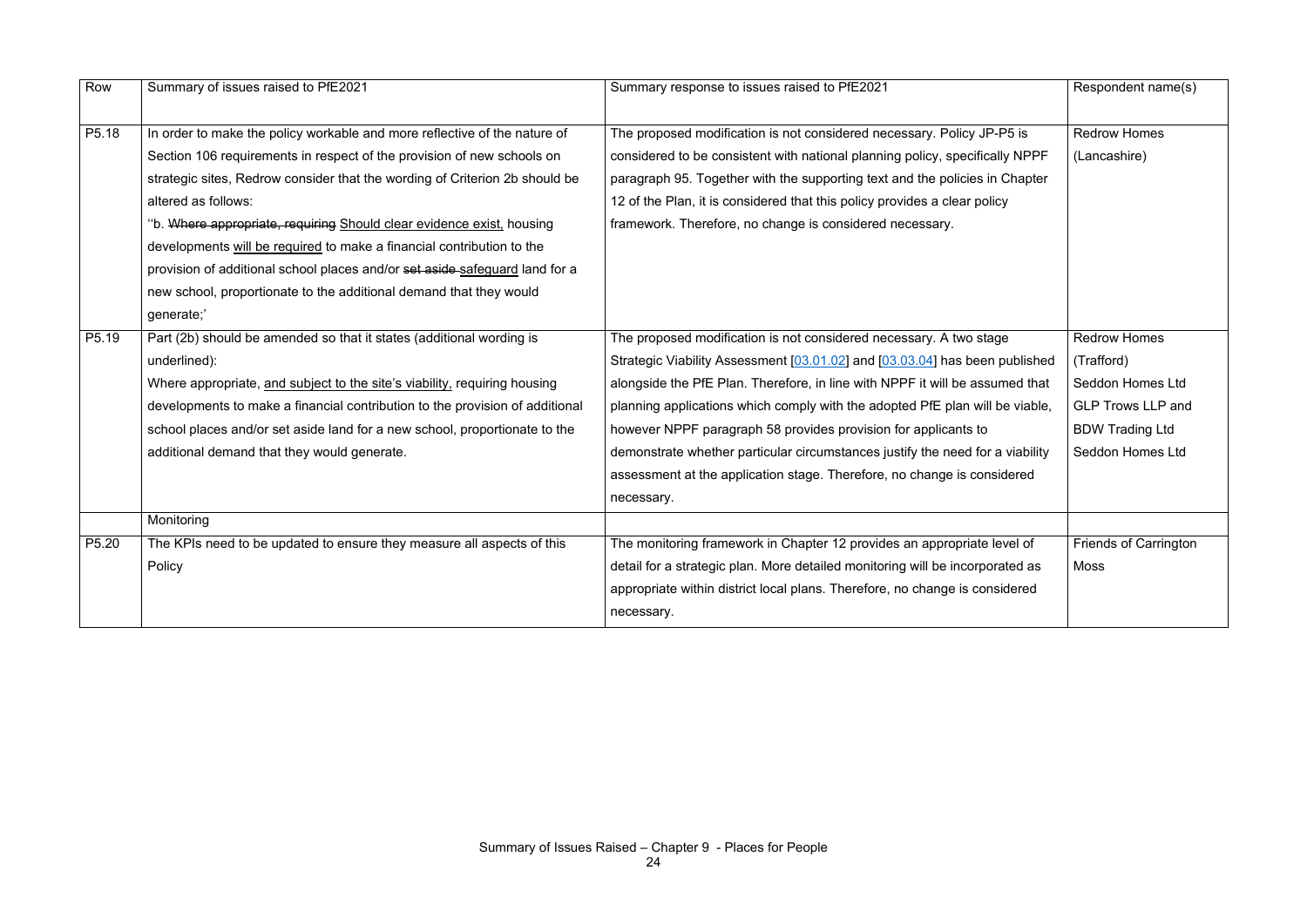#### **Policy JP-P 6 Health**

| Row  | Summary of issues raised to PfE2021                                         | Summary response to issues raised to PfE2021                                       | Respondent name(s)           |
|------|-----------------------------------------------------------------------------|------------------------------------------------------------------------------------|------------------------------|
|      | <b>General Comments</b>                                                     |                                                                                    |                              |
| P6.1 | In areas of significant housing growth funding must be leveraged through    | JP-P6 is a strategic planning policy. Consistent with NPPF, it sets out an         | <b>Frances Davidson</b>      |
|      | developer contributions to support the demand for health and care services. | appropriate policy framework for the provision of health facilities. Additionally, | Marie Williamson             |
|      |                                                                             | Policy JP-D2 states that new development must be supported by the necessary        | Janet Taylor                 |
|      |                                                                             | infrastructure, including where appropriate green spaces, schools and medical      | Sheila Tod                   |
|      |                                                                             | facilities. The relevant allocation policies detail the infrastructure required to |                              |
|      |                                                                             | support the development, including where necessary health facilities, further      |                              |
|      |                                                                             | details of which can be found in the relevant allocation topic papers. The plan    |                              |
|      |                                                                             | needs to be read as a whole, therefore no change is considered necessary.          |                              |
| P6.2 | The need for developers and plan makers to work with health care providers  | JP-P6 is a strategic planning policy. Consistent with NPPF it sets out an          | <b>Frances Davidson</b>      |
|      | cannot be underestimated, and planning policies and site assessments        | appropriate policy framework for the provision of health facilities. Additionally, | Marie Williamson             |
|      | should be informed by ongoing engagement with them. The policy should       | Policy JP-D2 states that new development must be supported by the necessary        | Janet Taylor                 |
|      | require "early collaboration" with CCGs to underpin the delivery of such    | infrastructure, including where appropriate green spaces, schools and medical      | Sheila Tod                   |
|      | facilities.                                                                 | facilities. The relevant allocation policies detail the infrastructure required to | <b>Peter Christie</b>        |
|      |                                                                             | support the development, including where necessary health facilities, further      | E Bowles                     |
|      | Similarly, LPAs should engage with the relevant NHS bodies - not only at    | details of which can be found in the relevant allocation topic papers. The plan    | David Hawes                  |
|      | local plan making stage but as planning applications for large residential  | needs to be read as a whole, therefore no change is considered necessary.          | <b>Steven Brown</b>          |
|      | developments within the Greater Manchester come forward.                    |                                                                                    | Tina Brown                   |
|      |                                                                             |                                                                                    | <b>Matthew Chandler</b>      |
|      |                                                                             |                                                                                    | Kate Tod                     |
|      |                                                                             |                                                                                    | Julie Jerram                 |
|      |                                                                             |                                                                                    | Jane Barker                  |
|      |                                                                             |                                                                                    | <b>Christopher Russell</b>   |
|      |                                                                             |                                                                                    | Peel L&P Investments         |
|      |                                                                             |                                                                                    | (North) Ltd                  |
|      |                                                                             |                                                                                    | <b>NHS Property Services</b> |
|      |                                                                             |                                                                                    | Ltd                          |
| P6.3 | The recognition that improvements in health facilities will be supported,   | Support noted and welcomed.                                                        | <b>Peter Christie</b>        |
|      | including where required to respond to changing needs and demands of        |                                                                                    | Janet Taylor                 |
|      | residents, is welcomed.                                                     |                                                                                    | David Hawes                  |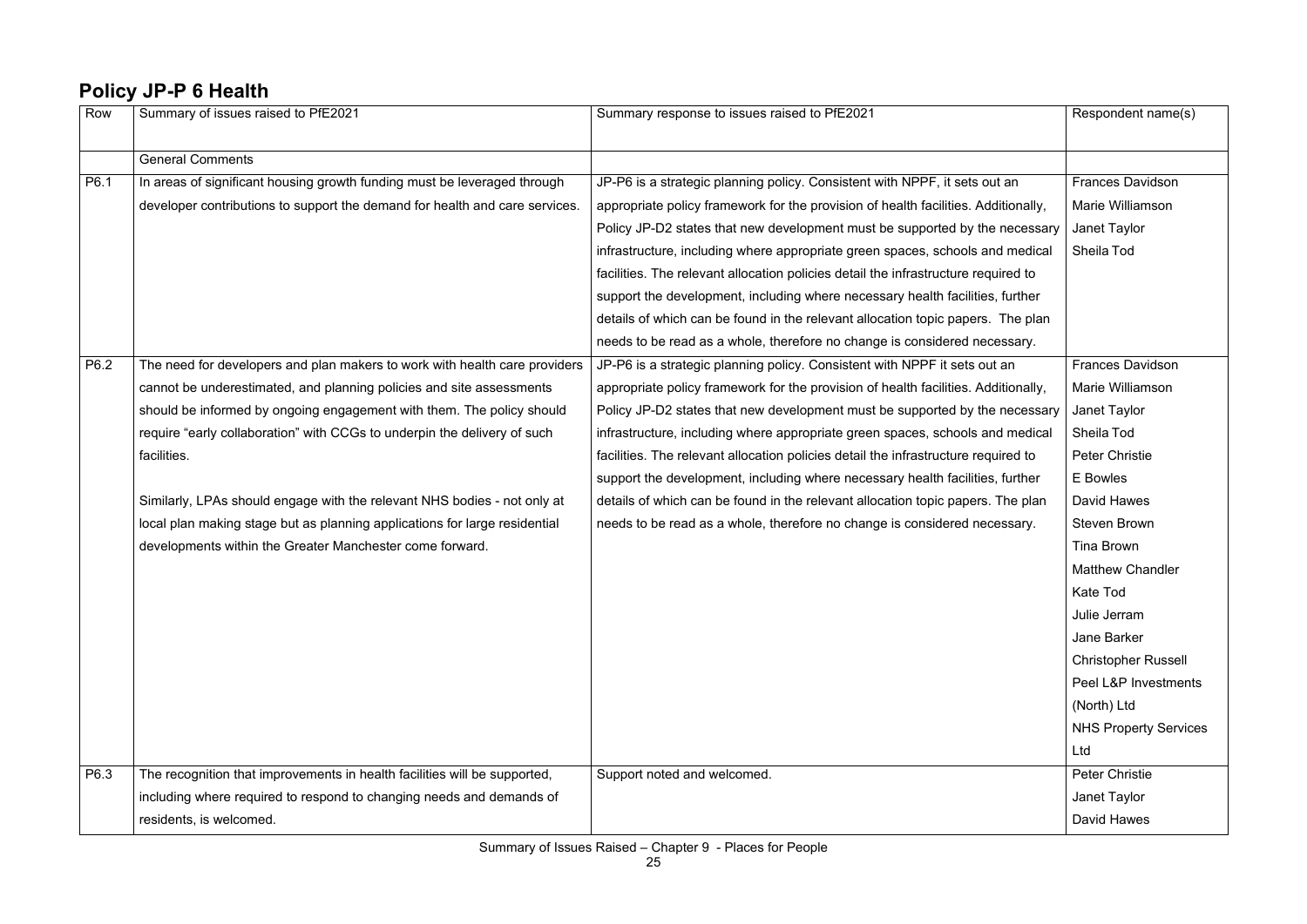| Row  | Summary of issues raised to PfE2021                                       | Summary response to issues raised to PfE2021                                         | Respondent name(s)         |
|------|---------------------------------------------------------------------------|--------------------------------------------------------------------------------------|----------------------------|
|      |                                                                           |                                                                                      |                            |
|      |                                                                           |                                                                                      | <b>Christopher Russell</b> |
| P6.4 | Open spaces are needed for our physical and mental health and our         | Consistent with NPPF, policy JP-P6 sets out an appropriate strategic policy          | <b>Janet Millett</b>       |
|      | wellbeing.                                                                | framework for the provision of health facilities. The Greener Places chapter and     | Alan Sheppard              |
|      |                                                                           | Policy JP-P1 provide an appropriate strategic policy framework in relation to        | Judith Sheppard            |
|      |                                                                           | provision of open spaces for physical and mental health. The plan should be          | <b>Michael Reeve</b>       |
|      |                                                                           | read as a whole, therefore no change is considered necessary.                        | Janet Taylor               |
|      |                                                                           |                                                                                      | <b>John Williams</b>       |
|      |                                                                           |                                                                                      | Julie Jerram               |
|      |                                                                           |                                                                                      | <b>City of Trees</b>       |
|      |                                                                           |                                                                                      | Mark Haynes                |
|      |                                                                           |                                                                                      | <b>CPRE</b>                |
| P6.5 | Green spaces are needed to mitigate air quality. More development on      | Consistent with NPPF, policy JP-P6 sets out an appropriate strategic policy          | <b>Brenda Foley</b>        |
|      | green spaces leads to busier roads resulting in higher emissions which    | framework for health; including the requirement that new development, as far         | <b>Alison Doherty</b>      |
|      | impacts on air quality and affects our physical health and our wellbeing. | as possible, makes a positive contribution to health and well-being. Policy JP-S     | Julie Jerram               |
|      |                                                                           | 6 Clean Air provides an appropriate strategic policy framework in relation to air    | <b>CPRE</b>                |
|      |                                                                           | quality.                                                                             |                            |
|      |                                                                           |                                                                                      |                            |
|      |                                                                           | In relation to traffic and air pollution, paragraph 5.49 highlights that the primary |                            |
|      |                                                                           | focus is on transport given its primary contribution to air pollution, therefore     |                            |
|      |                                                                           | regard should be had to transport policies elsewhere in the Plan. The districts      |                            |
|      |                                                                           | and TfGM have a clear policy direction and major programme of investment in          |                            |
|      |                                                                           | sustainable transport which is expected to transform travel patterns in GM and       |                            |
|      |                                                                           | help achieve our "Right Mix" vision of no net increase in motor-vehicle traffic by   |                            |
|      |                                                                           | 2040. This is set out in the GM Transport Strategy 2040 [09.01.01], Our Five         |                            |
|      |                                                                           | Year Transport Delivery Plan 2021-2026 [09.01.02], and the Right Mix                 |                            |
|      |                                                                           | Technical Note: [09.01.03].                                                          |                            |
|      |                                                                           |                                                                                      |                            |
|      |                                                                           | The Greener Places Chapter 8 and policy JP-P1 provide an appropriate                 |                            |
|      |                                                                           | strategic policy framework in relation to open spaces.                               |                            |
|      |                                                                           |                                                                                      |                            |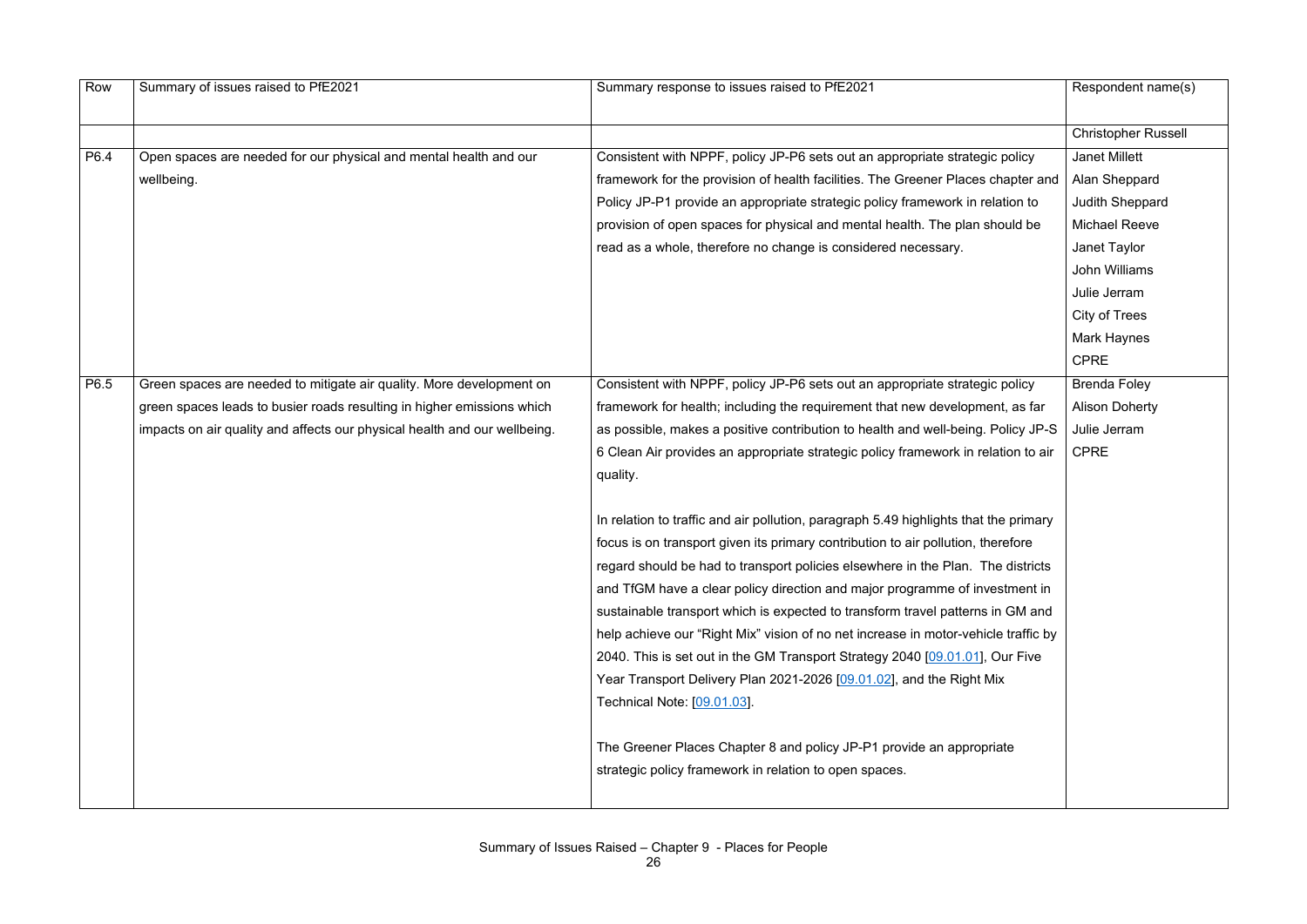| Row   | Summary of issues raised to PfE2021                                             | Summary response to issues raised to PfE2021                                       | Respondent name(s)          |
|-------|---------------------------------------------------------------------------------|------------------------------------------------------------------------------------|-----------------------------|
|       |                                                                                 | The plan should be read as a whole, therefore no change is considered              |                             |
|       |                                                                                 | necessary.                                                                         |                             |
| P6.6  | Put doctors and dentists in place before even starting to develop site.         | Policy JP-D2 states that new development must be supported by the necessary        | <b>Peter Christie</b>       |
|       |                                                                                 | infrastructure, including where appropriate green spaces, schools and medical      | <b>David Hawes</b>          |
|       |                                                                                 | facilities. The relevant allocation policies detail the infrastructure required to |                             |
|       |                                                                                 | support the development, including where necessary health facilities, further      |                             |
|       |                                                                                 | details of which can be found in the relevant allocation topic papers. The Plan    |                             |
|       |                                                                                 | needs to be read as a whole, therefore no change is considered necessary.          |                             |
| P6.7  | Policy too general, review policy to be more useful in ensuring development     | No change is considered necessary. Policy JP-P6 sets out a strategic policy        | Gillian Boyle               |
|       | and the use of land and property meet the aims of the policy.                   | framework for health (including the requirement that new development, as far       |                             |
|       |                                                                                 | as possible, makes a positive contribution to health and well-being). Together     |                             |
|       |                                                                                 | with other policies in the Plan, such as Policy JP-D2 and the allocation policies, |                             |
|       |                                                                                 | the Plan provides an appropriate strategic policy framework to address this        |                             |
|       |                                                                                 | matter, consistent with the NPPF.                                                  |                             |
| P6.8  | The policy fails to tackle some of the key contributory factors contributing to | Consistent with NPPF, policy JP-P6 sets out an appropriate strategic policy        | Friends of the Earth        |
|       | physical inactivity, obesity and ill-health, such as excessive car usage.       | framework for the health; including the requirement that new development, as       |                             |
|       |                                                                                 | far as possible, makes a positive contribution to health and well-being. Policies  |                             |
|       |                                                                                 | elsewhere in the Plan, including policy JP-P7 and those within the Greener         |                             |
|       |                                                                                 | Places and Connected Places chapters promote physical activity and reduced         |                             |
|       |                                                                                 | car dependency. The Plan should be read as a whole, therefore no change is         |                             |
|       |                                                                                 | considered necessary.                                                              |                             |
| P6.9  | Public houses can make a positive contribution to emotional wellbeing by        | No change is considered necessary. Consistent with NPPF, policy JP-P6 sets         | <b>Bolton CAMRA</b>         |
|       | providing community spaces and combatting loneliness and isolation. It is       | out an appropriate strategic policy framework for the health. The role of          | <b>Trafford &amp; Hulme</b> |
|       | expected, therefore, that a balanced view will be taken of the contribution     | community venues is recognised in Policies JP-P1 and JP-P3. The Plan should        | <b>CAMRA</b>                |
|       | public houses make to health & wellbeing.                                       | be read as a whole.                                                                | <b>GM CAMRA</b>             |
| P6.10 | Policy should make a specific reference to GI being an integral part of any     | No change is considered necessary. Consistent with NPPF, policy JP-P6 sets         | City of Trees               |
|       | new development.                                                                | out an appropriate strategic policy framework for the health; including the        |                             |
|       |                                                                                 | requirement that new development, as far as possible, makes a positive             |                             |
|       |                                                                                 | contribution to health and well-being. As recognised in paragraph 9.32, a range    |                             |
|       |                                                                                 | of co-ordinated measures will be needed to support improvements in health          |                             |
|       |                                                                                 | and well-being. Policies elsewhere in the Plan, especially within the Greener      |                             |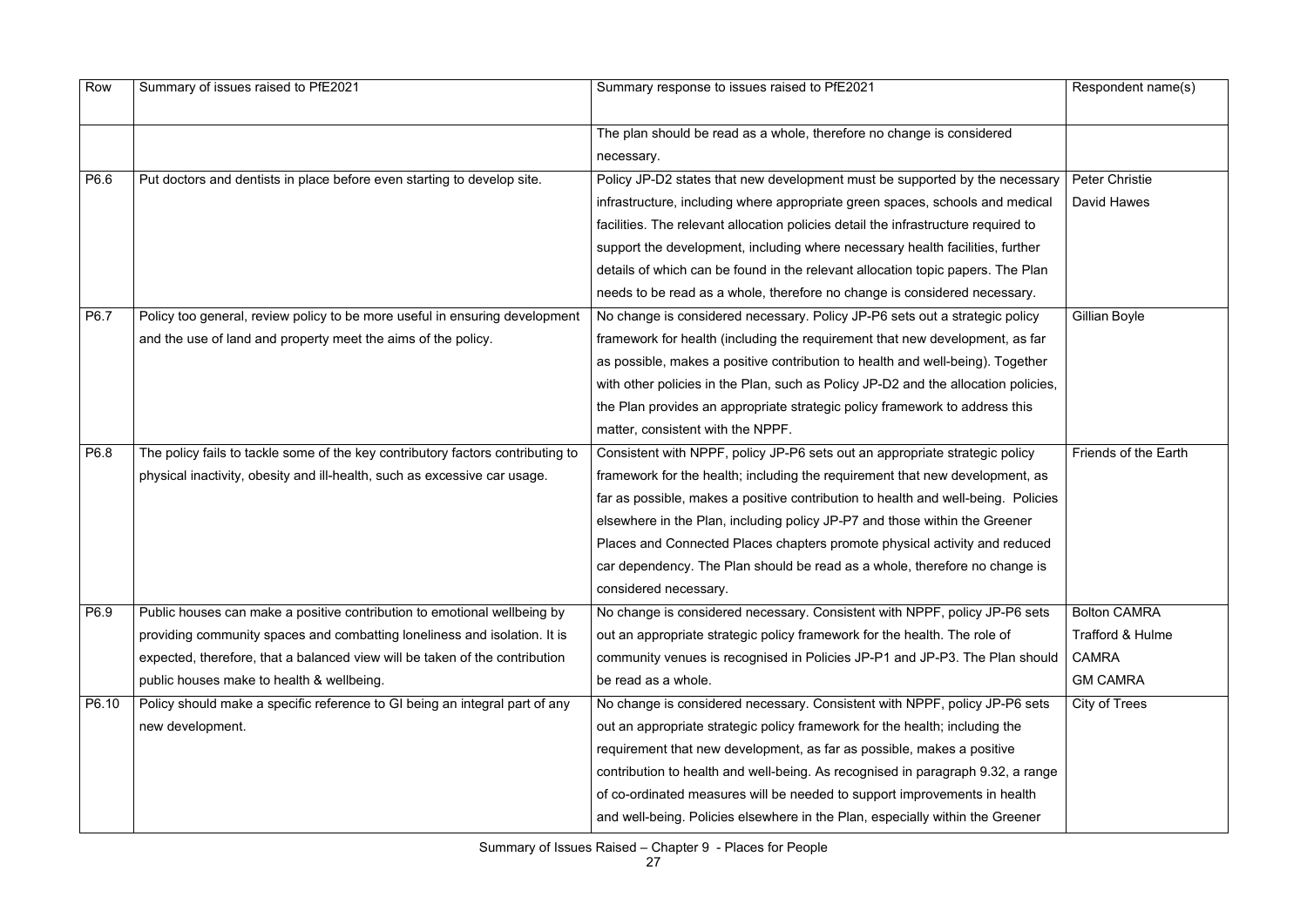| Row   | Summary of issues raised to PfE2021                                               | Summary response to issues raised to PfE2021                                        | Respondent name(s)           |
|-------|-----------------------------------------------------------------------------------|-------------------------------------------------------------------------------------|------------------------------|
|       |                                                                                   |                                                                                     |                              |
|       |                                                                                   | Places Chapter, provide the policy framework in relation to green infrastructure    |                              |
|       |                                                                                   | and Policy JP-D2 states that new development must be supported by the               |                              |
|       |                                                                                   | necessary infrastructure, including where appropriate green spaces, schools         |                              |
|       |                                                                                   | and medical facilities. The Plan should be read as a whole.                         |                              |
| P6.11 | This policy can be strengthened by including the following:                       | No change is considered necessary. JP-P6 is a strategic planning policy.            | <b>Friends of Carrington</b> |
|       | • provision of evidence to confirm the Plan is supported by sufficient health     | Consistent with NPPF, it sets out an appropriate strategic policy framework for     | Moss                         |
|       | and social care services for new and existing residents                           | health. Further evidence of this approach can be found in the GM Population         |                              |
|       | • provision of evidence, for each Allocation, to confirm that there will not be a | Health Plan 2017-2021 and GM Health and Social Population Health Plan               |                              |
|       | negative health impact for existing residents as a consequence of these           | 2017-2021. Additionally, Policy JP-D2 states that new development must be           |                              |
|       | developments                                                                      | supported by the necessary infrastructure, including where appropriate green        |                              |
|       | • withdrawal of any Allocation that is not aligned with this Policy.              | spaces, schools and medical facilities. The relevant allocation policies are        |                              |
|       |                                                                                   | supported by a proportionate evidence base, detailing the infrastructure            |                              |
|       |                                                                                   | required to support the development, including where necessary health               |                              |
|       |                                                                                   | provision and / or mitigation required, further details of which can be found in    |                              |
|       |                                                                                   | the relevant allocation topic papers. This approach is considered consistent        |                              |
|       |                                                                                   | with NPPF as the Plan should be read as a whole.                                    |                              |
|       | <b>Policy Comments</b>                                                            |                                                                                     |                              |
| P6.12 | Criterion C should be removed as there is no criteria set out for when a          | Criterion C requires new development proposals to be supported by a Health          | Redrow Homes (Trafford)      |
|       | Health Impact Assessment is required.                                             | Impact Assessment (HIA) where an Environmental Impact Assessment is                 |                              |
|       |                                                                                   | required, as well as other proposals where the local planning authority             |                              |
|       |                                                                                   | considers it appropriate (due to their nature or proximity to sensitive receptors). |                              |
|       |                                                                                   | Further clarification is given in paragraph 9.33. No changes are therefore          |                              |
|       |                                                                                   | considered necessary.                                                               |                              |
| P6.13 | Criterion 1 should be amended so that it states (additional wording is            | The proposed modification is not considered necessary. A two stage Strategic        | Redrow Homes (Trafford)      |
|       | underlined below):                                                                | Viability Assessment [03.03.01], [03.01.02], [03.03.03] and [03.03.04] has          | <b>GLP Trows LLP and</b>     |
|       | Requiring, where appropriate, and subject to the site's viability, the provision  | been published alongside the PfE Plan. Therefore, in line with NPPF it will be      | <b>BDW Trading Ltd</b>       |
|       | of new or improved health facilities as part of new developments that would       | assumed that planning applications which comply with the adopted PfE will be        |                              |
|       | significantly increase demand.                                                    | viable, however NPPF paragraph 58 also provides provision for applicants to         |                              |
|       |                                                                                   | demonstrate whether particular circumstances justify the need for a viability       |                              |
|       |                                                                                   | assessment at the application stage.                                                |                              |
|       |                                                                                   |                                                                                     |                              |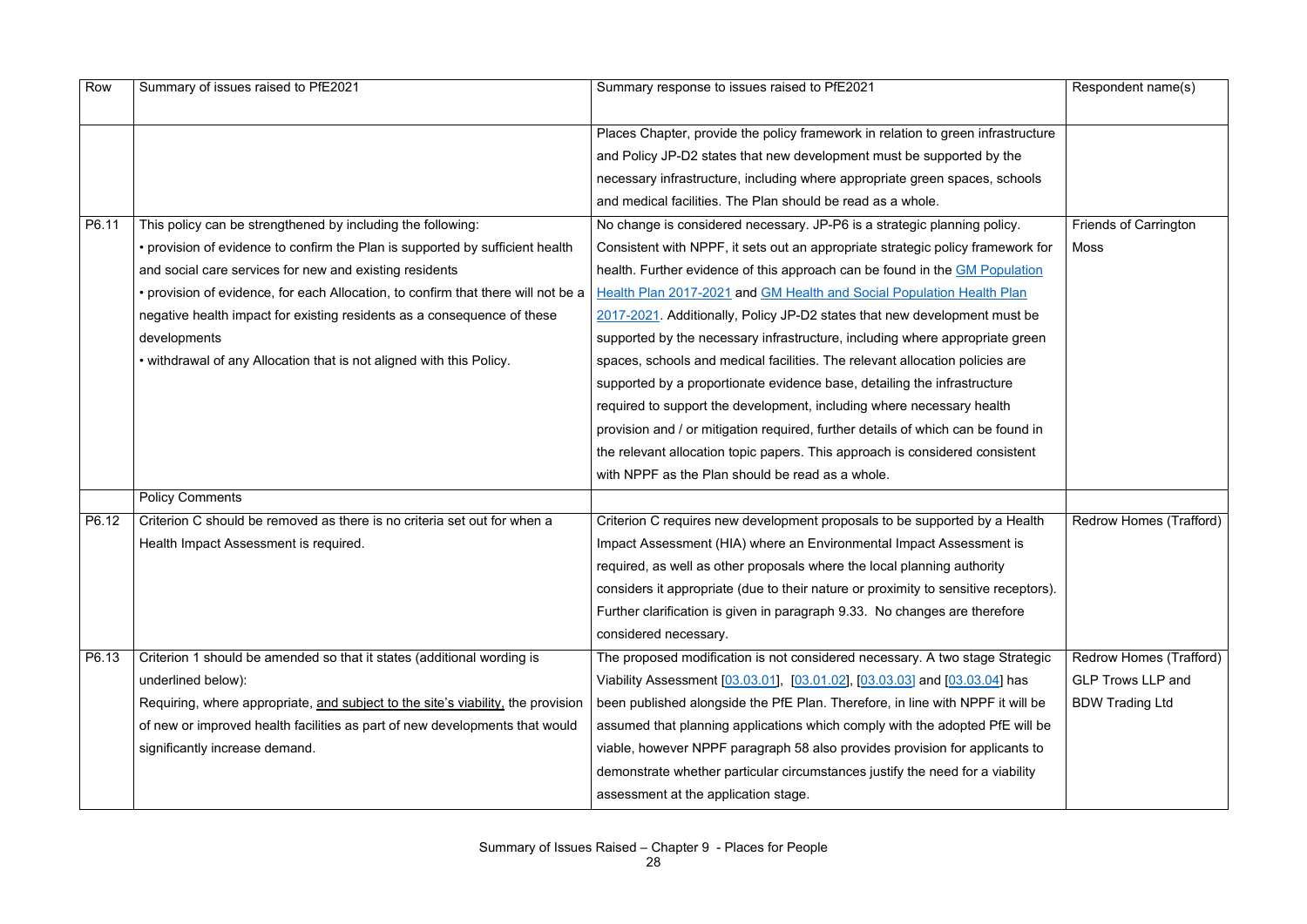| Row   | Summary of issues raised to PfE2021                                            | Summary response to issues raised to PfE2021                                         | Respondent name(s)           |
|-------|--------------------------------------------------------------------------------|--------------------------------------------------------------------------------------|------------------------------|
|       |                                                                                |                                                                                      |                              |
| P6.14 | Rather than applying a blanket approach, the policy should identify which      | Criterion C requires new development proposals to be supported by a Health           | <b>Emery Planning</b>        |
|       | sites and/or types of development may require a HIA, who will be consulted,    | Impact Assessment (HIA) where an Environmental Impact Assessment is                  |                              |
|       | and what should be considered in determining whether HIA is needed.            | required, as well as other proposals where the local planning authority              |                              |
|       |                                                                                | considers it appropriate (due to their nature or proximity to sensitive receptors).  |                              |
|       |                                                                                | Further clarification is given in paragraph 9.33. No changes are therefore           |                              |
|       |                                                                                | considered necessary.                                                                |                              |
| P6.15 | Additional text to be added: 'To better support the delivery of wider health   | No change is considered necessary. JP-P6 is a strategic planning policy.             | <b>NHS Property Services</b> |
|       | strategies the disposal or change of use of existing community facilities will | Consistent with NPPF, it sets out an appropriate strategic policy framework for      | Ltd                          |
|       | be acceptable if it is shown that the disposal of assets is part of a wider    | health provision. It does not necessarily preclude the redevelopment of existing     |                              |
|       | estate reorganisation programme to ensure the continued delivery of public     | facilities; this would be a matter for consideration at the local level on a site by |                              |
|       | services and related infrastructure, such as those being undertaken by the     | site basis. Further evidence of this approach can be found in the GM                 |                              |
|       | NHS. Evidence of such a programme will be accepted as a clear                  | Population Health Plan 2017-2021.                                                    |                              |
|       | demonstration that the facility under consideration is neither viable nor      |                                                                                      |                              |
|       | needed and that adequate facilities are or will be made available to meet the  |                                                                                      |                              |
|       | ongoing needs of the local population. In such cases no marketing will be      |                                                                                      |                              |
|       | required.'                                                                     |                                                                                      |                              |
| P6.16 | Site promoters and developers must be encouraged to consider the health        | No change is considered necessary. JP-P6 is a strategic planning policy.             | <b>NHS Property Services</b> |
|       | impacts of their proposed developments from the outset. Whilst the Policy      | Consistent with NPPF, it sets out an appropriate strategic policy framework for      | Ltd                          |
|       | JP-P6 includes strategic health policy, it should also stipulate that there    | health; including the requirement that new development, as far as possible,          |                              |
|       | should be increased access to developer contributions for health within the    | makes a positive contribution to health and well-being. Policy JP-D2 states that     |                              |
|       | Places for Everyone Plan.                                                      | new development must be supported by the necessary infrastructure, including         |                              |
|       |                                                                                | where appropriate green spaces, schools and medical facilities. The relevant         |                              |
|       |                                                                                | allocation policies detail the infrastructure required to support the development,   |                              |
|       |                                                                                | including where necessary health provision, further details of which can be          |                              |
|       |                                                                                | found in the relevant allocation topic papers. This approach is considered           |                              |
|       |                                                                                | consistent with NPPF, as the Plan should be read as a whole.                         |                              |
| P6.17 | Request recognition for the SRF associated with Wythenshawe Hospital           | No change is considered necessary. JP-P6 is a strategic planning policy.             | <b>Manchester University</b> |
|       | across the Plan.                                                               | Consistent with NPPF, it sets out an appropriate strategic policy framework for      | <b>Hospitals NHS</b>         |
|       |                                                                                | health provision. Reference to site specific planning frameworks would not be        | <b>Manchester University</b> |
|       |                                                                                | appropriate in such a policy. Appropriate site specific details in respect of this   | <b>Hospitals NHS</b>         |
|       |                                                                                | matter can be found in policy JPA3.1 and the related topic paper [10.01.57].         |                              |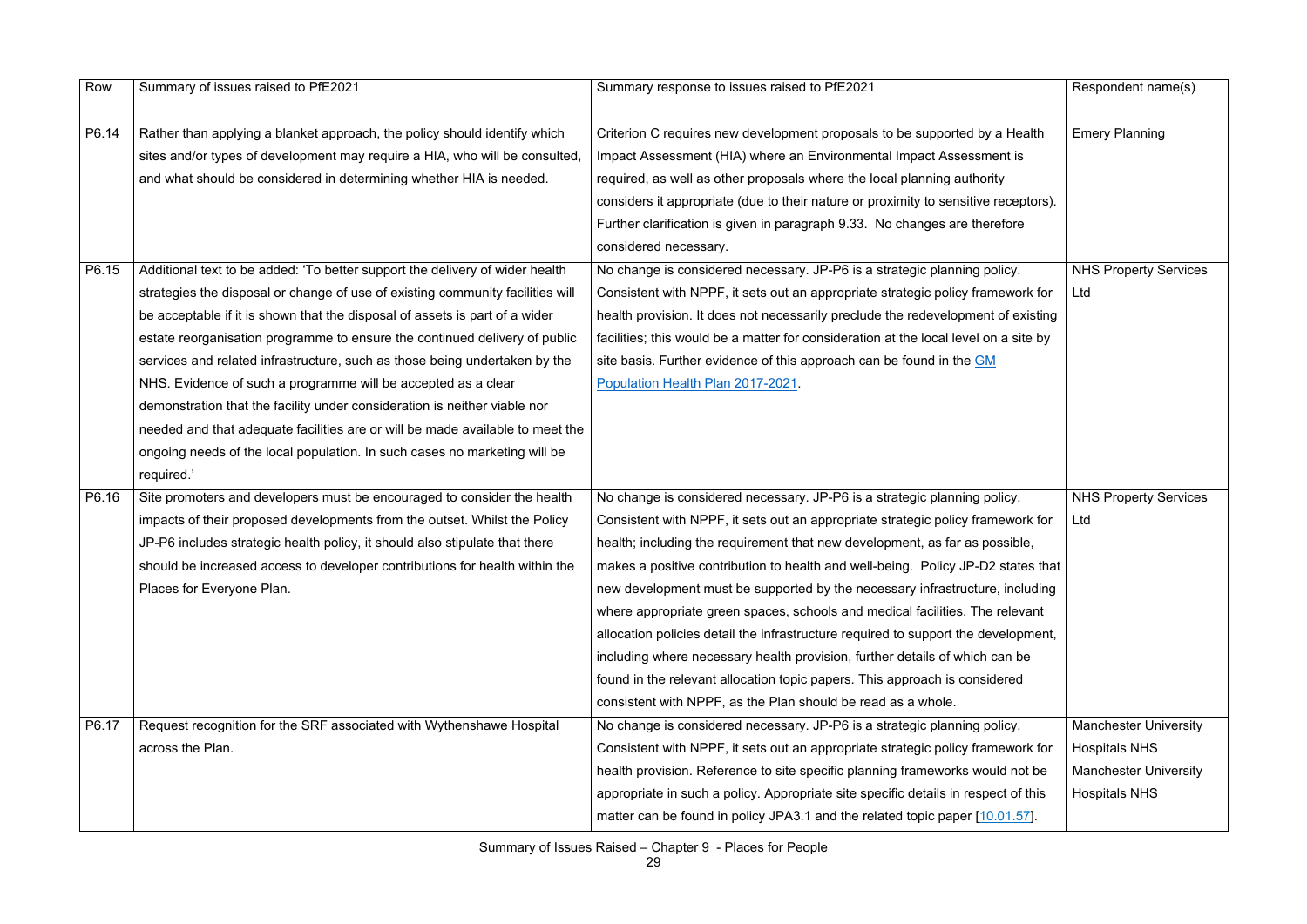### **Policy JP-P 7 Sport and Recreation**

| Row  | Summary of issues raised to PfE2021                                           | Summary response to main issues raised to PfE2021                                | Respondent name(s)      |
|------|-------------------------------------------------------------------------------|----------------------------------------------------------------------------------|-------------------------|
|      | <b>General Comments</b>                                                       |                                                                                  |                         |
| P7.1 | The plan should explicitly confirm that the release of current sports pitches | No change is considered necessary. Policy JP-P7 is considered to be              | <b>Colin Walters</b>    |
|      | to meet the need for new homes will be considered acceptable where the        | consistent with NPPF paragraph 99 and provides an appropriate strategy for       | <b>Frances Davidson</b> |
|      | provisions of national policy are met.                                        | supporting sport and recreation.                                                 | Gillian Boyle           |
| P7.2 | The plan should allow new development to enhance existing sport and           | No change is considered necessary. Policy JP-P7 criterion 4 provides an          | <b>Frances Davidson</b> |
|      | recreation provision (in quality and quantity terms) both on and off site.    | appropriate policy framework to achieve this.                                    | <b>Collette Gammond</b> |
|      |                                                                               |                                                                                  | Brenda Foley            |
| P7.3 | Families and children need local parks and open spaces if they are to lead    | Noted, no change is considered necessary. JP-P7 is a strategic planning          | <b>Frances Davidson</b> |
|      | healthy lives.                                                                | policy. Consistent with NPPF, it sets out an appropriate strategic policy        | <b>Collette Gammond</b> |
|      |                                                                               | framework for provision of sport and recreation. Policies elsewhere in the Plan, | <b>Helen Lomax</b>      |
|      |                                                                               | especially those within Greener Places, provide protection in relation to green  |                         |
|      |                                                                               | infrastructure such as parks and other open spaces, with further details set out |                         |
|      |                                                                               | in the Natural Environment Topic Paper [07.01.26]. The Plan should be read as    |                         |
|      |                                                                               | a whole.                                                                         |                         |
| P7.4 | Refer to the Heritage England register of parks and the importance of these   | The supporting text of JP-P 2 refers to a number of key sources of information,  | <b>Terence Kelly</b>    |
|      | as inner city/ urban oases.                                                   | including the National Heritage List for England, which includes within it,      |                         |
|      |                                                                               | historic parks (paragraph 9.12). Additionally, the Heritage Topic Paper          |                         |
|      |                                                                               | [08.01.12] (page 29) recognises the Register of Parks and Gardens which          |                         |
|      |                                                                               | classifies designated parks and gardens using the same designations as other     |                         |
|      |                                                                               | heritage assets. No change is considered necessary.                              |                         |
| P7.5 |                                                                               |                                                                                  |                         |
|      | Retain green spaces which allow outdoor activities such as walking,           | No change considered necessary. JP-P7 is a strategic planning policy; it         | Kim Scragg              |
|      | running, dog walking, cycling and horse riding for example, allowing people   | establishes a strategic policy framework for the protection and enhancement of   | Gillian Boyle           |
|      | to have a link to the natural environment and the health benefits, mentally   | sport and recreation facilities. Paragraph 9.37 acknowledges that the provision  | <b>Brenda Foley</b>     |
|      | and physically, of being outside.                                             | of sport and recreation facilities is strongly linked to the provision of green  | Julie Jerram            |
|      |                                                                               | infrastructure. Clause 6 of the policy, which seeks to protect and enhance the   |                         |
|      |                                                                               | public rights of way network, and other policies in the Plan, including those    |                         |
|      |                                                                               | within the Greener Places chapter (JP-G 2 and JP-G 6) seek to protect and        |                         |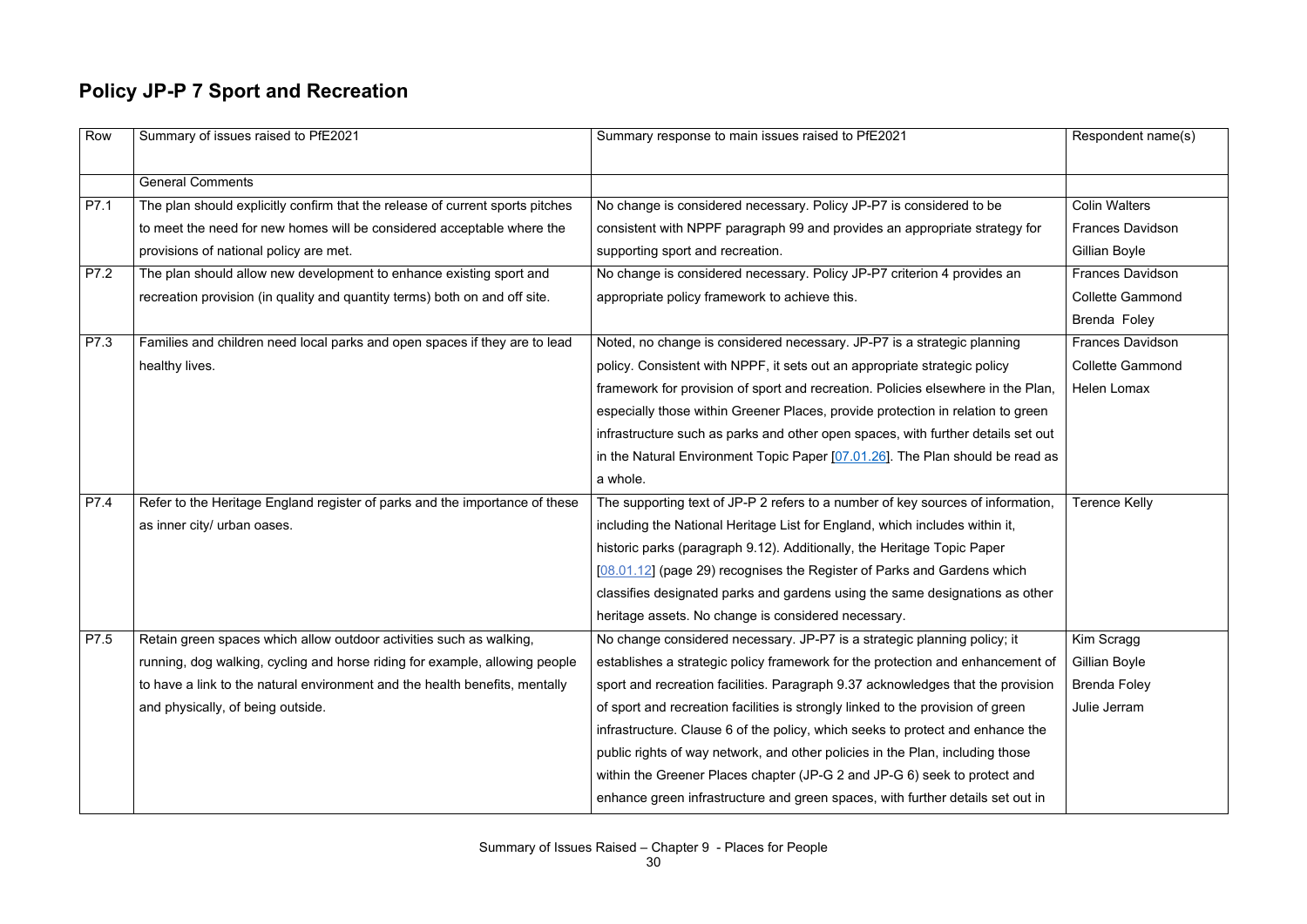| Row  | Summary of issues raised to PfE2021                                                                                                           | Summary response to main issues raised to PfE2021                                   | Respondent name(s)              |
|------|-----------------------------------------------------------------------------------------------------------------------------------------------|-------------------------------------------------------------------------------------|---------------------------------|
|      |                                                                                                                                               | the Natural Environment Topic Paper [07.01.26]. The Plan should be read as a        |                                 |
|      |                                                                                                                                               | whole.                                                                              |                                 |
| P7.6 | It is crucial that the evidence base on existing and proposed green spaces is                                                                 | Noted, no change considered necessary. The approach to identifying the land         | <b>Highgrove Strategic Land</b> |
|      | fully integrated with the housing supply evidence to ensure there is no                                                                       | supply is considered to be consistent with NPPF and NPPG. Further details           | Ltd                             |
|      |                                                                                                                                               |                                                                                     | <b>Rowland Homes Ltd</b>        |
|      | double counting, as this will either lead to the under delivery of much                                                                       | can be found in the Housing Topic Paper [06.01.03]. The requirements for            | <b>PD Northern Steels</b>       |
|      | needed housing or a shortage of green spaces, both of which are to be                                                                         | open space and recreation as part of new developments has been taken into           |                                 |
|      | avoided.                                                                                                                                      | account when estimating the capacity of the sites identified in the housing land    | <b>Peter and Diane Martin</b>   |
|      |                                                                                                                                               | supply.                                                                             |                                 |
|      |                                                                                                                                               |                                                                                     | Boys & Girls Club of GM         |
| P7.7 | This policy can be strengthened by including:                                                                                                 | JP-P7 is a strategic planning policy. Consistent with NPPF, it sets out an          | <b>Friends of Carrington</b>    |
|      | provision of evidence for each Allocation to demonstrate that there will                                                                      | appropriate strategic policy framework for sport and recreation. Policy JP-S6       | <b>Moss</b>                     |
|      | be no impact on existing sportsmen and women from the increased air                                                                           | Clean Air sets out a comprehensive range of measures to support improved air        |                                 |
|      | and noise pollution that will arise during and following development;                                                                         | quality across the Plan, including determining planning applications in             |                                 |
|      | a requirement in the Policy that air quality monitoring should be<br>$\bullet$                                                                | accordance with the most recent development and planning control guidance.          |                                 |
|      | undertaken at all GM sports and recreational facilities (indoor and                                                                           |                                                                                     |                                 |
|      | outdoor) and actions should be taken to mitigate any poor air quality                                                                         | Additionally, the allocation policies in PfE provide an appropriate policy          |                                 |
|      | standards that arise;                                                                                                                         | framework to deal with this matter and are supported by what is considered to       |                                 |
|      |                                                                                                                                               | be a proportionate and appropriate evidence base. Details are available in the      |                                 |
|      | that new sports and recreation facilities should be located in areas with                                                                     | relevant site allocation topic papers.                                              |                                 |
|      | low air pollution;                                                                                                                            | It is not within the scope of JP-P 7 to identify locations for new sport/recreation |                                 |
|      | withdrawal of any Allocation that is not aligned with this Policy.<br>$\bullet$                                                               | provision, which is to be determined at the local level.                            |                                 |
|      |                                                                                                                                               | As the Plan should be read as a whole, no change is considered necessary.           |                                 |
|      | <b>Supporting Text and Policy Comments</b>                                                                                                    |                                                                                     |                                 |
| P7.8 |                                                                                                                                               |                                                                                     | <b>Sport England</b>            |
|      | Sport England objects to para 9.38 and clauses 3, 4 & 7 suggesting an<br>evidence based rather than standards based approach be adopted. NPPF | JP-P 7 is a strategic planning policy; it establishes a strategic policy framework  |                                 |
|      |                                                                                                                                               | for the protection and enhancement of high quality and accessible sports and        | <b>Emery Planning</b>           |
|      | no longer requires local standards for sports provision. Sport England's                                                                      | recreation facilities. Whilst clause 3 refers to the inclusion of recreation        | Redrow Homes (Trafford)         |
|      | suggested amendment: Para 9.38 remove references to accessibility                                                                             | standards, it is clear that this would only be where appropriate and having         |                                 |
|      | standards for sports facilities and replace with a separate sentence or                                                                       | regard to evidence of existing and future needs. Consistent with NPPF,              |                                 |
|      | paragraph:                                                                                                                                    | paragraph 98, policies in district local plans would therefore be based on up-to-   |                                 |
|      |                                                                                                                                               | date assessments. Whilst it is considered that this proposed wording could          |                                 |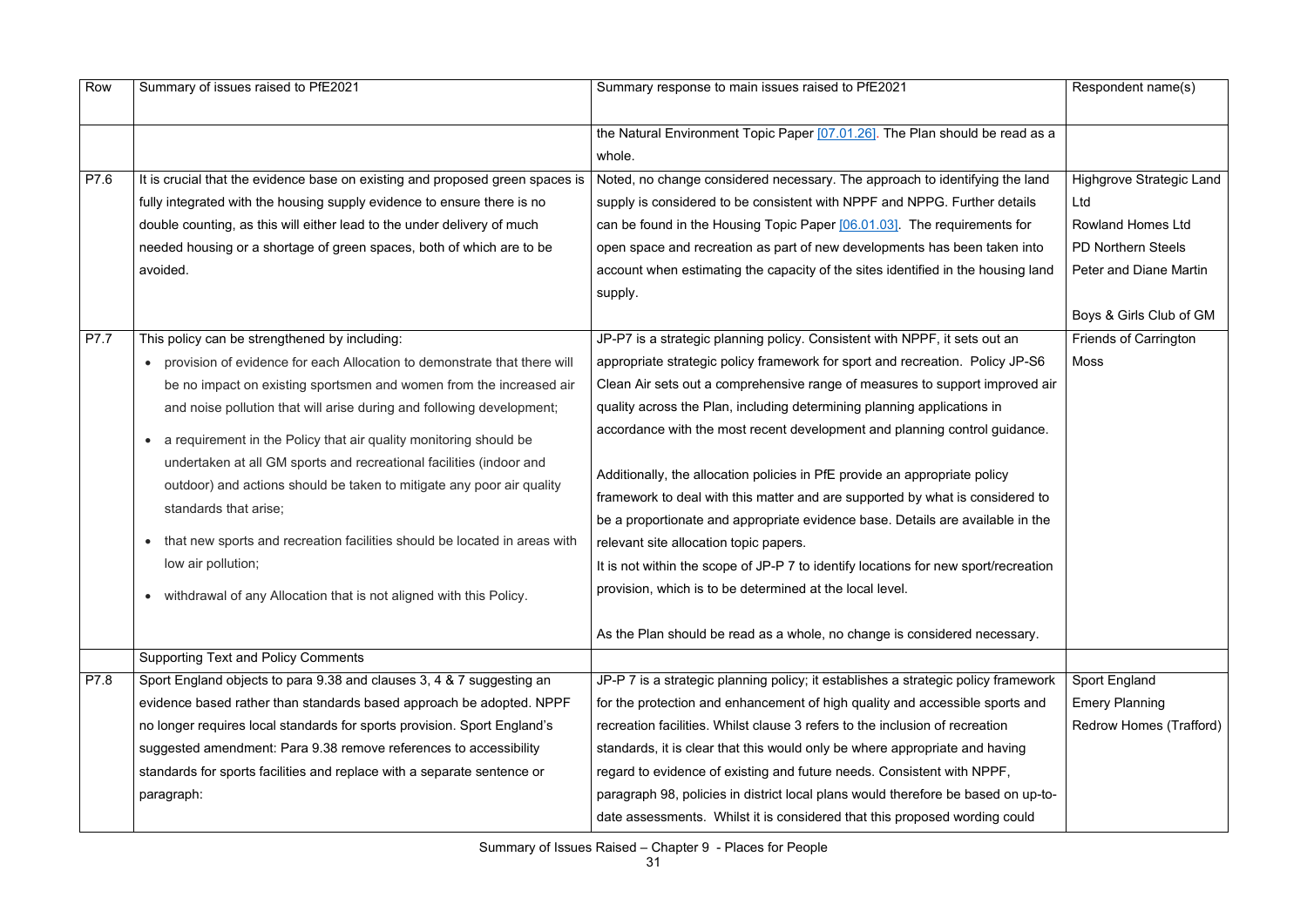| "The provision of sports facilities will be determined by individual local<br>improve the clarity of the policy, it is not considered to be a soundness issue,<br>therefore no change is proposed.<br>authorities through an evidence based rather than standards based<br>approach."<br>Sport England's suggested amendments: remove references to standards<br>for sports facilities and replace with a separate clause:<br>Criterion 3 - Where appropriate setting out more comprehensive and<br>detailed recreation standards in district local plans, having regard to existing<br>and future needs. The provision of sports facilities will be determined by<br>individual local authorities through an evidence based rather than standards<br>based approach.<br>Criterion 4 - Requiring new development to support the achievement of<br>strategic and local plan standards by providing new and/or improving<br>existing facilities commensurate with the demand they would generate,<br>ensuring that they meet accessibility standards. The provision of sports<br>facilities will be determined by individual local authorities through an<br>evidence based rather than standards based approach.<br>Criterion 7 - Encouraging the incorporation of a sports facilities mix in all<br>education settings, that meet both curriculum and local community sport<br>needs as identified by an up to date Local Authority Sports Needs<br>Assessment, and made available for community use where possible.<br><b>Policy Comments</b><br>P7.9<br>Criterion 2 should clearly define how the 'common standard' for play<br>No change is considered necessary. JP-P7 is a strategic planning policy; it<br><b>Redrow Homes</b><br>provision is to be established, e.g. whether it will be through a Plan-wide<br>establishes a strategic policy framework for the protection and enhancement of<br>(Lancashire)<br>SPD, or through individual District's SPDs or Local Plans?<br>high quality and accessible sports and recreation facilities.<br>Peel L&P Investments<br>(North) Ltd | Row | Summary of issues raised to PfE2021 | Summary response to main issues raised to PfE2021 | Respondent name(s)       |
|---------------------------------------------------------------------------------------------------------------------------------------------------------------------------------------------------------------------------------------------------------------------------------------------------------------------------------------------------------------------------------------------------------------------------------------------------------------------------------------------------------------------------------------------------------------------------------------------------------------------------------------------------------------------------------------------------------------------------------------------------------------------------------------------------------------------------------------------------------------------------------------------------------------------------------------------------------------------------------------------------------------------------------------------------------------------------------------------------------------------------------------------------------------------------------------------------------------------------------------------------------------------------------------------------------------------------------------------------------------------------------------------------------------------------------------------------------------------------------------------------------------------------------------------------------------------------------------------------------------------------------------------------------------------------------------------------------------------------------------------------------------------------------------------------------------------------------------------------------------------------------------------------------------------------------------------------------------------------------------------------------------------------------------------------------------------------------------------|-----|-------------------------------------|---------------------------------------------------|--------------------------|
|                                                                                                                                                                                                                                                                                                                                                                                                                                                                                                                                                                                                                                                                                                                                                                                                                                                                                                                                                                                                                                                                                                                                                                                                                                                                                                                                                                                                                                                                                                                                                                                                                                                                                                                                                                                                                                                                                                                                                                                                                                                                                             |     |                                     |                                                   |                          |
|                                                                                                                                                                                                                                                                                                                                                                                                                                                                                                                                                                                                                                                                                                                                                                                                                                                                                                                                                                                                                                                                                                                                                                                                                                                                                                                                                                                                                                                                                                                                                                                                                                                                                                                                                                                                                                                                                                                                                                                                                                                                                             |     |                                     |                                                   |                          |
|                                                                                                                                                                                                                                                                                                                                                                                                                                                                                                                                                                                                                                                                                                                                                                                                                                                                                                                                                                                                                                                                                                                                                                                                                                                                                                                                                                                                                                                                                                                                                                                                                                                                                                                                                                                                                                                                                                                                                                                                                                                                                             |     |                                     |                                                   |                          |
|                                                                                                                                                                                                                                                                                                                                                                                                                                                                                                                                                                                                                                                                                                                                                                                                                                                                                                                                                                                                                                                                                                                                                                                                                                                                                                                                                                                                                                                                                                                                                                                                                                                                                                                                                                                                                                                                                                                                                                                                                                                                                             |     |                                     |                                                   |                          |
|                                                                                                                                                                                                                                                                                                                                                                                                                                                                                                                                                                                                                                                                                                                                                                                                                                                                                                                                                                                                                                                                                                                                                                                                                                                                                                                                                                                                                                                                                                                                                                                                                                                                                                                                                                                                                                                                                                                                                                                                                                                                                             |     |                                     |                                                   |                          |
|                                                                                                                                                                                                                                                                                                                                                                                                                                                                                                                                                                                                                                                                                                                                                                                                                                                                                                                                                                                                                                                                                                                                                                                                                                                                                                                                                                                                                                                                                                                                                                                                                                                                                                                                                                                                                                                                                                                                                                                                                                                                                             |     |                                     |                                                   |                          |
|                                                                                                                                                                                                                                                                                                                                                                                                                                                                                                                                                                                                                                                                                                                                                                                                                                                                                                                                                                                                                                                                                                                                                                                                                                                                                                                                                                                                                                                                                                                                                                                                                                                                                                                                                                                                                                                                                                                                                                                                                                                                                             |     |                                     |                                                   |                          |
|                                                                                                                                                                                                                                                                                                                                                                                                                                                                                                                                                                                                                                                                                                                                                                                                                                                                                                                                                                                                                                                                                                                                                                                                                                                                                                                                                                                                                                                                                                                                                                                                                                                                                                                                                                                                                                                                                                                                                                                                                                                                                             |     |                                     |                                                   |                          |
|                                                                                                                                                                                                                                                                                                                                                                                                                                                                                                                                                                                                                                                                                                                                                                                                                                                                                                                                                                                                                                                                                                                                                                                                                                                                                                                                                                                                                                                                                                                                                                                                                                                                                                                                                                                                                                                                                                                                                                                                                                                                                             |     |                                     |                                                   |                          |
|                                                                                                                                                                                                                                                                                                                                                                                                                                                                                                                                                                                                                                                                                                                                                                                                                                                                                                                                                                                                                                                                                                                                                                                                                                                                                                                                                                                                                                                                                                                                                                                                                                                                                                                                                                                                                                                                                                                                                                                                                                                                                             |     |                                     |                                                   |                          |
|                                                                                                                                                                                                                                                                                                                                                                                                                                                                                                                                                                                                                                                                                                                                                                                                                                                                                                                                                                                                                                                                                                                                                                                                                                                                                                                                                                                                                                                                                                                                                                                                                                                                                                                                                                                                                                                                                                                                                                                                                                                                                             |     |                                     |                                                   |                          |
|                                                                                                                                                                                                                                                                                                                                                                                                                                                                                                                                                                                                                                                                                                                                                                                                                                                                                                                                                                                                                                                                                                                                                                                                                                                                                                                                                                                                                                                                                                                                                                                                                                                                                                                                                                                                                                                                                                                                                                                                                                                                                             |     |                                     |                                                   |                          |
|                                                                                                                                                                                                                                                                                                                                                                                                                                                                                                                                                                                                                                                                                                                                                                                                                                                                                                                                                                                                                                                                                                                                                                                                                                                                                                                                                                                                                                                                                                                                                                                                                                                                                                                                                                                                                                                                                                                                                                                                                                                                                             |     |                                     |                                                   |                          |
|                                                                                                                                                                                                                                                                                                                                                                                                                                                                                                                                                                                                                                                                                                                                                                                                                                                                                                                                                                                                                                                                                                                                                                                                                                                                                                                                                                                                                                                                                                                                                                                                                                                                                                                                                                                                                                                                                                                                                                                                                                                                                             |     |                                     |                                                   |                          |
|                                                                                                                                                                                                                                                                                                                                                                                                                                                                                                                                                                                                                                                                                                                                                                                                                                                                                                                                                                                                                                                                                                                                                                                                                                                                                                                                                                                                                                                                                                                                                                                                                                                                                                                                                                                                                                                                                                                                                                                                                                                                                             |     |                                     |                                                   |                          |
|                                                                                                                                                                                                                                                                                                                                                                                                                                                                                                                                                                                                                                                                                                                                                                                                                                                                                                                                                                                                                                                                                                                                                                                                                                                                                                                                                                                                                                                                                                                                                                                                                                                                                                                                                                                                                                                                                                                                                                                                                                                                                             |     |                                     |                                                   |                          |
|                                                                                                                                                                                                                                                                                                                                                                                                                                                                                                                                                                                                                                                                                                                                                                                                                                                                                                                                                                                                                                                                                                                                                                                                                                                                                                                                                                                                                                                                                                                                                                                                                                                                                                                                                                                                                                                                                                                                                                                                                                                                                             |     |                                     |                                                   |                          |
|                                                                                                                                                                                                                                                                                                                                                                                                                                                                                                                                                                                                                                                                                                                                                                                                                                                                                                                                                                                                                                                                                                                                                                                                                                                                                                                                                                                                                                                                                                                                                                                                                                                                                                                                                                                                                                                                                                                                                                                                                                                                                             |     |                                     |                                                   |                          |
|                                                                                                                                                                                                                                                                                                                                                                                                                                                                                                                                                                                                                                                                                                                                                                                                                                                                                                                                                                                                                                                                                                                                                                                                                                                                                                                                                                                                                                                                                                                                                                                                                                                                                                                                                                                                                                                                                                                                                                                                                                                                                             |     |                                     |                                                   |                          |
|                                                                                                                                                                                                                                                                                                                                                                                                                                                                                                                                                                                                                                                                                                                                                                                                                                                                                                                                                                                                                                                                                                                                                                                                                                                                                                                                                                                                                                                                                                                                                                                                                                                                                                                                                                                                                                                                                                                                                                                                                                                                                             |     |                                     |                                                   |                          |
|                                                                                                                                                                                                                                                                                                                                                                                                                                                                                                                                                                                                                                                                                                                                                                                                                                                                                                                                                                                                                                                                                                                                                                                                                                                                                                                                                                                                                                                                                                                                                                                                                                                                                                                                                                                                                                                                                                                                                                                                                                                                                             |     |                                     |                                                   |                          |
|                                                                                                                                                                                                                                                                                                                                                                                                                                                                                                                                                                                                                                                                                                                                                                                                                                                                                                                                                                                                                                                                                                                                                                                                                                                                                                                                                                                                                                                                                                                                                                                                                                                                                                                                                                                                                                                                                                                                                                                                                                                                                             |     |                                     |                                                   |                          |
|                                                                                                                                                                                                                                                                                                                                                                                                                                                                                                                                                                                                                                                                                                                                                                                                                                                                                                                                                                                                                                                                                                                                                                                                                                                                                                                                                                                                                                                                                                                                                                                                                                                                                                                                                                                                                                                                                                                                                                                                                                                                                             |     |                                     |                                                   |                          |
|                                                                                                                                                                                                                                                                                                                                                                                                                                                                                                                                                                                                                                                                                                                                                                                                                                                                                                                                                                                                                                                                                                                                                                                                                                                                                                                                                                                                                                                                                                                                                                                                                                                                                                                                                                                                                                                                                                                                                                                                                                                                                             |     |                                     |                                                   |                          |
|                                                                                                                                                                                                                                                                                                                                                                                                                                                                                                                                                                                                                                                                                                                                                                                                                                                                                                                                                                                                                                                                                                                                                                                                                                                                                                                                                                                                                                                                                                                                                                                                                                                                                                                                                                                                                                                                                                                                                                                                                                                                                             |     |                                     |                                                   |                          |
|                                                                                                                                                                                                                                                                                                                                                                                                                                                                                                                                                                                                                                                                                                                                                                                                                                                                                                                                                                                                                                                                                                                                                                                                                                                                                                                                                                                                                                                                                                                                                                                                                                                                                                                                                                                                                                                                                                                                                                                                                                                                                             |     |                                     |                                                   |                          |
|                                                                                                                                                                                                                                                                                                                                                                                                                                                                                                                                                                                                                                                                                                                                                                                                                                                                                                                                                                                                                                                                                                                                                                                                                                                                                                                                                                                                                                                                                                                                                                                                                                                                                                                                                                                                                                                                                                                                                                                                                                                                                             |     |                                     |                                                   |                          |
|                                                                                                                                                                                                                                                                                                                                                                                                                                                                                                                                                                                                                                                                                                                                                                                                                                                                                                                                                                                                                                                                                                                                                                                                                                                                                                                                                                                                                                                                                                                                                                                                                                                                                                                                                                                                                                                                                                                                                                                                                                                                                             |     |                                     |                                                   | Highgrove Strategic Land |
| Ltd                                                                                                                                                                                                                                                                                                                                                                                                                                                                                                                                                                                                                                                                                                                                                                                                                                                                                                                                                                                                                                                                                                                                                                                                                                                                                                                                                                                                                                                                                                                                                                                                                                                                                                                                                                                                                                                                                                                                                                                                                                                                                         |     |                                     |                                                   |                          |